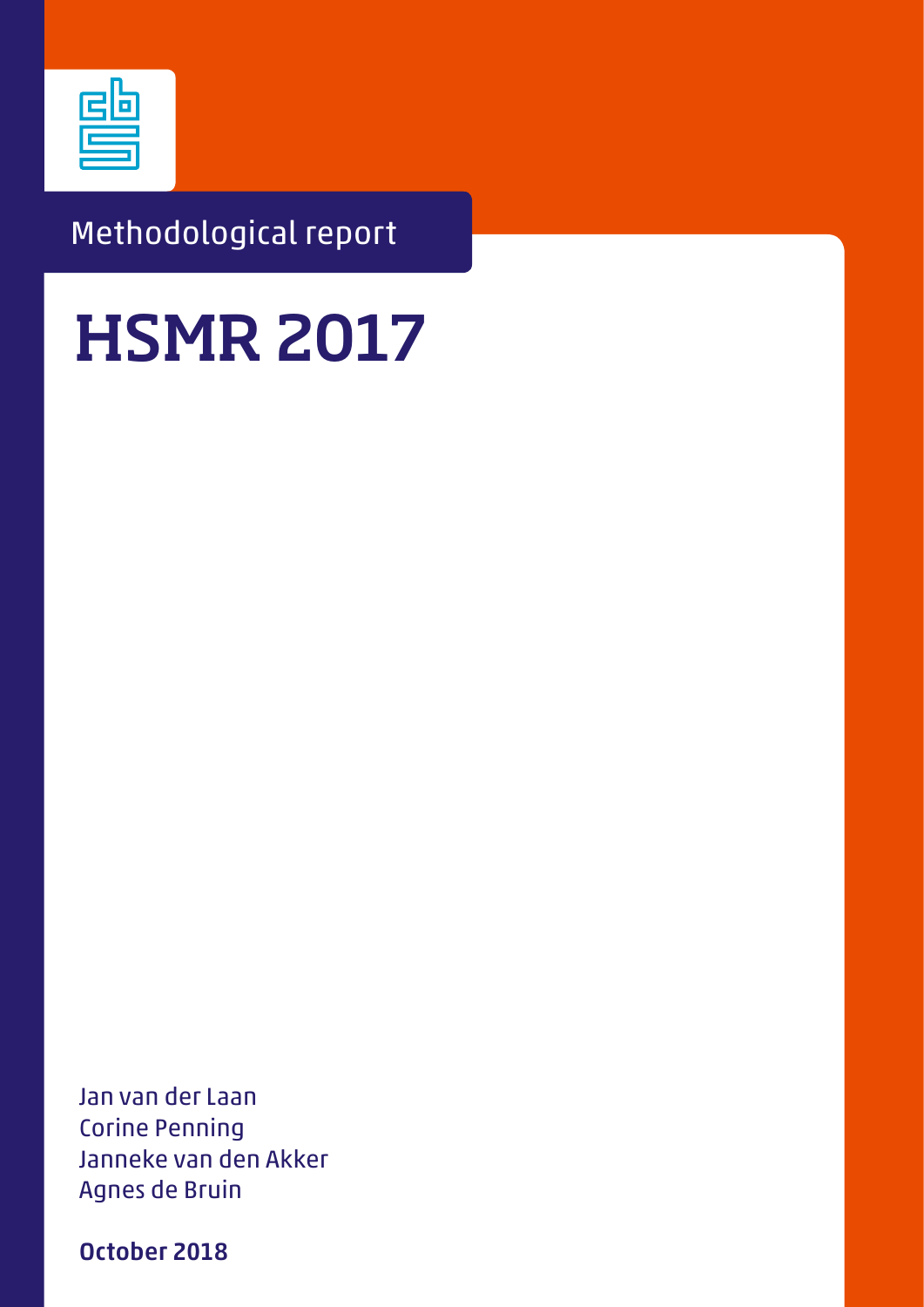# **Index**

| 1. |     | <b>Introduction</b>                                                       | 3  |
|----|-----|---------------------------------------------------------------------------|----|
|    | 1.1 | What is the (H)SMR?                                                       | 3  |
|    | 1.2 | Purpose of the HSMR                                                       | 4  |
|    | 1.3 | History of the HSMR                                                       | 4  |
|    | 1.4 | Confidentiality                                                           | 4  |
|    | 1.5 | CBS output                                                                | 5  |
|    | 1.6 | Limitations of the HSMR                                                   | 5  |
| 2. |     | <b>Method changes</b>                                                     | 8  |
| 3. |     | (H)SMR model                                                              | 9  |
|    | 3.1 | Target population and dataset                                             | 9  |
|    | 3.2 | Target variable (dependent variable)                                      | 10 |
|    | 3.3 | Stratification                                                            | 10 |
|    | 3.4 | Covariates (explanatory variables or predictors of in-hospital mortality) | 11 |
|    | 3.5 | Exclusion criteria                                                        | 14 |
|    | 3.6 | Computation of the model and the (H)SMR                                   | 15 |
| 4. |     | <b>Evaluation of the HSMR of 2017</b>                                     | 20 |
|    | 4.1 | Target population and data set                                            | 20 |
|    | 4.2 | Hospital exclusion                                                        | 20 |
|    | 4.3 | Impact of the covariates on mortality and HSMR                            | 21 |
|    | 4.4 | Model evaluation for the 157 regression analyses                          | 23 |
|    | 4.5 | Regression coefficients                                                   | 27 |
| 5. |     | <b>References</b>                                                         | 28 |

**Appendix. Statistical significance of covariates, HSMR 2017 model 30**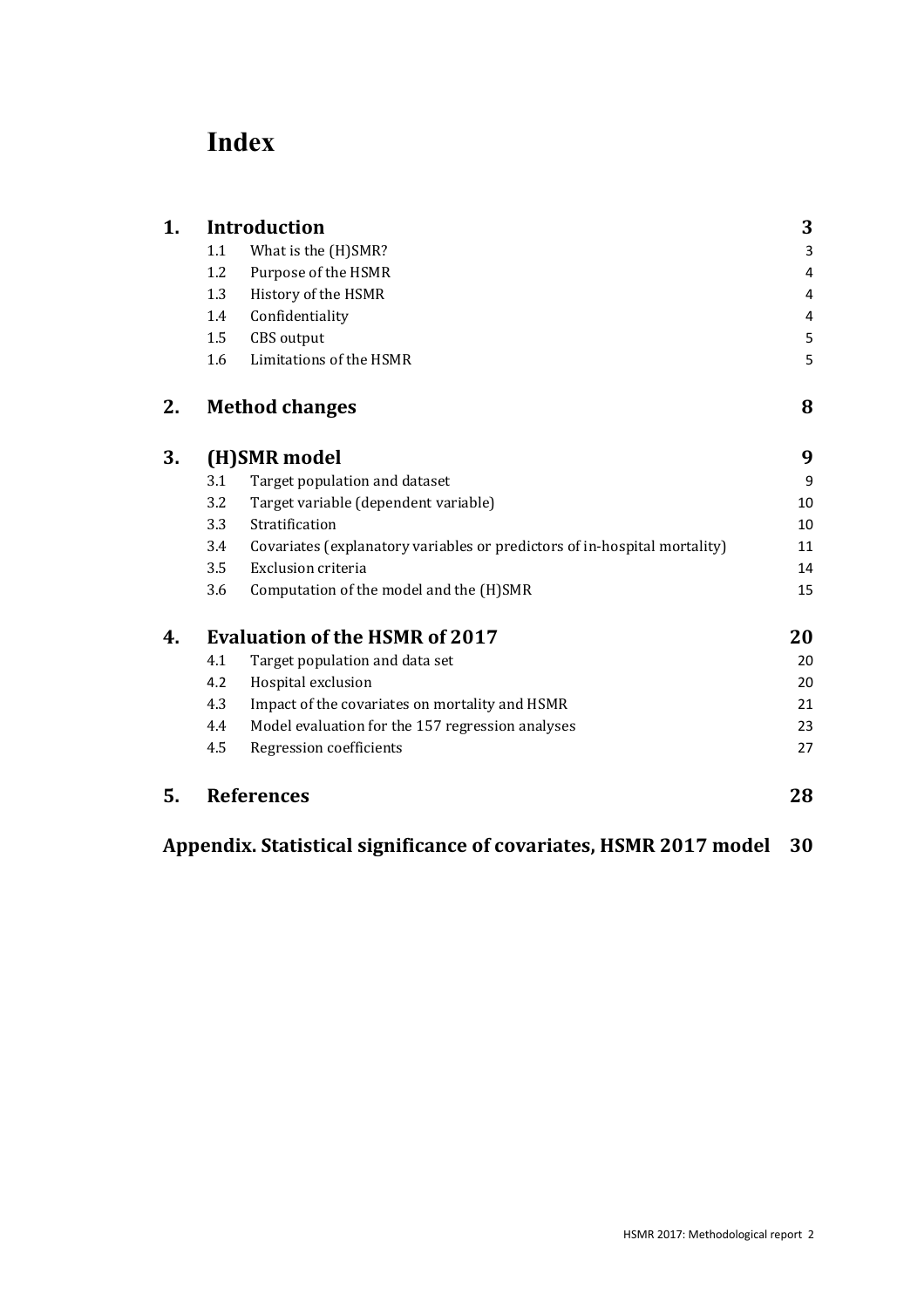# **1. Introduction**

This report presents the methods Statistics Netherlands (CBS) has used to calculate the Hospital Standardised Mortality Ratios (HSMRs) for Dutch hospitals. HSMRs are ratios of observed and expected number of deaths and aim to present comparable hospital mortality figures. This chapter gives a general overview of the HSMR. Chapter 2 presents the changes introduced in the method of calculating the HSMR. The methodological aspects of the model used to calculate the HSMRs are described in chapter 3. The model outcomes are evaluated in chapter 4.

#### **1.1 What is the (H)SMR?**

Hospital mortality can be measured as the ratio of the number of hospital deaths to the number of hospital admissions (hospital stays) in the same period. This is generally referred to as the "gross mortality rate". Judging hospital performance on the basis of gross mortality rates is unfair, since one hospital may have had more life-threatening cases than another. For this purpose, it is more appropriate to adjust (i.e. standardise) mortality rates across hospitals as much as possible for differences in characteristics of the patients admitted to these hospitals ("case mix"). To this end, the *SMR* (Standardised Mortality Ratio) of a hospital *h* for diagnosis *d* is defined as

 $SMR_{dh} = 100 \times \frac{\text{Observed mortality}_{dh}}{\text{Expected mortality}_{dh}}$ 

The numerator is the *observed* number of deaths with main diagnosis *d* in hospital *h*. The denominator is the *expected* number of deaths for this type of admission under the assumption that individual mortality probabilities (per admission) do *not* depend on the hospital, i.e. are equal to mortality probabilities of identical cases in other hospitals. The denominator is therefore founded on a model based on data from all hospitals, in which the mortality of an admission is explained by characteristics of the patient, such as age, and characteristics of the admission, such as diagnosis and whether the admission is acute and unplanned versus planned. Characteristics of the hospital, such as the number of doctors per bed, are generally not incorporated in the model, since these can be related to the quality of care in the hospitals, which is the intended outcome of the indicator. The model thus produces an expected (estimated) mortality probability for each admission. Adding up these probabilities per hospital gives the total expected mortality over all admissions of that hospital. For each diagnosis *d*, the average *SMR*<sub>d</sub> across the hospitals equals 100 when each hospital is weighted with its (relative) expected mortality.

The *HSMR* of hospital *h* is defined as

$$
HSMR_h = 100 \times \frac{\text{Observed mortality in } h}{\text{Expected mortality in } h}.
$$

in which both the numerator and denominator are sums across all admissions for all considered diagnoses. The HSMR thus also has a weighted average of 100. As HSMRs may also deviate from 100 only by chance, confidence intervals of the SMRs and HSMRs are calculated so that hospitals can see whether they have a (statistically) significantly high or low adjusted mortality rate compared with the average of 100.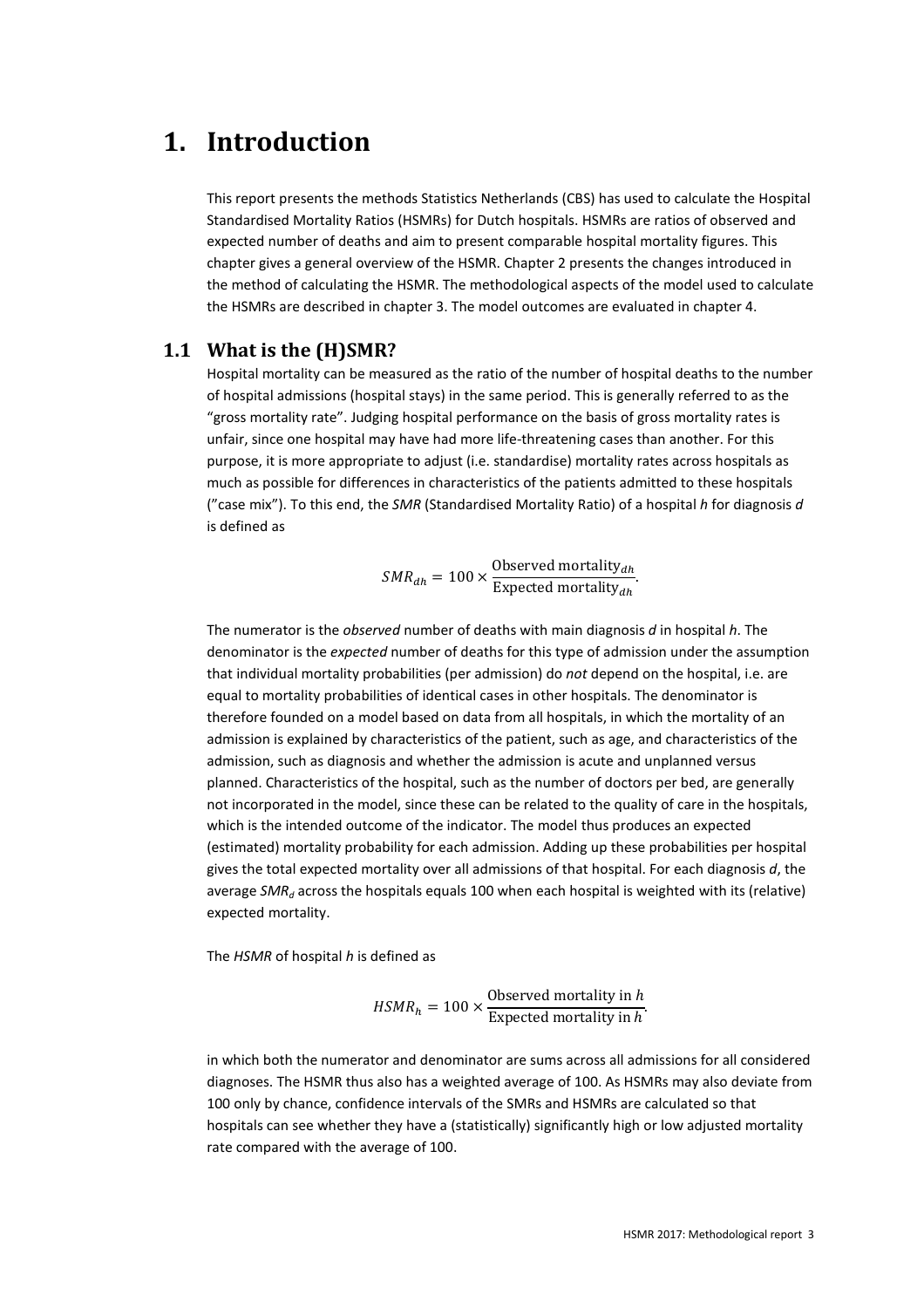### **1.2 Purpose of the HSMR**

As in many other countries, there is much interest in measuring the quality of health care in the Netherlands. Hospitals can be assessed using various quality indicators, such as the number of medical staff per bed or the availability of certain facilities. However, these indicators do not measure the outcomes of medical performance. A good indicator for the performance of a hospital is the extent to which its patients recover, given the diagnoses and other important characteristics, such as age, sex and comorbidity of the patients. Unfortunately, recovery is hard to measure and mostly takes place after patients have been discharged from the hospital. Although hospital mortality is a much more limited quality indicator, it can be measured accurately. That is why this indicator is now used in several countries, using the HSMR and SMRs as defined in section 1.1. If these instruments were totally valid, i.e. the calculations could adjust perfectly for everything that cannot be influenced by the hospital, a value above 100 would always point to inferior care quality, and the difference between numerator and denominator could be considered an estimate of "avoidable mortality". This would only be possible if the measurement was perfect and mortality by unforeseen complications, after adjustment for differences in case mix, was equally distributed across hospitals. However, it is impossible to construct a perfect instrument to measure the quality of health care. A significantly high (H)SMR will at most be an indication of possible shortcomings in hospital care. But the high value may also be caused by coding errors in the data or the lack of essential covariates in the model related to mortality. Still, a significantly high (H)SMR is often seen as a warning sign, a reason for further investigation into the causes.

### **1.3 History of the HSMR**

In 1999 Jarman initiated the calculation of the (H)SMR for hospitals in England (Jarman et al., 1999). In the following years the model for estimating mortality probabilities was improved by incorporating additional covariates into the model. Analogous models were adopted by some other countries.

In 2005, Jarman started to calculate the (H)SMR for the Netherlands. Later on, these Dutch (H)SMRs were calculated by Kiwa Prismant, in collaboration with Jarman and his colleagues of Imperial College London, Dr Foster Intelligence in London and De Praktijk Index in the Netherlands. Their method is described in Jarman et al. (2010) and was slightly adapted by Prismant (Prismant, 2008) up to reporting year 2009. In 2010 Dutch Hospital Data (DHD, Utrecht), the holder of the national hospital discharge data, asked CBS to calculate the (H)SMRs for the period 2008-2010 and for subsequent years. CBS is an independent public body and familiar with the input data for the HSMR, i.e. the hospital discharge register (LMR: Landelijke Medische Registratie, and its successor LBZ: Landelijke Basisregistratie Ziekenhuiszorg), as it uses this data source for a number of health statistics (see www.statline.cbs.nl).

The starting point for CBS was the HSMR methods previously used by Prismant. As a result of progressive insight CBS has introduced changes in the model for the HSMR 2008-2010 and later years, which are described in the yearly methodological reports (CBS, 2011, 2012, 2013, etc.)

#### **1.4 Confidentiality**

Under the Statistics Netherlands Act, CBS is required to keep all data about individuals, households, companies or institutions confidential. Therefore it normally does not deliver recognisable data from institutions to third parties, unless the institutions concerned have stated that they do not have any objections to this. For this reason, CBS needs written permission from all hospitals to deliver their hospital specific (H)SMR figures to DHD. CBS only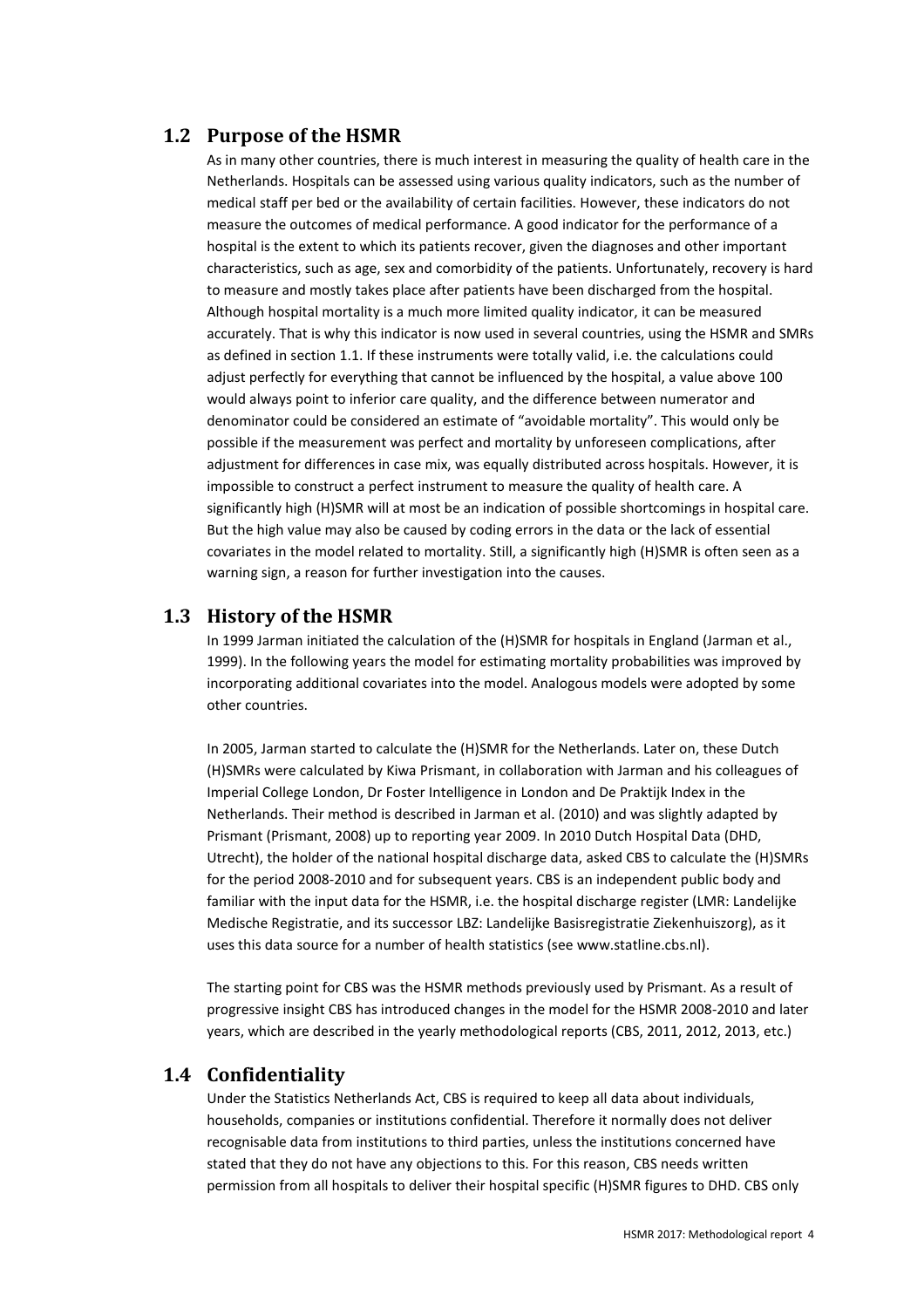supplies DHD with (H)SMR outcomes of hospitals that have granted authorisation to do so. In turn DHD sends each hospital its individual outcome report. Publication of (H)SMR data, which has become mandatory in the Netherlands since 2014 by a regulation of the Dutch Healthcare Authority (NZa), is the responsibility of the hospitals themselves. CBS does not publish data on identifiable hospitals.

### **1.5 CBS output**

CBS estimated the models for expected mortality per diagnosis for the most recent three year period. It calculated the HSMRs and SMRs for all hospitals that (1) had authorised CBS, (2) had registered all or a sufficient part of its admissions in the LBZ in the relevant period, and (3) were not excluded on the grounds of criteria for quality and comparability, which means that the hospital's LBZ data were not too deviant in some respects (see section 3.5).

CBS produces the following output:

- 1. A hospital-specific report for each hospital, sent via DHD, containing the HSMR and the diagnosis-specific SMR figures for the three year period and the individual years. SMRs are also presented for different patient groups (by age, sex and urgency of admission) and diagnosis clusters. Hospitals can see how they compare with the national average, overall, and per diagnosis and patient group. CBS only made reports for hospitals not excluded under the exclusion criteria and that signed the authorisation request.
- 2. Each hospital not excluded on the grounds of the exclusion criteria and that signed the authorisation request is provided with a dataset with the mortality probabilities for all its admissions. Besides the probability, each record contains the observed mortality (0 or 1) and the scores on the covariates of the HSMR model. The hospital can use these data for internal investigation.
- 3. A report on the methods used for calculating the HSMR including the model results and parameters (this document; see www.cbs.nl).

# **1.6 Limitations of the HSMR**

In section 1.2 we argued that the HSMR is not the only indicator to measure hospital care quality. Furthermore, the quality and limitations of the HSMR (and the SMR) instrument are under debate. After all it is based on a statistical model (i.e. the denominator), and a model is always a simplification of reality.

Since the very first publication of the HSMR in England, there has been an on-going debate about the quality of the HSMR as an instrument. Supporters and opponents agree that the HSMR is not a unique, ideal measure, but at most a possible indicator for the quality of health care, alongside other possible indicators. But even if HSMRs were to be used for a more limited purpose, i.e. standardising hospital mortality rates for unwanted side-effects, the interpretation of HSMRs would present various problems, some of which are described briefly below. See also Van Gestel et al. (2012) for an overview.

Section 3.4 contains the list of covariates included in the regression model. Hospitals do not always code these variables in the same way. Variables such as Age and Sex do not give any problems, but how aspects like acute admissions, main diagnosis and comorbidity are coded may depend on individual physicians and coders. Lilford and Pronovost (2010) argue that if the quality of the source data is insufficient, the regression model should not adjust for such erroneously coded covariates. Our own investigation (Van der Laan, 2013) shows that comorbidities in particular present a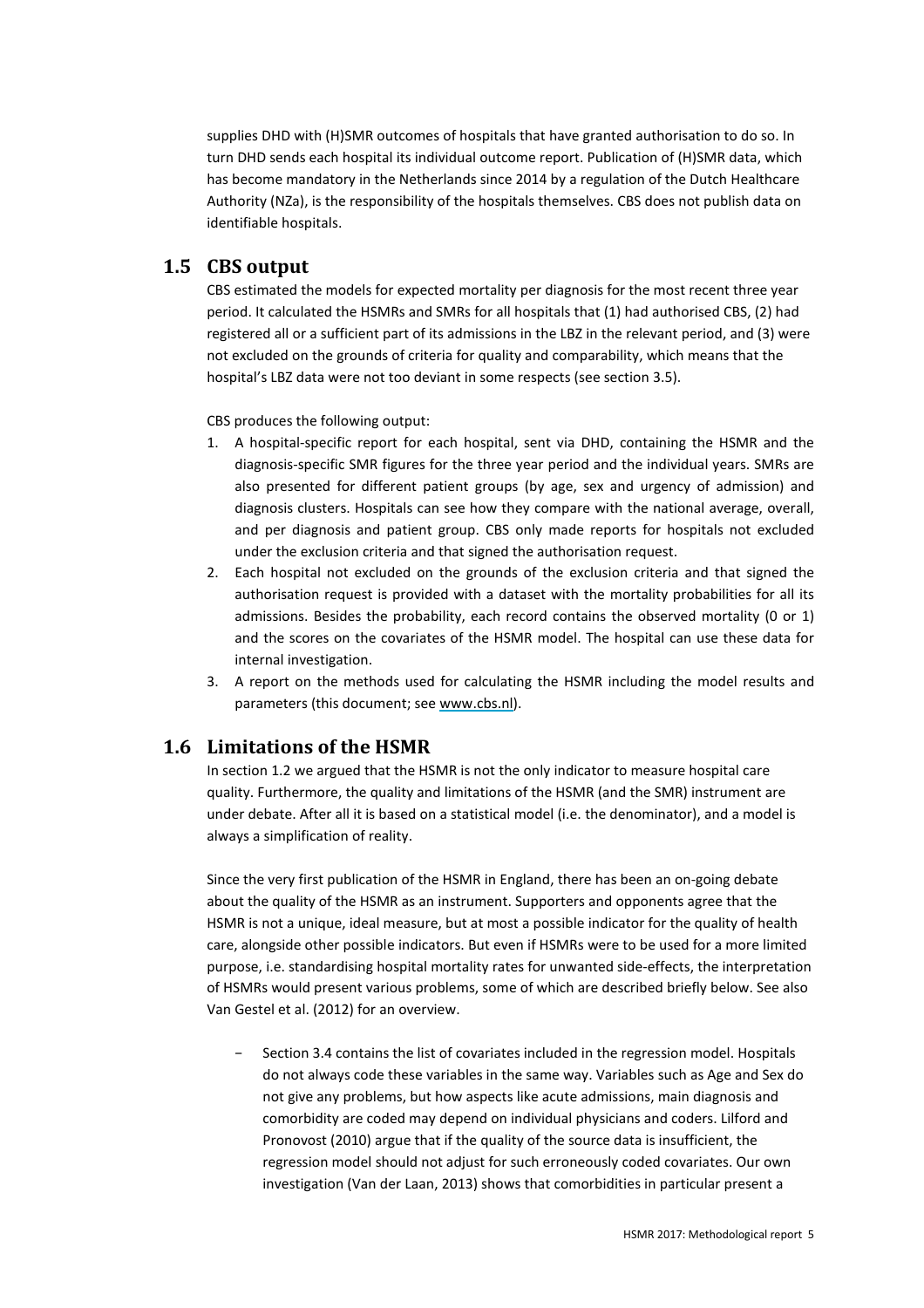problem in the Netherlands, as there is not much uniformity in coding this covariate (see also section 4.3). Van den Bosch et al. (2010) refer extensively to the influence of coding errors. Nationwide, the registration of comorbidities in Dutch hospitals has increased strongly up to 2014. From 2015 onwards the yearly increase is smaller, but there are still hospitals showing large shifts in the registration of comorbidities. Exclusion criteria for outliers may solve this problem partly but not completely. Another problem is that some hospitals do not (completely) register whether a comorbidity was a complication or not. As complications are excluded from the HSMR comorbidity covariates, differences in registration can have an undesired effect on the HSMR outcomes. To stimulate correct coding of complications an indicator has been added to the HSMR reports sent to the hospitals showing the percentage of registered complications of the hospital, and the overall average. This has led to less underreporting of comorbidities, though there are still considerable differences in the number of complications registered by hospitals.

- Some hospitals may have on average more seriously ill patients than others, even if they have the same set of scores on the covariates. University hospitals may, for example, have more serious cases than other hospitals. It is questionable whether the model adjusts satisfactorily for this phenomenon. Some essential covariates related to mortality are then missing. This may be caused by some of the desired covariates not being measured in the LBZ. Some factors will actually even be hard to measure in this type of routinely collected datasets of all hospital discharges.
- The same problem occurs when certain high risk surgical procedures are only performed in certain hospitals. For instance, open heart surgery only occurs in authorised cardiac centres, and these hospitals may have higher SMRs for heart disease because of the more dangerous interventions. This could be solved by including a covariate in the model that indicates whether such a procedure was performed. This has the disadvantage that a method of treatment is used as a covariate, while ideally it should not be part of the model as it is a component of hospital care.
- Hospital admission and discharge policies may differ. For instance, one hospital may admit the same patient more frequently but for shorter stays than another. Or it may discharge a patient earlier than another because there are adequate external terminal care facilities in the neighbourhood. Also, patients may be referred from one hospital to another for further treatment. Obviously, all these situations influence the outcome of the HSMR, as they influence the observed mortality numbers, but these differences in HSMR cannot be translated in terms of quality of care.
- Hospitals can compare their HSMR and SMRs with the national average of 100. The comparison between (H)SMRs of two or more hospitals with each other is more complicated. There is no complete adjustment for differences in case mix between pairs of hospitals. Theoretically, it is even possible that hospital A has higher SMRs than hospital B for all diagnosis groups, but a lower HSMR. Although this is rather theoretical, bilateral comparison of HSMRs should be undertaken with caution (Heijink et al., 2008).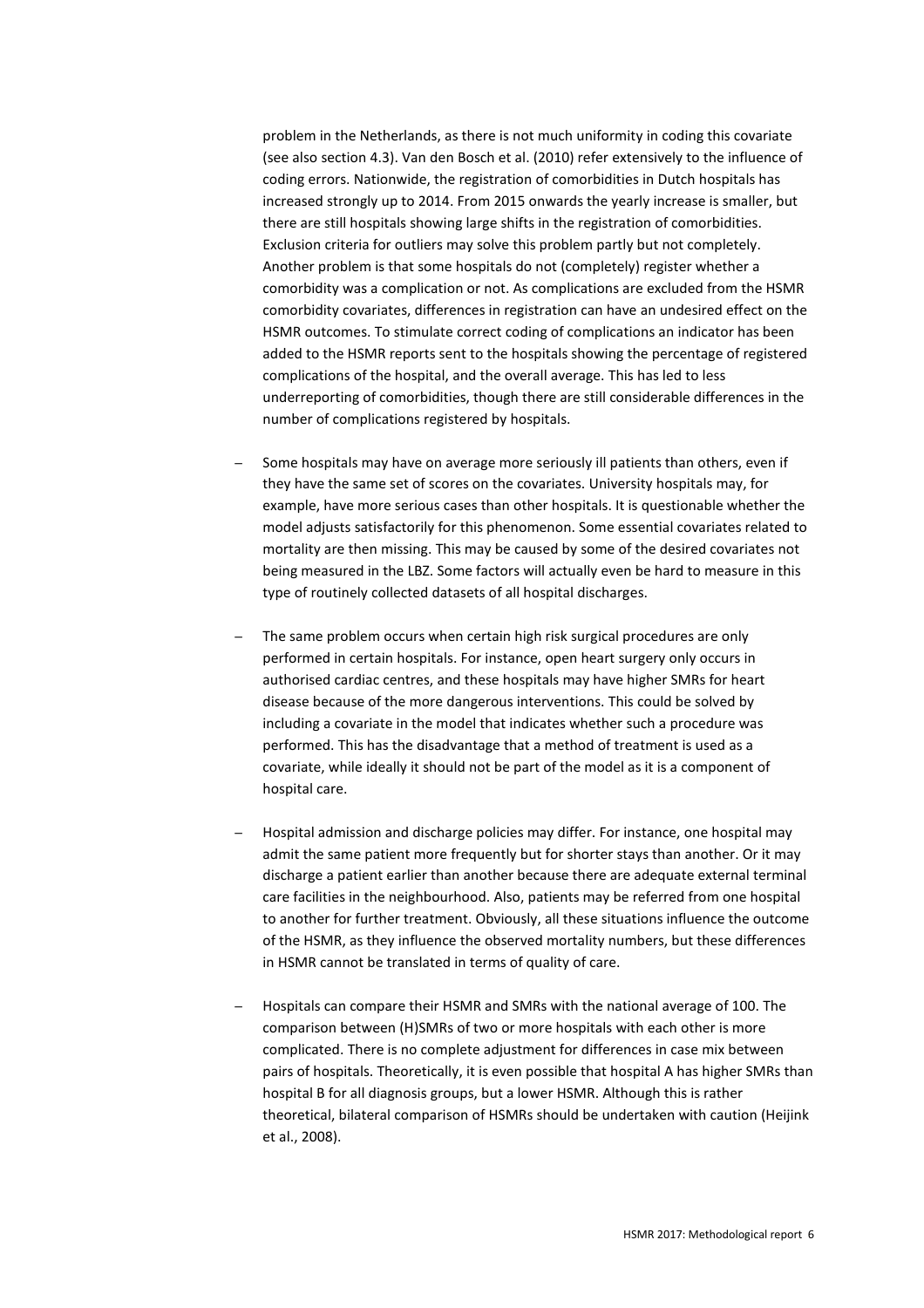Some issues in the incomplete correction for differences in the case mix between hospitals may be partly addressed by peer group comparison of (H)SMRs. The calculation of H(SMR)s is still based on the model for all hospitals (without correcting for the type of hospital), but a specialised hospital can then also compare its results with the average for similar hospitals (peer group). For instance, the average HSMR of university hospitals is >100 in the Netherlands, due to insufficient case mix correction, but this still allows these hospitals (and for specific diagnoses also other specialised hospitals) to compare their results with the peer group average.

An indicator including early post-discharge mortality alongside in-hospital mortality could be introduced to tackle the problem of differences in discharge policies (e.g. the availability of terminal care outside hospital), and to some extent referrals between hospitals. Ploemacher *et al*. (2013) saw a decrease in standardised in-hospital mortality in the Netherlands in 2005-2010, which may have been caused by an overall improvement in care quality, but may also be partly explained by substitution of in-hospital mortality by outside-hospital mortality, possibly caused by changes in hospital admission and discharge policies. In cooperation with CBS, Pouw *et al*. (2013) did a retrospective analysis on Dutch hospital data linked to mortality data, and concluded that including early post-discharge mortality is advisable to diminish the effect of discharge bias on the HSMR. In the UK, the SHMI (Summary Hospital-level Mortality Indicator) has been adopted, which includes mortality up to 30 days after discharge (Campbell *et al*., 2011). In 2014, CBS studied the optimal time frame and definition of an indicator including early post-discharge mortality (Van der Laan *et al*., 2015). A fixed period of 45 days after admission in which all mortality is included in the mortality indicator would make the indicator less dependent on hospital discharge policies. A recent French study also recommends fixed postadmission periods of more than 30 days (Lamarche-Vadel et al., 2015).

Although including post-discharge mortality in the indicator would reduce the effect of differences in hospital discharge policies, it would not reduce the effect of differences in admission policies for terminally ill patients. Some hospitals may admit more patients specifically (and sometimes only) for palliative care than other hospitals. As such patients are admitted to die in hospital, not to receive curative care, these admissions may distort HSMR outcomes. Palliative care can be measured in ICD10 (code Z51.5), but this variable should be used with caution, as differences between hospitals in coding practices have been shown in UK and Canada, and adjusting for palliative care may increase the risk of gaming (NHS, 2013; Chong et al., 2012; Bottle et al., 2011). Because of this, and because the LBZ registration does not allow for distinguishing between admissions of terminally ill patients for palliative care only and admissions for curative treatment ending in palliative care, palliative care admissions have not yet been excluded from the calculation of the HSMR in the Netherlands. However, the HSMR reports sent to the hospitals include information on the percentage of the hospital's admissions and deaths related to palliative care as registered in the LBZ compared to the overall average. This may indicate to some extent whether or not palliative care could have biased a hospital's HSMR. However, since the Netherlands also shows a large variation between hospitals in the coding of palliative care, this information should be used with caution.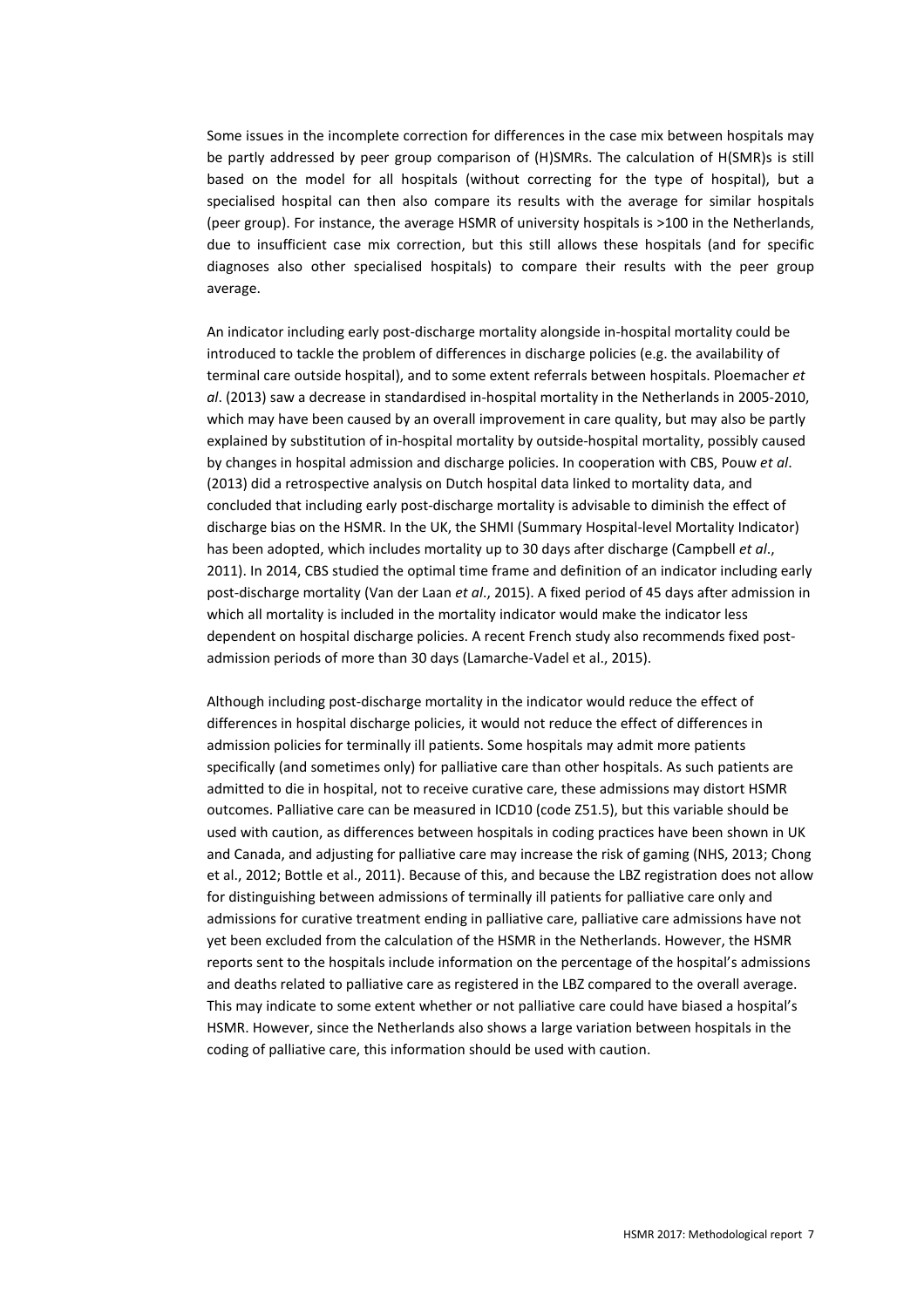# **2. Method changes**

This chapter summarizes the changes in the HSMR method (HSMR 2017) compared to the method used last year (HSMR 2016). For previous changes see the respective methodological reports (CBS, 2011, 2012, 2013, 2014, 2015, 2016, 2017).

Overall, the method has remained the same. Only the following minor changes have been implemented:

- Annual update of the covariate *severity of main diagnosis* and linkage of new ICD-10 codes to their historical counterparts :

The HSMR covariate *severity of main diagnosis* is determined for ICD10 diagnoses using historical mortality, based on six years of LMR/LBZ data not overlapping with the data used for the HSMR calculation. The historical data consists of diagnoses coded either in ICD9 and in ICD10, while the admissions for which the severity has to be determined are all coded in ICD10. Therefore a method was developed last year to calculate the severity for ICD10 main diagnoses, based on a mixed ICD9/ICD10 dataset, ensuring a gradual shift over time from severities based on ICD9 data to severities based solely on ICD10 data. For the current model, the historical data from the LMR/LBZ years 2009-2014 was used (compared to 2008- 2013 for the HSMR 2016 model). In addition, for all new ICD10 diagnoses that had been introduced since 2014, Dutch Hospital Data and CBS determined to which ICD9 code, and to which "old" ICD10 code (that was used prior to the introduction of the new ICD10 code), these new codes translated best, so that severity of main diagnosis could also be determined optimally for new codes, using all data in the historical dataset.

- Hospitals are provided with SMRs and 98% confidence intervals for 157 diagnosis groups and several other aggregates and are encouraged to study patient data of diagnosis groups for which observed mortality in their hospital is significantly deviant from expected mortality. In case of multiple significantly high SMRs, hospitals may want to prioritize by first investigating patient data of diagnosis groups with the most marked differences. In order to allow such prioritizing, CBS has provided Dutch Hospital data with p-values of the tests whether the SMRs are significantly high or low. Hospitals can be provided with these p-values by Dutch Hospital Data, if required, and may prioritize their investigation by selecting the diagnosis groups (with significant SMRs) with the lowest p-values.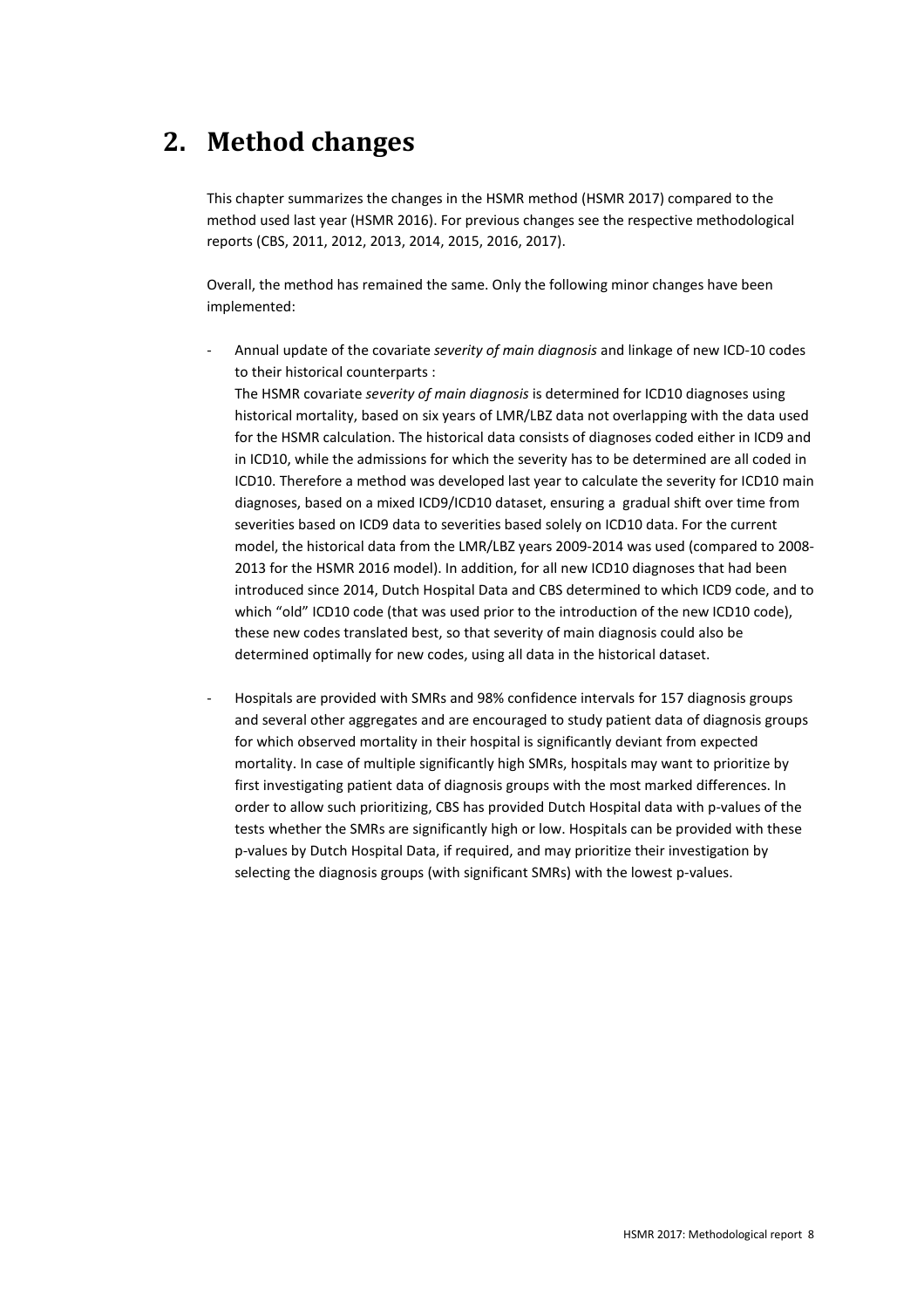# **3. (H)SMR model**

Expected hospital mortality - i.e. the denominator of the SMR - has to be determined for each diagnosis group. To this end we use logistic regression models, with mortality as the target (dependent) variable and various variables available in the LBZ as covariates. The regression models for the (H)SMR of a three year period (year t-2 up to year t), and the (H)SMRs of the individual years t-2, t-1 and t, use LBZ data of four years: year t-3 up to year t. The addition an additional year increases the stability and accuracy of the estimates, while keeping the model up to date.

# **3.1 Target population and dataset**

#### **3.1.1 Hospitals**

"Hospital" is the primary observation unit. Hospitals report admission data (hospital stay data) in the LBZ. However, not all hospitals participate in the LB. In principle, the HSMR model includes all short-stay hospitals with inpatient admissions participating in the LBZ in the relevant years. The target population of hospitals that qualify for entry in the HSMR-model thus includes all general hospitals, all university hospitals, and short-stay specialised hospitals with inpatient admissions. For a number of partially non-responding hospitals only the fully registered months were included in the model, as in the other months there were indications that fatal cases were registered completely and non-fatal cases partially. The partially registered months of these hospitals were removed from the model as these would otherwise unjustly influence the estimates.

All the above-mentioned hospitals were included in the model, but (H)SMRs were only calculated for hospitals that met the criteria for LBZ participation, data quality and case mix (see section 3.5).

#### **3.1.2 Admissions**

We consider both the population of hospitals and the population of admissions. Our target population of admissions consists of "all hospital stays (inpatient admissions) of Dutch residents in Dutch short-stay hospitals in a certain period". The date of discharge, and not the day of admission, determines the year a record is assigned to. So the population of hospital stays of year *t* comprises all inpatient admissions that ended in year *t*. For the sake of convenience, mostly we call these hospital stays "admissions", thus meaning the hospital stay instead of only its beginning. Day admissions are excluded as these are in principle non-life-threatening cases with hardly any mortality. However, from 2015 onwards the new case type "prolonged observations, unplanned, without overnight stay" is included in the HSMR. This case-type was introduced by the Dutch Healthcare Authority, and it replaces the majority of one-day inpatient admissions that were formerly registered. This case type involves more mortality than day cases, and it is therefore relevant to include this in the HSMR.

Lastly, admissions of foreigners are excluded from the HSMR model, partly in the context of possible future modifications of the model, when other data can be linked to admissions of Dutch residents. The number of admissions of foreigners is relatively small.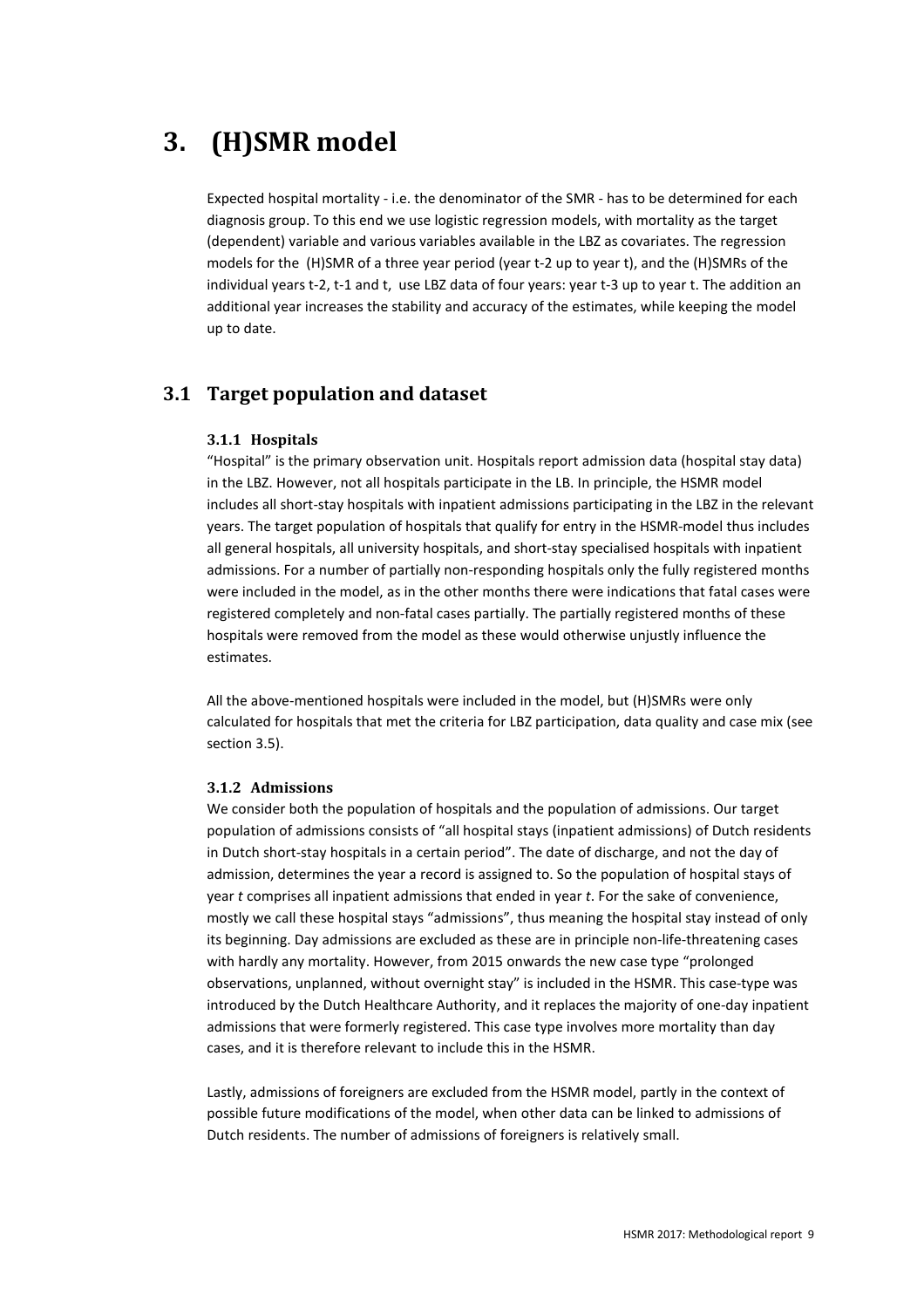# **3.2 Target variable (dependent variable)**

The target variable for the regression analysis is the "in-hospital mortality". As this variable is binary, logistic regressions were performed.

## **3.3 Stratification**

Instead of performing one logistic regression for all admissions, we performed a separate logistic regression for each of the diagnosis groups *d*. These sub-populations of admissions are more homogeneous than the entire population. Hence, this stratification may improve the precision of the estimated mortality probabilities. As a result of the stratification, covariates are allowed to have different regression coefficients across diagnosis groups. The diagnosis groups are clusters of ICD codes registered in the LBZ. Here the main diagnosis of the admission is used, i.e. the main reason for the hospital stay, which is determined at discharge. The basis for the clustering is the CCS *(Clinical Classifications Software<sup>1</sup>* ), which clusters ICD diagnoses into 259 clinically meaningful categories. For the HSMR, we further clustered these into 157 diagnosis groups, which are partly the same clusters used for the SHMI (Summary Hospital-level Mortality Indicator) in the UK (HSCIC, 2016).

Therefore, the model includes 157 separate logistic regressions, one for each diagnosis group *d* selected.

In the file "Classification of variables", published together with this report, for each of the 157 diagnosis groups the corresponding CCS group(s) are given, as well as the ICD10 codes of each CCS group.

Apart from the SMRs for each of the 157 diagnosis groups, hospitals also receive SMRs for 17 aggregates of diagnosis groups. This makes it possible to evaluate the SMR outcomes at both the detailed and the aggregated diagnosis level. The 17 main clusters are also given in the "Classification of variables" file. These were derived from the main clusters in the CCS classification of HCUP (see Appendix C1 in ), with the following adaptations:

- HCUP main clusters 17 ("Symptoms; signs; and ill-defined conditions and factors influencing health status") and 18 ("Residual codes; unclassified") were merged into one cluster.
- CCS group 54 ("Gout and other crystal arthropathies") is classified in main cluster "Diseases of the musculoskeletal system and connective tissue", and CCS group 57 ("Immunity disorders") is classified in main cluster "Diseases of the blood and blood-forming organs", whereas in the HCUP classification these groups fall in main cluster "Endocrine, nutritional and metabolic diseases, and immunity disorders".
- CCS group 113 ("Late effects of cerebrovascular disease") is classified in main cluster "Diseases of the nervous system and sense organs", whereas in the HCUP classification this group falls in main cluster "Diseases of the circulatory system".
- CCS group 218 ("Liveborn") is classified in main cluster "Complications of pregnancy, childbirth, and the puerperium; liveborn", whereas in the HCUP classification this group falls in main cluster "Certain conditions originating in the perinatal period".

These adaptations are in accordance with the diagnosis groups used for the SHMI (Summary Hospital-level Mortality Indicator) in the United Kingdom (HSCIC, 2016).

<sup>1</sup> *See http://www.hcup-us.ahrq.gov/toolssoftware/ccs10/ccs10.jsp*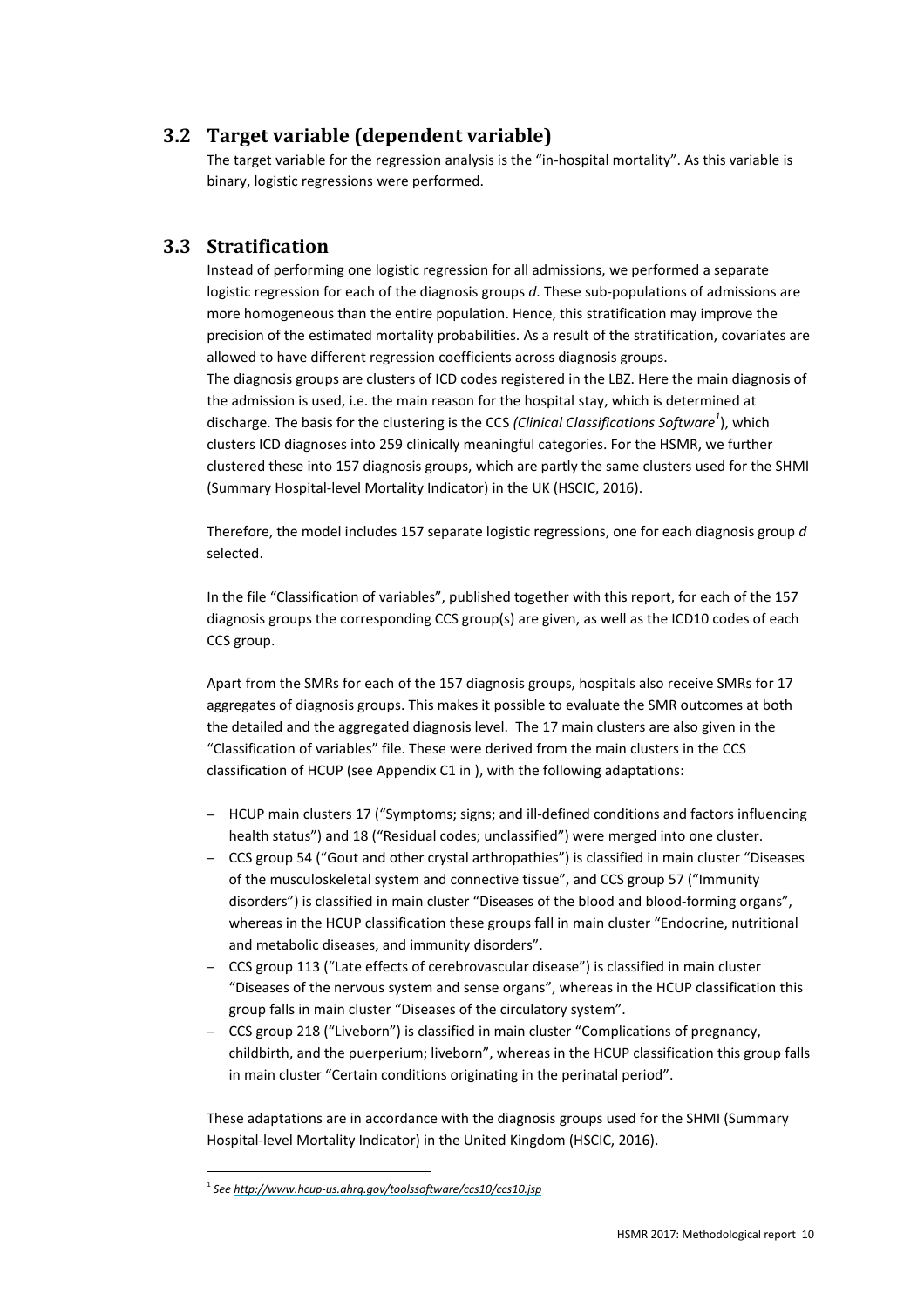Although the names of the main clusters have much similarity with the names of the chapters of the ICD10, there is no one-to-one relation between the two. Although most ICD10 codes of a CCS group do fall within one ICD10 chapter, there often are also codes that fall in other chapters. Especially codes from the R chapter of ICD10 are scattered over several HCUP main clusters.

# **3.4 Covariates (explanatory variables or predictors of in-hospital mortality)**

By including covariates of patient and admission characteristics in the model, the in-hospital mortality is adjusted for these characteristics. As a result, the (H)SMRs are adjusted for these covariates as well. Thus, variables (available in the LBZ) associated with patient in-hospital mortality are chosen as covariates. The more the covariates discriminate between hospitals, the larger the effect on the (H)SMR.

The LBZ variables that are included in the model as covariates are age, sex, socio-economic status, severity of main diagnoses, urgency of admission, Charlson comorbidities, source of admission, year of discharge and month of admission. These variables are described below. For the variables socio-economic status, severity of main diagnosis and source of admission the detailed classifications are presented in the file "Classification of variables", published together with this report.

For the regressions, all categorical covariates are transformed into dummy variables (indicator variables), having scores 0 and 1. A patient scores 1 on a dummy variable if he/she belongs to the corresponding category, and 0 otherwise. As the dummy variables for a covariate are linearly dependent, one dummy variable is left out for each categorical covariate. The corresponding category is the so-called *reference category*. We took the *first* category of each covariate as the reference category.

The general procedure for collapsing categories is described in section 3.6.2. Special (deviant) cases of collapsing are mentioned below.

**Age at admission** (in years): *0, 1-4, 5-9, 10-14, …, 90-94, 95+*.

**Sex** of the patient: *male, female.*

If Sex is unknown, "female" was imputed. This is a rare occurrence.

**SES (socio-economic status)** of the postal area of patient's address: *lowest, below average, average, above average, highest, unknown.*

The SES variable was added to the LBZ dataset on the basis of the postal code of the patient's residence. SES was derived from the Netherlands Institute for Social Research (SCP)<sup>2</sup>, which had collected SES data and performed principal component analyses on variables concerning Income, Employment and Education level. Each four-letter postal area was thus assigned a component score. Population-weighted quintiles were calculated from these scores, resulting in the six SES categories mentioned above.

<sup>&</sup>lt;sup>2</sup> http://www.scp.nl/Onderzoek/Lopend\_onderzoek/A\_Z\_alle\_lopende\_onderzoeken/Statusscores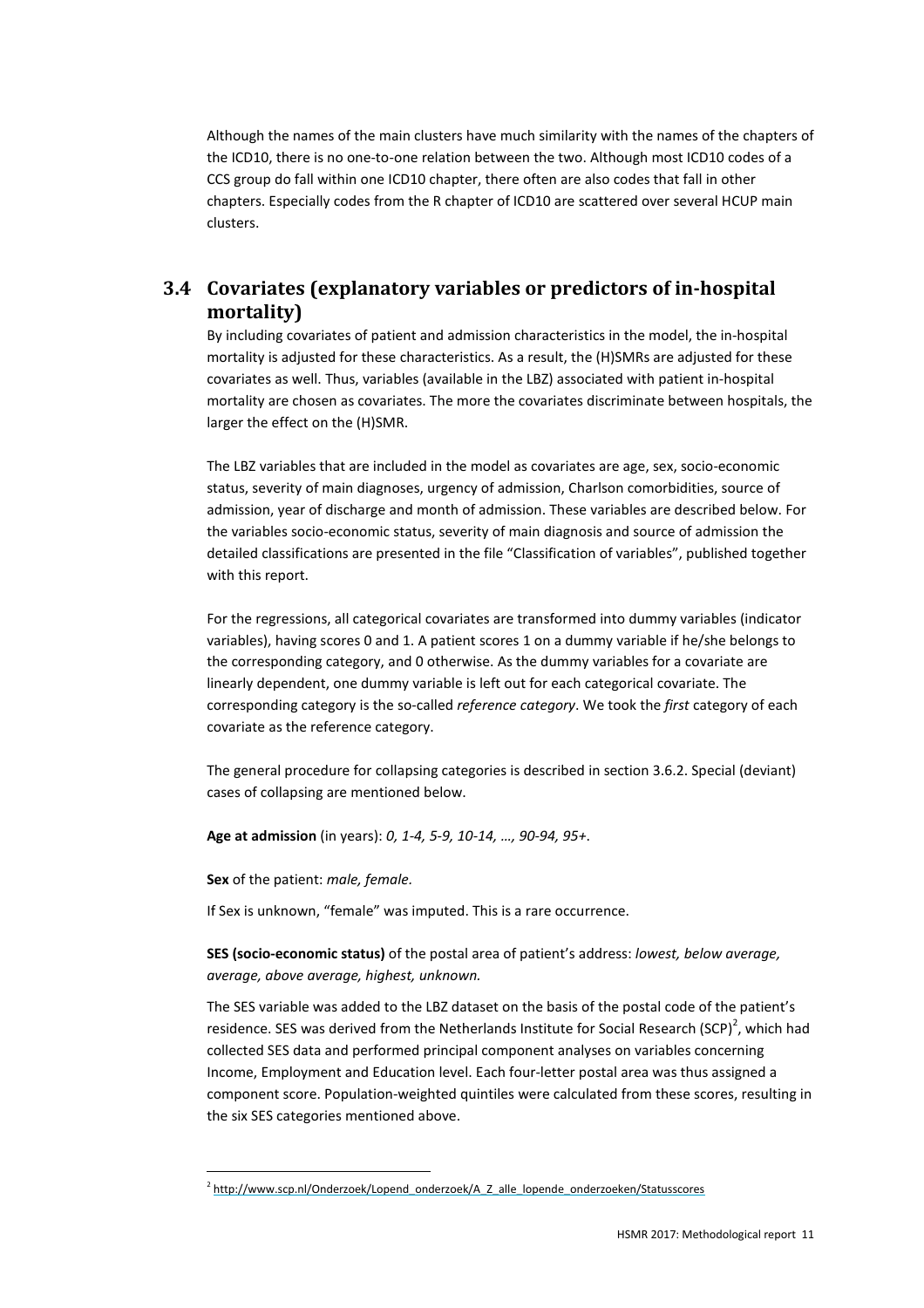Patients for whom the postal area does not exist in the dataset of the SCP (category "unknown"), were added to the category "average" if collapsing was necessary. For 2014-2015 admissions followed the SES classification of 2014, and for 2016-2017 the SES classification of 2016 was used.

**Severity of main diagnosis** groups: *[0-0.01), [0.01-0.02), [0.02-0.05), [0.05-0.1), [0.1-0.2), [0.2- 0.3), [0.3-0.4), [0.4-1], Other*.

This is a categorisation of main diagnoses into mortality rates. Each ICD10 main diagnosis code is classified in one of these groups, as explained below.

A separate model was estimated for each of the 157 diagnosis groups. Most groups have many sub-diagnoses (individual ICD codes), which may differ in seriousness (mortality risk). To classify the severity of the sub-diagnosis, we used the method suggested by Van den Bosch et al. (2011), who suggested categorising the ICD codes into mortality rate categories. To this end, we computed inpatient mortality rates for all ICD sub-diagnoses for six historical LMR years, and chose the following boundaries for the mortality rate intervals: 0, .01, .02, .05, .1, .2, .3, .4 and 1. ("0" means 0 percent mortality; "1" means 100 percent mortality). These boundaries are used for all 157 diagnosis groups. The higher severity categories only occur for a few diagnosis groups.

Six historical LMR/LBZ years are used to determine the classification, not overlapping with the years the HSMR is calculated for as otherwise both are using the same mortality data. The period of the historical dataset shifts every year for each new HSMR calculation, to keep it up to date.

Up to the HSMR 2013-2015, the historical LMR dataset consisted of diagnoses coded in ICD9- CM only, and the severities were also determined for ICD9-CM codes. Main diagnoses registered in ICD10 were converted to ICD9-CM to determine the severity covariate. As In 2012- 2013 hospitals transitioned from using ICD9-CM to code the diagnoses of admissions to using ICD10, the diagnoses used for the HSMR 2014-2016 calculation are all coded in ICD10, and the historical dataset used to determine the severities also partly consists of ICD10 coded diagnoses. Therefore, for the HSMR 2014-2016 and later HSMR models, the severities are determined for ICD10 diagnoses. For the HSMR 2015-2017 the severity classification was based on the LMR/LBZ of 2009-2014, which consists of a mix of ICD10 and ICD9-CM data. A method was developed to calculate the severity for ICD10 main diagnoses with such historical datasets, ensuring a gradual shift over time from severities based on ICD9 data to severities based solely on ICD10 data. The method and an investigation of the effects of this change are described in the HSMR 2017 methodological report (CBS, 2017).

For the severity classification the Dutch ICD10-ICD9-CM conversion table was used (table "ICD10 – CvZ80", see http://www.rivm.nl/who-fic/ICD.htm.). As this table had not been updated for recent years, new ICD codes added to the ICD10 in recent years did not have a converted ICD9-CM code or a converted "old" ICD10 code (used prior to the introduction of the new ICD10 code). For these new codes, in consultation with DHD, we added conversions (default counterpart codes in ICD9-CM and ICD10) to the conversion table, to make it complete.

When an ICD10 code and its ICD9-CM equivalent did not occur in the historical dataset, a severity "other" was assigned in the calculation of the (H)SMR. ICD codes that are used by less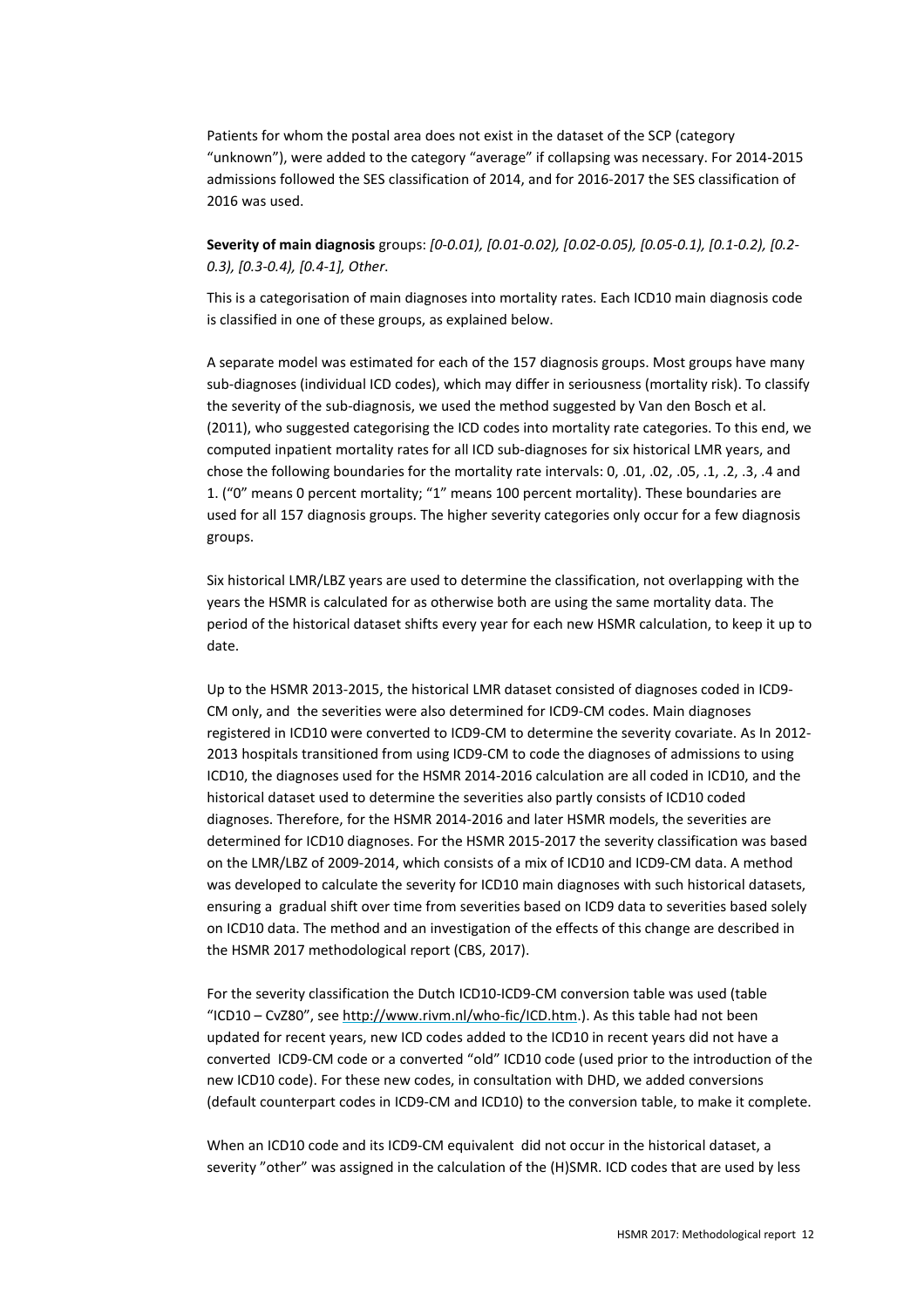than four hospitals and/or have less than 20 admissions also receive a severity of "other". The category "other" contains diagnoses for which it is not possible to accurately determine the severity. If this category "other" needs to be collapsed however, it does not have a natural nearby category. We decided to collapse "other" with the category with the highest frequency (i.e. the mode), if necessary. In the file with regression coefficients (see section 4.5) this will result in a coefficient for "other" equal to that of the category with which "other" is collapsed. The only exceptions are when Comorbidity 17 (Severe liver disease) is collapsed with Comorbidity 9 (Liver disease), and when Comorbidity 11 (Diabetes complications) is collapsed . with Comorbidity 10 (Diabetes). In these cases the regression coefficient of Comorbidity 17/11 is set to zero in the coefficients file, and the coefficient of the less severe analogue (Comorbidity 9/11) should be used for Comorbidity 17/11.

The individual ICD10 codes with the corresponding severity category are available in the separate file "Classification of variables", published together with this report.

**Urgency** of the admission: elective, acute.

The definition of an acute admission is: an admission that cannot be postponed as immediate treatment or aid within 24 hours is necessary. Within 24 hours means 24 hours from the moment the specialist decides an acute admission is necessary.

**Comorbidity\_1 – Comorbidity\_17**. All these 17 covariates are dummy variables, having categories: *0* (*no*) and *1* (*yes*).

The 17 comorbidity groups are listed in table 3.4.1, with their corresponding ICD10 codes. These are the same comorbidity groups as in the Charlson index. However, separate dummy variable are used for each of the 17 comorbidity groups.

All secondary diagnoses registered in the LBZ and belonging to the 17 comorbidity groups are used, but if a secondary diagnosis is identical to the main diagnosis, it is not considered a comorbidity. Secondary diagnoses registered as a complication arising during the hospital stay are not counted as a comorbidity either.

In conformity with the collapsing procedure for other covariates, comorbidity groups registered in fewer than 50 admissions or that have no deaths are left out, as the two categories of the dummy variable are then collapsed. An exception was made for Comorbidity\_17 (Severe liver disease) and Comorbidity\_11 (Diabetes complications). Instead of leaving out these covariates in the case of fewer than 50 admissions or no deaths, they are first added to the less severe analogues Comorbidity 9 (Liver diseases) and Comorbidity 10 (Diabetes), respectively. If the combined comorbidities still have fewer than 50 admissions or no deaths, then these are dropped after all.

The ICD10 definitions listed in table 3.4.1 are mostly identical or nearly identical to those of Quan et al. (2005), with some adaptations, which are described in CBS (2014).

**Source of admission**: *home, nursing home or other institution, hospital.* 

This variable indicates the patient's location before admission.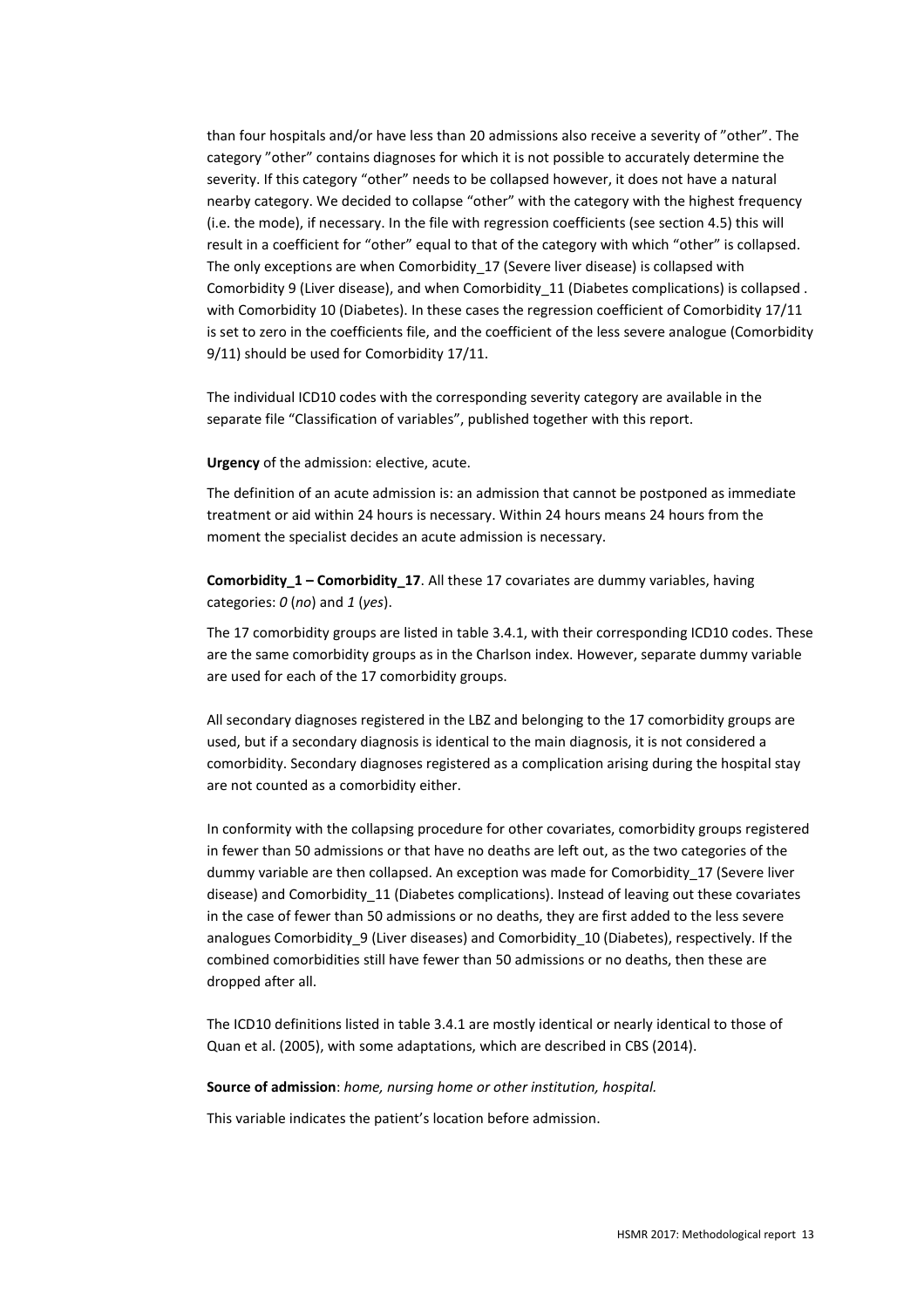| No.            | <b>Comorbidity groups</b>      | ICD10 codes                                                                           |
|----------------|--------------------------------|---------------------------------------------------------------------------------------|
| $\mathbf{1}$   | Acute myocardial<br>infarction | 121, 122, 1252                                                                        |
| $\overline{2}$ | Congestive heart failure       | I50, I110, I130, I132, I255, I42, I43, P290                                           |
| $\overline{3}$ | Peripheral vascular<br>disease | I70, I71, I731, I738, I739, I771, I790, I792, K551, K558, K559, Z958,<br>Z959, R02    |
| $\overline{4}$ | Cerebrovascular disease        | G450-G452, G454, G458, G459, G46, I60-I69                                             |
| 5              | Dementia                       | F00-F03, F051, G30, G311                                                              |
| 6              | Pulmonary disease              | J40-J47, J60-J67                                                                      |
| $\overline{7}$ | Connective tissue<br>disorder  | M05, M060, M063, M069, M32, M332, M34, M353                                           |
| 8              | Peptic ulcer                   | K25-K28                                                                               |
| 9              | Liver disease                  | B18, K700-K703, K709, K713-K715, K717, K73, K74, K760, K762-K764,<br>K768, K769, Z944 |
| 10             | <b>Diabetes</b>                | E109, E119, E129, E139, E149                                                          |
| 11             | Diabetes complications         | E100-E108, E110-E118, E120-E128, E130-E138, E140-E148                                 |
| 12             | Hemiplegia or paraplegia       | G041, G114, G801, G802, G81, G82, G830-G834, G838, G839                               |
| 13             | Renal disease                  | 1120, 1131, N01, N03, N052-N057, N18, N19, N25, Z490-Z492, Z940,                      |
| 14             | Cancer                         | Z992<br>C00-C26, C30-C34, C37-C41, C43, C45-C58, C60-C76, C81-C85, C88,<br>C90-C97    |
| 15             | <b>HIV</b>                     | B20-B24                                                                               |
| 16             | Metastatic cancer              | C77-C80                                                                               |
| 17             | Severe liver disease           | 1850, 1859, 1864, 1982, K704, K711, K721, K729, K765, K766, K767                      |

#### **3.4.1 Comorbidity groups of Charlson index and the corresponding ICD10 codes**

#### **Year of discharge**: *2014, 2015, 2016, 2017*.

Inclusion of the year guarantees the number of observed and expected (predicted) deaths to be equal for that year. As a result the yearly (H)SMRs have an average of 100 when weighting the hospitals proportional to their expected mortality.

**Month of admission:** *January/February, …, November/December*.

The months of admission are combined into 2-month periods.

### **3.5 Exclusion criteria**

Although all hospitals mentioned in section 3.1.1 are included in the model, HSMR outcome data were not produced for all hospitals. HSMRs were only calculated for hospitals that met the criteria for LBZ participation, data quality and case mix. In addition to this, only HSMRs were calculated for hospitals that had authorised CBS to supply their HSMR figures to DHD. Criteria used for excluding a hospital from calculating HSMRs were:

#### **No inpatient admissions**

− Hospitals treating only day cases or outpatients are excluded, as calculation of the HSMR is not relevant for them. In fact, these hospitals do not belong to the HSMR population.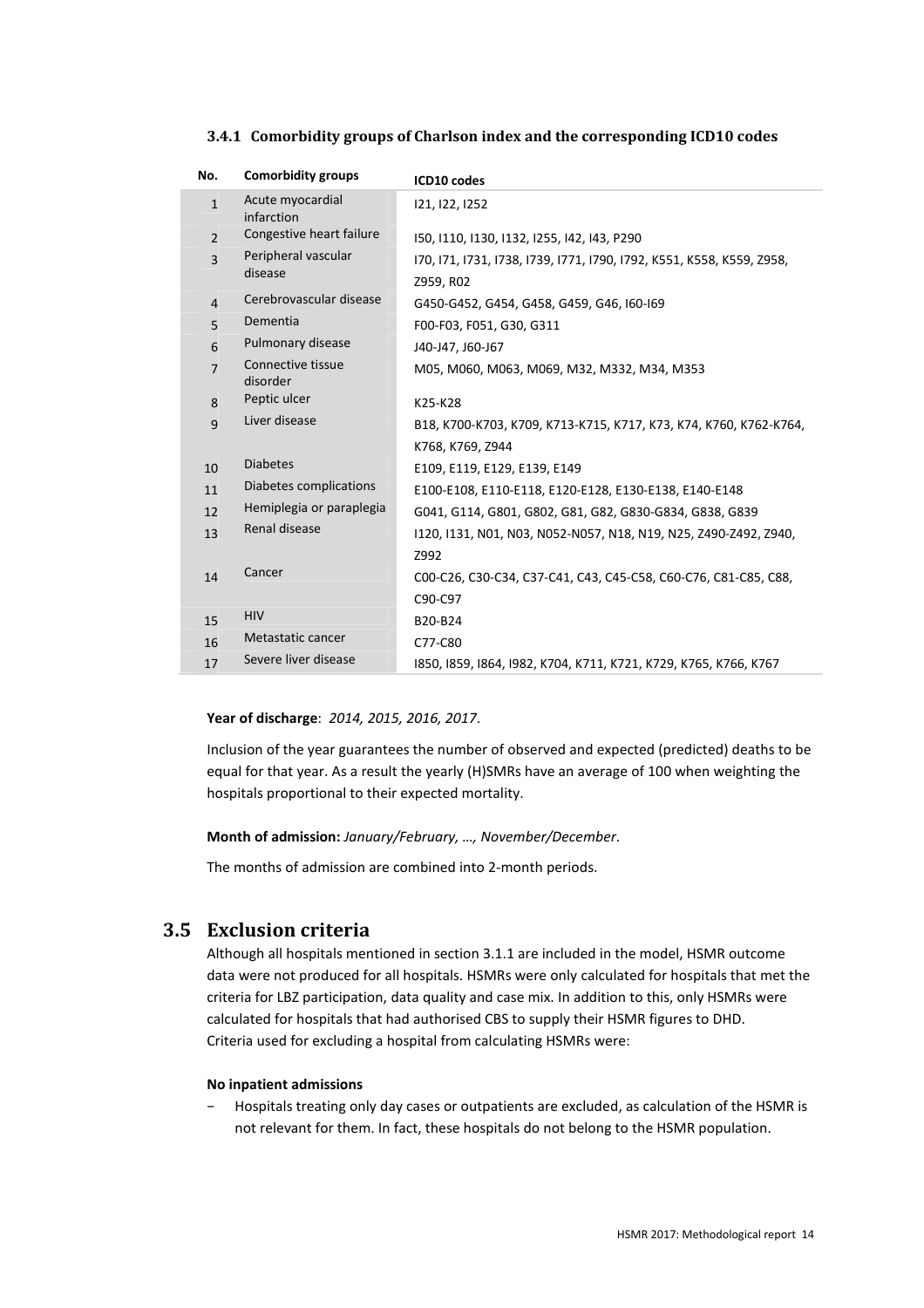#### **Insufficient participation in the LBZ**

From 2014 onwards, hospitals are required to register all inpatient admissions to get HSMR outcomes. From 2015 onwards this also includes the "prolonged observations, unplanned, without overnight stay".

#### **Data quality**

Hospitals are excluded if*:*

- ≤30% of inpatient admissions are coded as acute.
- ≤0.5 secondary diagnoses are registered per inpatient admission, on average per hospital.<sup>3</sup>

#### **Case mix**

Hospitals are excluded if:

− Observed mortality is less than 60 in all registered inpatient admissions.

In addition to the above-mentioned criteria, hospitals are also excluded if they had not authorised CBS to supply their HSMR figures.

## **3.6 Computation of the model and the (H)SMR**

#### **3.6.1 SMR and HSMR**

According to the first formula in section 1.1, the SMR of hospital *h* for diagnosis *d* is written as

$$
SMR_{dh} = 100 \frac{O_{dh}}{E_{dh}}
$$
 (3.6.1)

with  $O_{dh}$  the observed number of deaths with diagnosis *d* in hospital *h*, and  $E_{dh}$  the expected number of deaths in a certain period. We can denote these respectively as

$$
O_{dh} = \sum_{i} D_{dhi}, \tag{3.6.2}
$$

and

$$
E_{dh} = \sum_{i} \hat{p}_{dhi}, \tag{3.6.3}
$$

where  $D_{dhi}$  denotes the observed mortality for the *i*<sup>th</sup> admission of the combination (*d*,*h*), with scores 1 (death) and 0 (survival), and  $\hat{p}_{dhi}$  the mortality probability for this admission, as estimated by the logistic regression of "mortality diagnosis *d*" on the set of covariates mentioned in section 3.4 This gives

$$
\hat{p}_{dhi} = \text{Prob}(D_{dhi} = 1 | X_{dhi}) = \frac{1}{1 + \exp(-\hat{\beta}_d' X_{dhi})'}
$$
\n(3.6.4)

with  $X_{dhi}$  the scores of admission *i* of hospital  $h$  on the set of covariates, and  $\hat{\beta}_d$  the maximum likelihood estimates of the corresponding regression coefficients, i.e. the so-called log-odds.

<sup>&</sup>lt;sup>3</sup> For this criterion, all secondary diagnoses are considered, even if they do not belong to the 17 comorbidity groups used as covariates. If identical secondary diagnoses (identical ICD10 codes) are registered within one admission, only one is counted. If a secondary diagnosis is identical to the main diagnosis of the admission, it is not counted as a secondary diagnosis.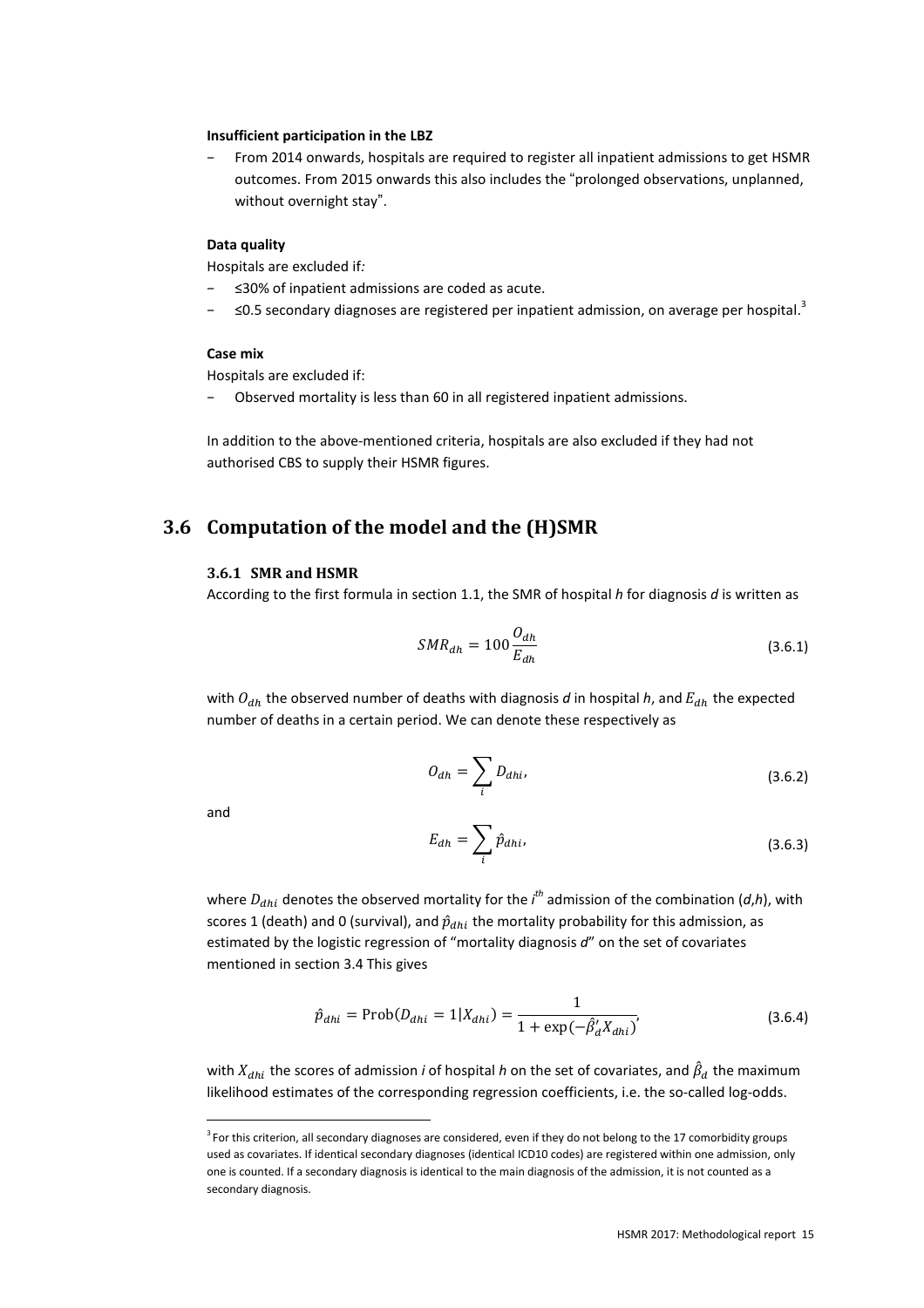For the HSMR of hospital *h*, we have accordingly

$$
\text{HSMR}_h = 100 \frac{O_h}{E_h} = 100 \frac{\sum_d O_{dh}}{\sum_d E_{dh}} = 100 \frac{\sum_d \sum_i D_{dhi}}{\sum_d \sum_i \hat{p}_{dhi}}.
$$
\n(3.6.5)

It follows from the above formulae that:

$$
\text{HSMR}_h = 100 \frac{\sum_d E_{dh} \frac{O_{dh}}{E_{dh}}}{E_h} = \sum_d \frac{E_{dh}}{E_h} \text{SMR}_{dh}.
$$
\n(3.6.6)

Hence, an HSMR is a weighted mean of the SMRs, with the expected mortalities across diagnoses as the weights.

#### **3.6.2 Modelling and model-diagnostics**

We estimated a logistic regression model for each of the 157 CCS diagnosis groups, using the categorical covariates mentioned in section 3.4. Computations were performed using the glm routine of the statistical software R (R Core Team, 2015). Categories, including the reference category, are collapsed if the number of admissions is smaller than 50 or when there are no deaths in the category, to prevent standard errors of the regression coefficients becoming too large. This collapsing is performed starting with the smallest category, which is combined with the smallest nearby category, etc. For variables with only two categories collapsing results in dropping the covariate out of the model (except for comorbidities 17 (Severe liver disease) and 11 (Diabetes complications) which are first combined with comorbidity 9 (Liver disease), and comorbidity 10 (Diabetes), respectively; see section 3.4). Non-significant covariates are preserved in the model, unless the number of admissions is smaller than 50 (or if there are no deaths) for all but one category of a covariate. All regression coefficients are presented in a file published together with this report.

The following statistics are presented to evaluate the models:

- *standard errors* for all regression coefficients (published with the regression coefficients);
- *statistical significance* of the covariates with significance level α=.05, i.e. confidence level .95 (see Appendix);
- *Wald statistics* for the overall effect and the significance testing of categorical variables;
- *C-statistics* for the overall fit. The C-statistic is a measure for the predictive validity of, in our case, a logistic regression. Its maximum value of 1 indicates perfect discriminating power and 0.5 discriminating power not better than expected by chance, which will be the case if no appropriate covariates are found. We present the C-statistics as an evaluation criterion for the logistic regressions.

In addition to these diagnostic measures for the regressions, we present the *average shift in HSMR* by inclusion/deletion of the covariate in/from the model (table 4.4.1). This average absolute difference in HSMR is defined as

$$
\frac{1}{N} \sum_{h=1}^{N} |HSMR_h - HSMR_h^{-x_j}|,
$$
\n(3.6.7)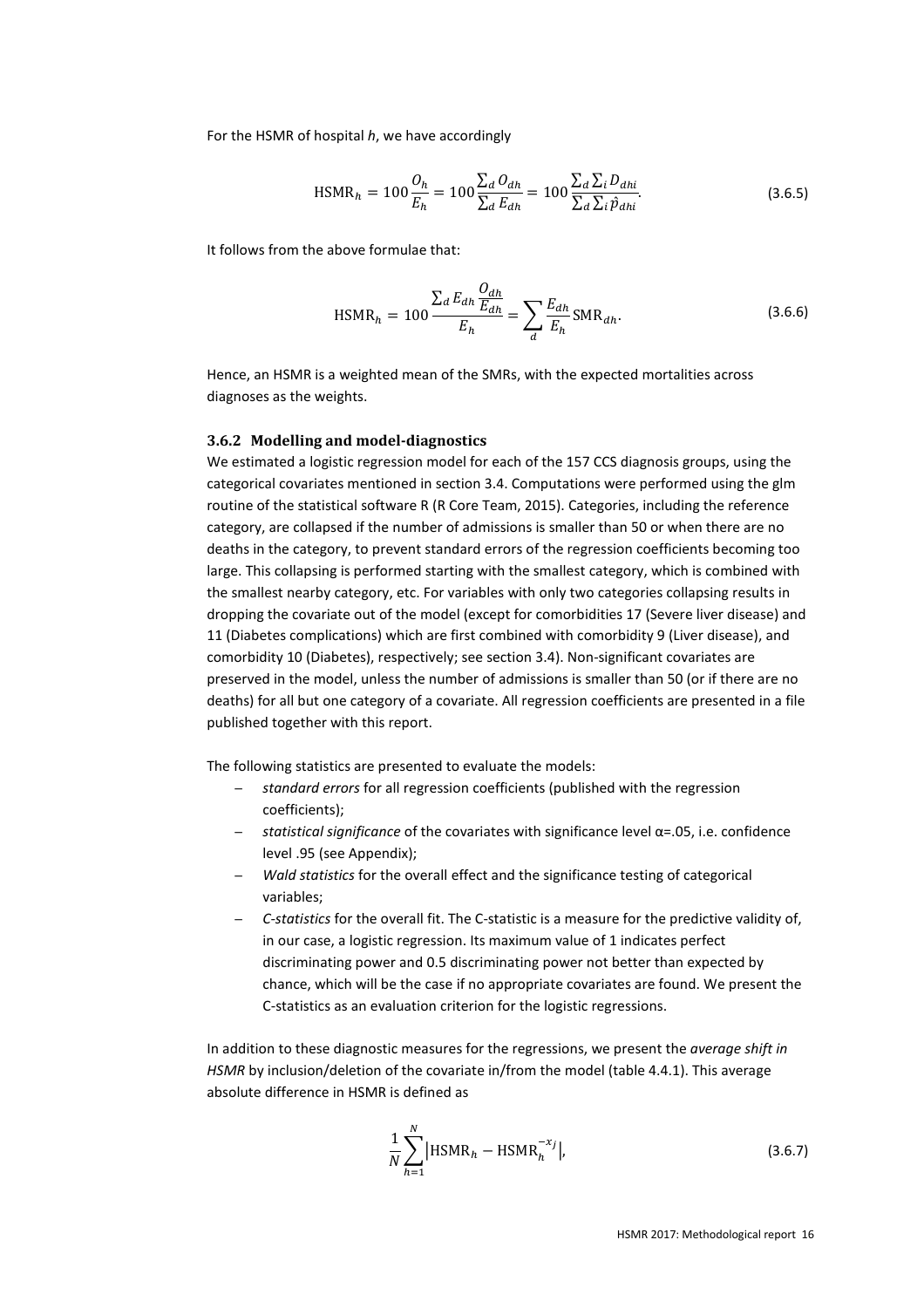where  ${\rm HSMR}_{h}^{-x_{f}}$  is the HSMR that would result from deletion of covariate  $x_{j}$ , and N=81 the total number of hospitals for which an HSMR was calculated..

The Wald statistic is used to test whether the covariates have a significant impact on mortality. But it can also be used as a measure of association. A large value of a Wald statistic points to a strong impact of that covariate on mortality, adjusted for the impact of the other covariates. It is a kind of "explained chi-square". As the number of categories may "benefit" covariates with many categories, it is necessary to also take into account the corresponding numbers of degrees of freedom (df), where the df is the number of categories minus 1. As a result of collapsing the categories, the degrees of freedom can be smaller than the original number of categories minus 1.

A high Wald statistic implies that the covariate's categories discriminate in mortality rates. But if the frequency distribution of the covariate is equal for all hospitals, the covariate would not have any impact on the (H)SMRs. Therefore we also present the change in HSMRs resulting from deleting the covariate. Of course, a covariate that only has low Wald statistics has little impact on the (H)SMRs.

#### **3.6.3 Confidence intervals and control limits**

A confidence interval is calculated for each SMR and HSMR, i.e. an upper and lower confidence limit. For the HSMR and most SMRs a confidence level of 95 percent is used, for the SMRs of the 157 diagnosis groups a confidence level of 98 percent is used. These limits are mentioned in the specific reports for the hospitals. A lower limit above 100 indicates a statistically significant high (H)SMR, and an upper limit below 100 a statistically significant low (H)SMR. In the calculation of these confidence intervals, a Poisson distribution is assumed for the numerator of the (H)SMR, while the denominator is assumed to have no variation. This is a good approximation, since the variance of the denominator is small. As a result of these assumptions, we were able to compute exact confidence limits.

HSMRs can be presented in a funnel plot (see figure 3.6.4): a plot of hospitals, where the vertical axis represents the HSMRs and the horizontal axis the expected mortalities. Hospitals located above the horizontal axis (HSMR=100) have a higher than expected mortality. As this might be a non-significant feature, based on chance, control limits are shown in the plot for each possible expected mortality. HSMRs within these control limits do not deviate significantly from 100. In the case of 95 percent control limits, about 2.5 percent of the points would lie above the upper limit if there is no reason for differences between HSMRs, and about 2.5 percent of the points below the lower limit. The same holds, mutatis mutandis, for the 99.8 percent control limits. Here about 0.1 percent of the points would be located above the upper line if there is no reason for differences in standardised mortality rates. Most attention will be paid to this line, as points above this line have a high HSMR that is statistically very significant, which can hardly be the result of chance alone. These hospitals would be advised to investigate the possible reasons for the significantly high values: coding errors, unmeasured case mix variables and/or suboptimal quality of care.

The precision of the HSMR is much greater for a three-year period than for a single year, which is reflected by a smaller range between the control limits. The confidence intervals of the HSMR are also smaller. Of course, drawbacks are that two consecutive three-year figures (e.g. 2014- 2016 and 2015-2017) overlap, and that the three-year figure is less up-to-date than the figure of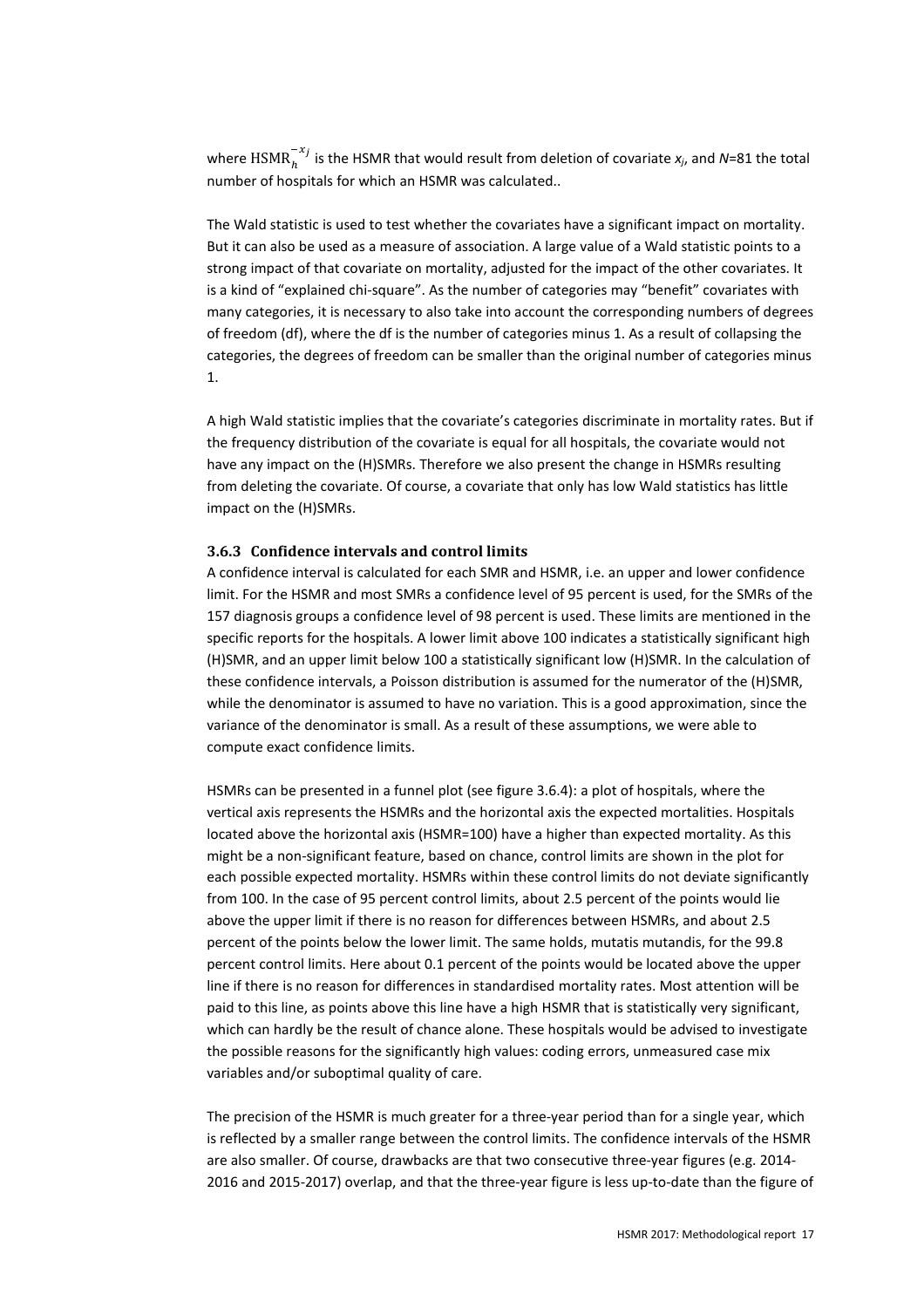the last year. Therefore we also calculated the figures for the last available year. Observed mortality (numerator) and expected mortality (denominator) are then calculated for this year's admissions, whereas the expected mortality model of the HSMR still uses the four year data. If a hospital has a significantly high HSMR in the last year, but not in the three year period, this is a signal for further investigation, as the quality of care may have deteriorated.



#### **3.6.4 Funnel plot HSMR (example)**

On the other hand, if a hospital has a significantly high HSMR for the three year period, but not in the last year, this does not necessarily mean that the situation has improved in the last year, as the one-year figures are less often significant because of the larger margins. In such cases, not only the significance should be taken into account, but also the HSMR levels over the years.

#### **3.6.5 P-Values**

From 2017 onwards, it was decided to also calculate p-values for the SMRs of the 157 diagnosis groups. The reason for this is that high SMRs for diagnosis groups are often an important starting point for further research and hospitals might need an extra tool for prioritizing such research, in case of multiple high SMRs. The p-values can be used when investigating: the lower the p-value the more the observed mortality deviates from the expected mortality. Also, because of the large number of diagnosis groups there is the risk of incorrectly labelling SMRs as significantly high of low (so called type I errors, or false-positives, due to multi-testing). The pvalues can also be used to correct for this issue. The p-values are not included in the reports sent to the hospitals, but hospitals can request them from Dutch Hospital Data.

Separate p-values are given for the alternative hypotheses: "the observed mortality  $(O_{dh})$  is higher than the expected mortality  $(E_{dh})$ " and "the observed mortality  $(O_{dh})$  is lower than the expected mortality  $(E_{dh})$ ." The p-values belonging to the these hypotheses are denoted by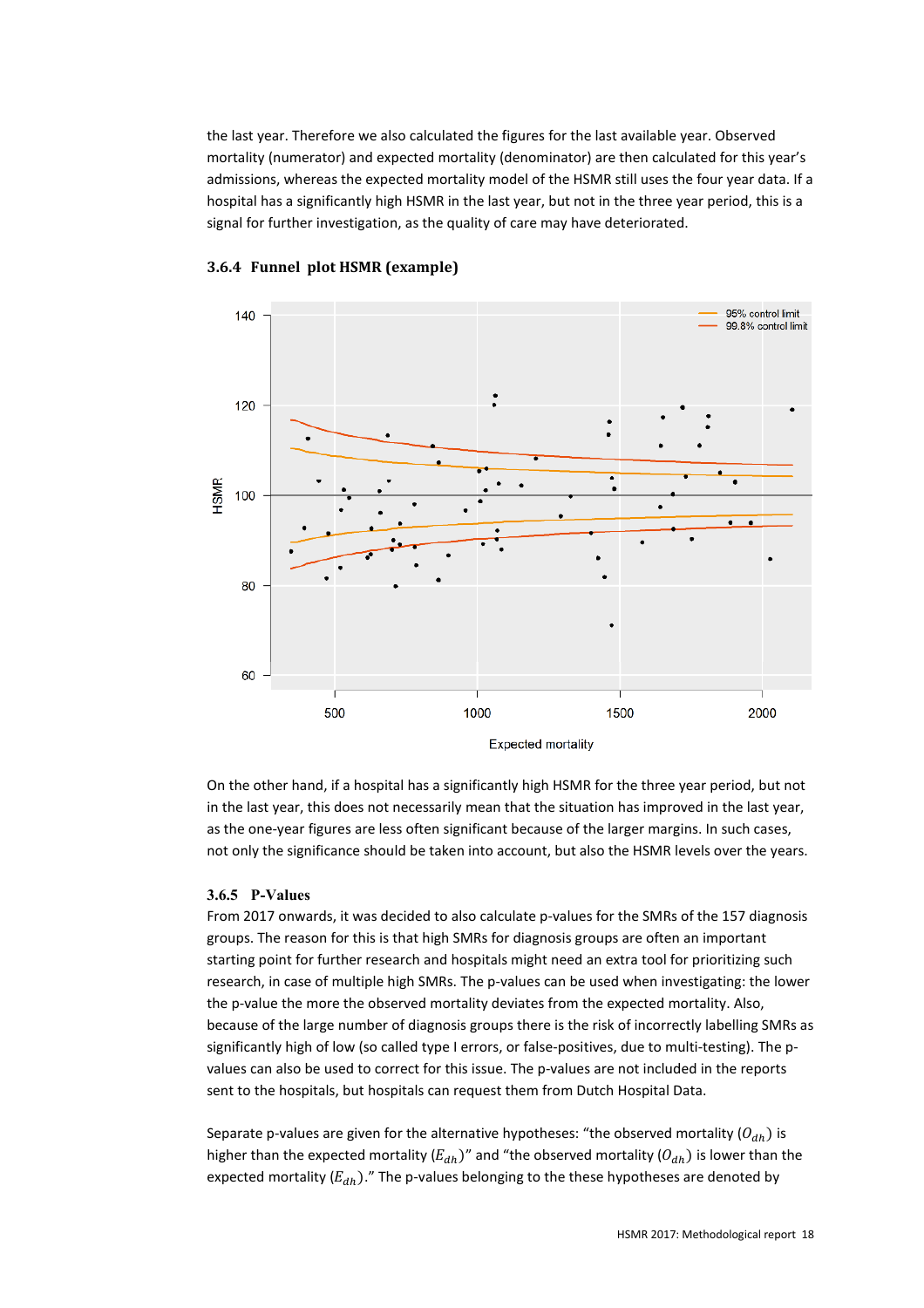$p_{high}(O_{dh})$  and  $p_{low}(O_{dh})$  respectively. The main reason for calculating two separate p-values is that by using a confidence of 99 percent for each of the two tests results in the same significant SMRs as found with the 98 percent confidence interval of the SMRs. Another reason is that often the main interest is  $p_{high}(O_{dh})$ .

The p-value of null-hypothesis "the observed mortality is lower or equal to the expected mortality" is given by the probability of observing a mortality equal to or higher than the observed mortality given the expected mortality:

$$
p_{high}(O_{dh}) = \Pr(X \ge O_{dh} | E_{dh}) = 1 - \Pr(X < O_{dh} | E_{dh}).\tag{3.6.8}
$$

Assuming that the observed mortality follows a Poisson-distribution with and expected value equal to the expected mortality this is equal to

$$
p_{high}(O_{dh}) = 1 - P_{E_{dh}}(X \leq O_{dh}) + P_{E_{dh}}(X = O_{dh}),
$$
\n(3.6.9)

With  $P_{E_{dh}}(X \leq O_{dh})$  the cumulative distribution function and  $P_{E_{dh}}(X = O_{dh})$  the probability distribution function of the Poisson-distribution with an expected value of  $E_{dh}$ .

Likewise the p-value of the null-hypothesis "the observed mortality is higher or equal to the expected mortality" is given by:

$$
p_{low}(O_{dh}) = P_{E_{dh}}(X \le O_{dh}).
$$
\n(3.6.10)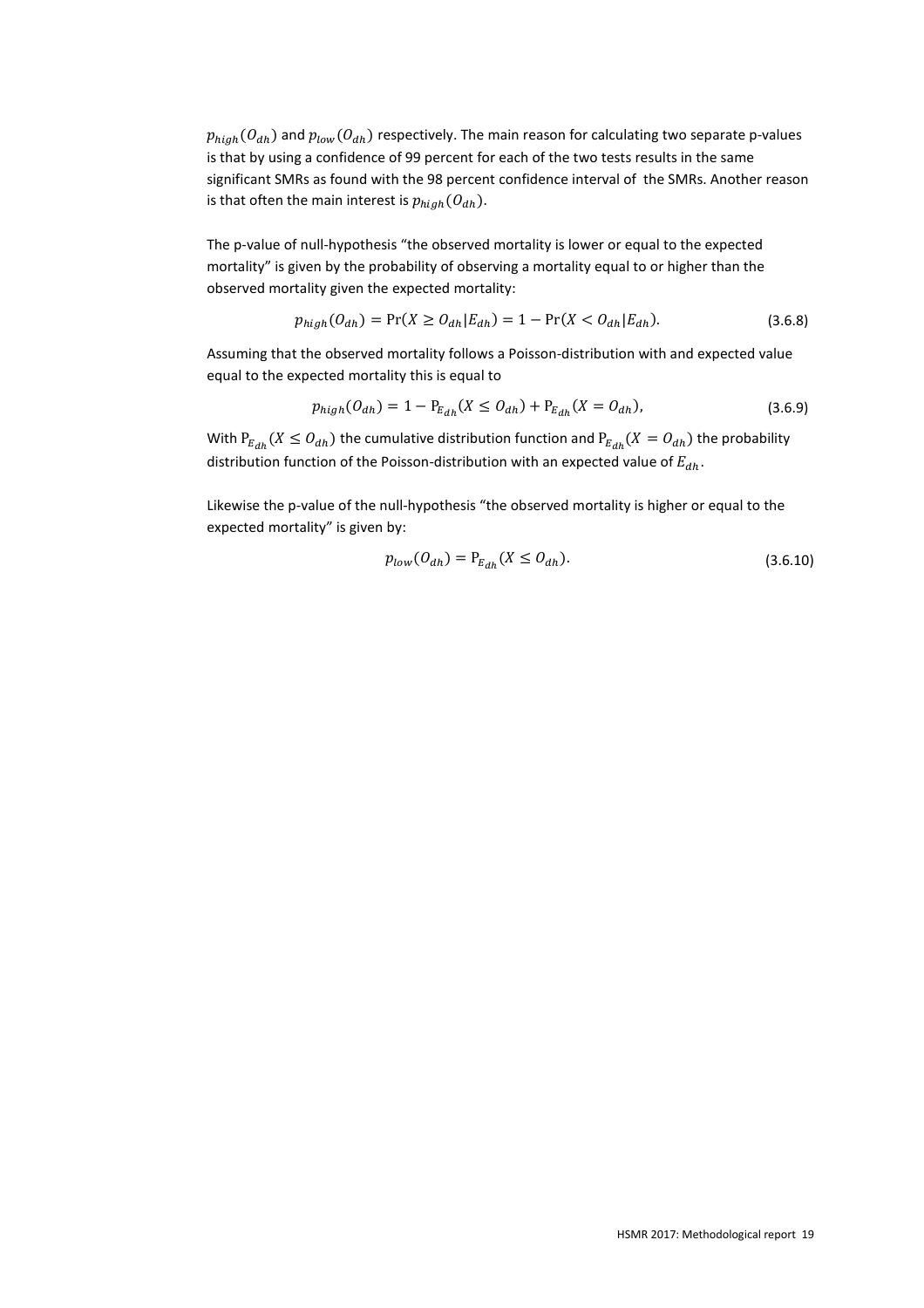# **4. Evaluation of the HSMR of 2017**

This chapter presents and evaluates the model results. Some summary measures of the 157 logistic regressions are presented, with inpatient mortality as the dependent variable and the variables mentioned in section 3.4 as explanatory variables. More detailed results are presented in the Appendix, and the regression coefficients and their standard errors are presented in the file "Coefficients HSMR 2017.xls", published together with this report.

# **4.1 Target population and data set**

All hospitals that register complete records of inpatient admissions in the LBZ are included in the HSMR model. In 2017 all general and university hospitals were included in the model, as well as two short-stay specialised hospitals (one cancer hospital and one eye hospital). These hospitals were also included in 2014, 2015 and 2016, though the total number of hospitals decreased in this period due to mergers. On the basis of the hospital units in 2017, the total number of hospitals included in the HSMR model of 2014-2017 is 77 and includes 67 general hospitals, 8 university hospitals and 2 short stay specialised hospitals.

For hospitals that did not register all its inpatient records (and the "prolonged observation without overnight stay" records from 2015 onwards) completely, only the completely registered records were included in the model. For some of these hospitals only the fully registered months were included, as in the other months there were indications that fatal cases were registered completely and non-fatal cases partially. The partially registered months of these hospitals were removed from the model as these would otherwise unjustly influence the estimates. For the year 2014 this was done for 1 hospital. In 2015-2017 this did not occur.

Table 4.1.2 lists some characteristics of the admissions included in the HSMR model. Admissions of foreigners were excluded.

| <b>Excluded admissions of foreigners</b>     | 32 421    |
|----------------------------------------------|-----------|
| Total number of admissions included in model | 7017327   |
| Number of inpatient admissions               | 6 688 135 |
| Number of observations                       | 329 192   |
| Crude mortality (in admissions in model)     | 1.9%      |

#### **4.1.1 Admissions in HSMR model 2014-2017**

# **4.2 Hospital exclusion**

Hospitals were only provided with (H)SMR outcomes if the data fulfilled the criteria stated in paragraph 3.5. In order to qualify for a three-year report (2015-2017) hospitals had to fulfil these criteria for the three consecutive years.

Of the 77 hospitals, the two short stay specialised hospitals and one general hospital had not been asked to grant authorization for providing HSMR numbers because their case mix was very different from that of other hospitals. In fact, all of these hospitals had participated in the LBZ but their data did not meet one or more of the previously stated criteria, such as a minimum number of 60 registered deaths or on average a minimum number of 0.5 comorbidities per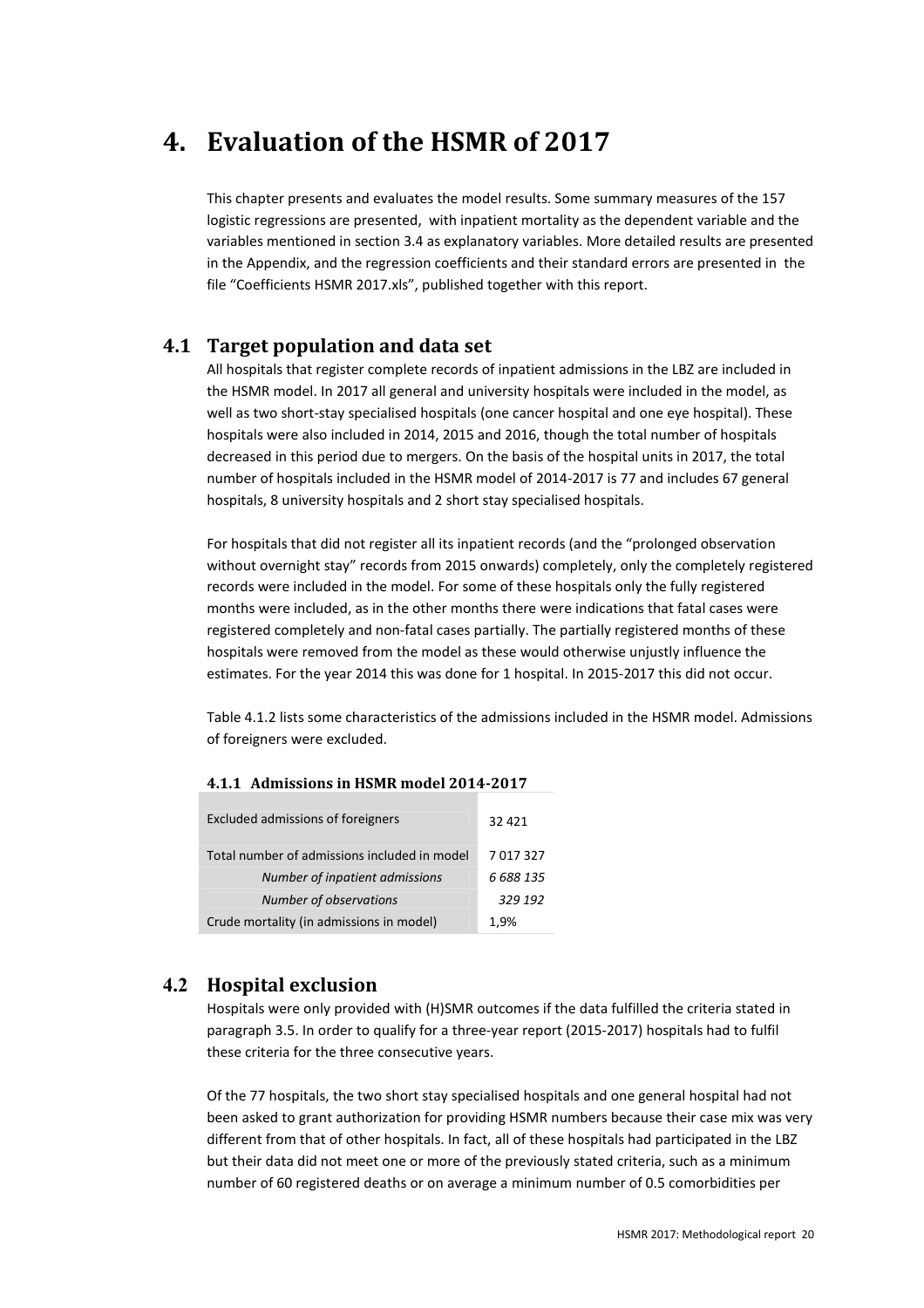admission. Additionally one general hospital was not provided with a HSMR figure for 2017, because it ended acting independently in the course of 2017 and ceased to have inpatient admissions. All of the other 73 hospitals that had granted authorization fulfilled the criteria and were provided with a HSMR figure for 2017.

For these 73 hospitals the data of 2016 and 2015 was additionally scrutinized in order to determine if a three-year report could be provided. One hospital did not meet one of the criteria in one of those years: this hospital responded partially in the LBZ in 2015. As a result, the data of the other 72 hospitals met the criteria in all years considered and so these hospitals were provided with three-year HSMR figures.

### **4.3 Impact of the covariates on mortality and HSMR**

The table in the appendix shows which covariates have a statistically significant (95 percent confidence) impact on in-hospital mortality for each of the 157 diagnosis groups: "1" indicates (statistical) significance, and "0" non-significance, while a dash (-) means that the covariate has been dropped as the number of admissions is smaller than 50 (or as there are no deaths) for all but one category of a covariate; see section 3.6.2. The last row of the table in the Appendix gives the numbers of significant results across the diagnosis groups for each covariate. These values are presented again in table 4.3.1 below, as a summary, but ordered by the number of times a covariate is significant. Age, urgency of the admission, and severity of the main diagnosis are significant for the great majority of the diagnosis groups. This is also true for several of the comorbidity groups, especially groups 2 and 13, i.e. for Congestive heart failure and Renal disease. Comorbidity 15 is seldom registered as a comorbidity; most diagnosis groups had fewer than 50 admissions with HIV comorbidity. Compared to last year (CBS, 2017) the number of times year of discharge was significant, has dropped from 43 to 27. The year before it already dropped from 72 to 43 (CBS, 2016). The number of models for which comorbidity 10 (diabetes) is significant, has dropped from 44 to 34. For the other covariates the changes are small.

| Covariate               | No. of significant<br>results | Covariate          | No. of significant<br>results |
|-------------------------|-------------------------------|--------------------|-------------------------------|
| Age                     | 144                           | Comorbidity 5      | 51                            |
| Comorbidity 2           | 128                           | Comorbidity 17     | 50                            |
| Urgency                 | 127                           | Sex                | 45                            |
| Comorbidity 13          | 113                           | Comorbidity 10     | 34                            |
| Severity main diagnosis | 113                           | Comorbidity 12     | 30                            |
| Comorbidity 9           | 102                           | Comorbidity 11     | 28                            |
| Comorbidity 16          | 101                           | Year of discharge  | 27                            |
| Comorbidity 3           | 97                            | Month of admission | 27                            |
| Comorbidity 6           | 89                            | Comorbidity 7      | 25                            |
| Source of admission     | 89                            | Comorbidity 8      | 15                            |
| Comorbidity 14          | 82                            | <b>SES</b>         | 15                            |
| Comorbidity 4           | 75                            | Comorbidity 15     | $\mathbf{1}$                  |
| Comorbidity 1           | 64                            |                    |                               |

#### **4.3.1 Statistical significance of the covariates for the 157 logistic regressions (summary), HSMR 2017 model.**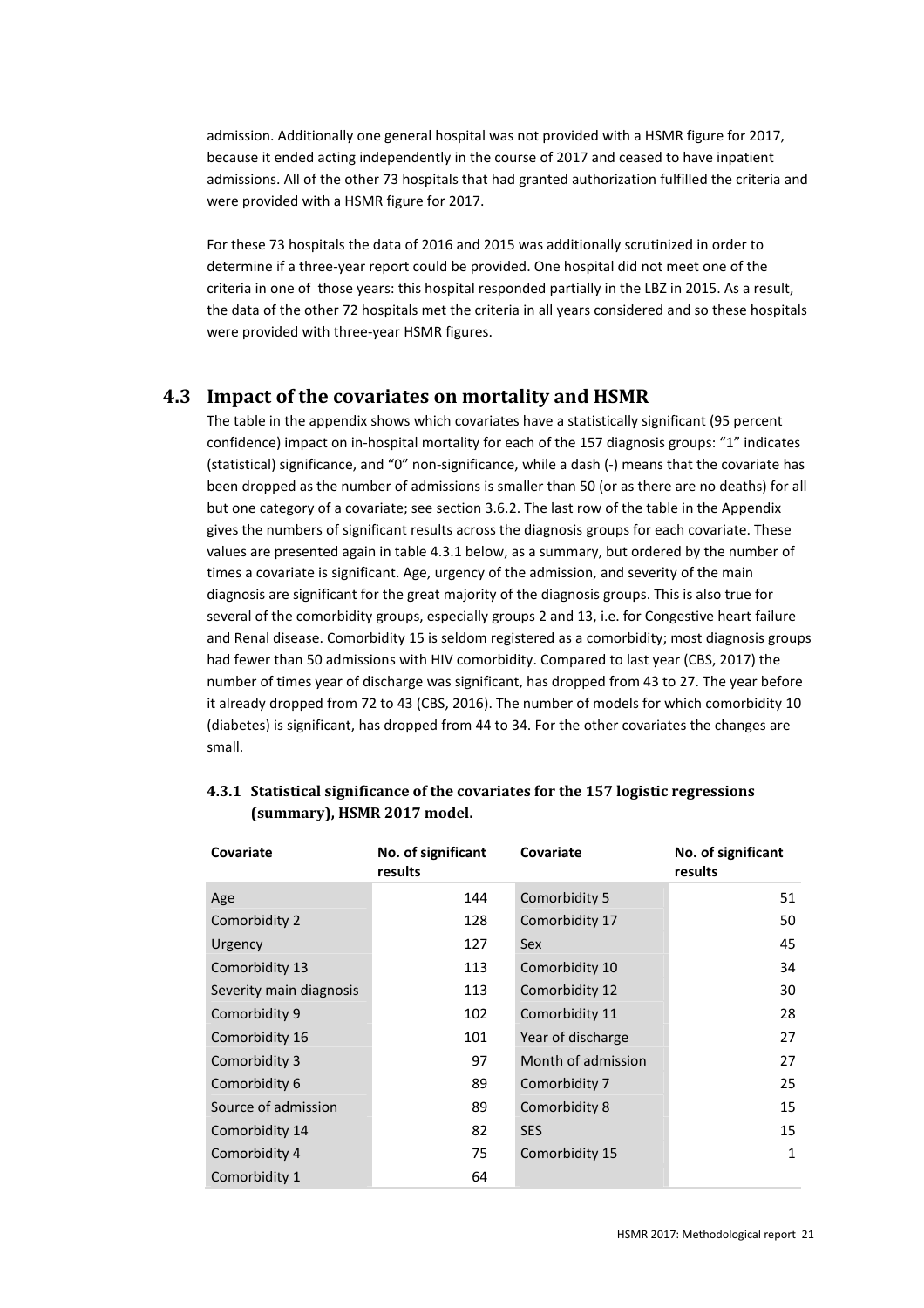| Covariate           | Sum of<br>Wald<br>statistics | Sum of df | Covariate          | Sum of<br>Wald<br>statistics | Sum of df |
|---------------------|------------------------------|-----------|--------------------|------------------------------|-----------|
| Severity main       | 41 651                       | 400       | Comorbidity 4      | 1469                         | 132       |
| diagnosis           |                              |           | Month of admission | 1 3 4 3                      | 781       |
| Age                 | 35 021                       | 2044      | Comorbidity 5      | 1 1 7 3                      | 122       |
| Urgency             | 18 0 31                      | 156       | Comorbidity 1      | 1094                         | 147       |
| Comorbidity 2       | 9 5 2 0                      | 144       | <b>Sex</b>         | 952                          | 150       |
| Comorbidity 16      | 4 7 1 5                      | 137       | Year of discharge  | 836                          | 470       |
| Comorbidity 13      | 4 0 6 3                      | 149       | <b>SES</b>         | 796                          | 698       |
| Source of admission | 2 9 3 0                      | 277       | Comorbidity 12     | 571                          | 102       |
| Comorbidity 3       | 2 5 2 0                      | 145       | Comorbidity 10     | 481                          | 153       |
| Comorbidity 6       | 2 2 8 5                      | 152       | Comorbidity 11     | 408                          | 123       |
| Comorbidity 9       | 2 1 7 7                      | 133       | Comorbidity 7      | 361                          | 122       |
| Comorbidity 14      | 1948                         | 145       | Comorbidity 8      | 172                          | 33        |
| Comorbidity 17      | 1491                         | 67        | Comorbidity 15     | 29                           | 7         |

#### **4.3.2 Wald chi-square statistics for the 157 logistic regressions, HSMR 2017 model.**

The significance only partially measures the effect of the covariates on mortality. This is better measured using the Wald statistic. Table 4.3.2 presents the total Wald statistics summed over all diagnosis groups for each of the covariates with the respective sum of the degrees of freedom, ordered by value. It shows that severity of main diagnosis has the highest explanatory power. Age and urgency of admission are also important variables. Of the comorbidities comorbidity groups 2, 13, and 16 are the groups with the most impact on mortality. Since two years the impact of year of discharge has dropped when looking at the Wald statistic, from 2409 in the HSMR 2012-2015 model (CBS, 2016) to 836 in the present HSMR 2014-2017 model. This implies that the differences in mortality (corrected for differences in patient characteristics) between the years in the model are decreasing.

As was mentioned in section 3.6.2, when the hospitals differ little on a covariate, the effect of this covariate on the HSMR can still be small even if this covariate is a strong predictor for mortality. Table 0 shows the impact of each covariate on the HSMR, as measured by formula (3.6.7), for the hospitals for which HSMRs are calculated. The comorbidities as a group have the largest effect on the HSMR. This is caused by differences in case mixes between hospitals, but possibly also by differences in coding practice (see Van der Laan, 2013). Notice that we consider the comorbidities as one group here. Deleting Sex hardly has an impact on the HSMRs. Compared to Sex, SES has a reasonable impact on the HSMR 2016. This is because hospitals differ more in terms of SES categories of the postal areas in their vicinity than in terms of the sex distribution of their patients. Overall the differences in the effect of the covariates between this year and the year before are small.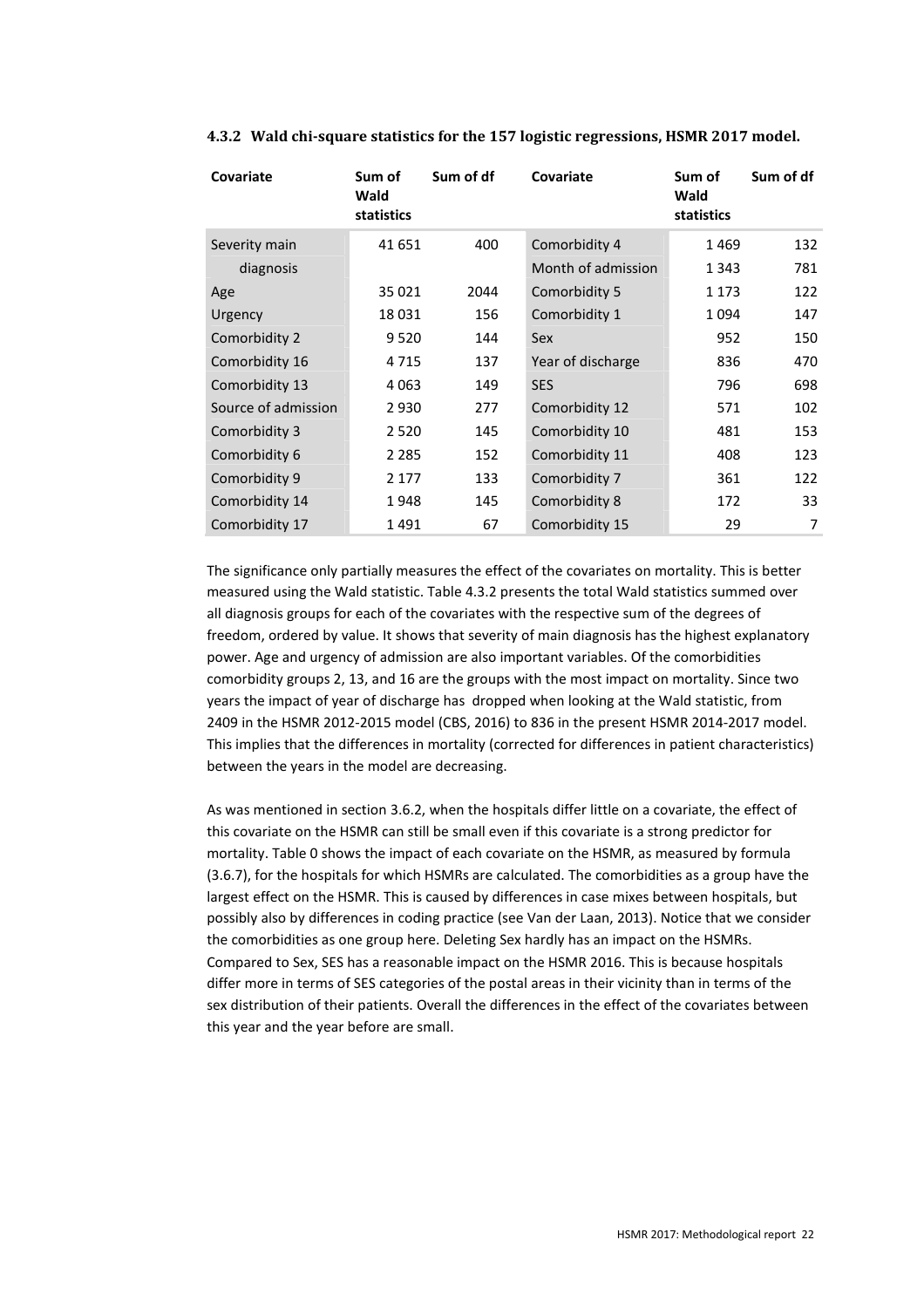| Covariate                        | Average shift<br>in HSMR | Covariate                         | Average shift<br>in HSMR |
|----------------------------------|--------------------------|-----------------------------------|--------------------------|
| Comorbidity <sup>a)</sup><br>Age | 6.58<br>4.47             | Source of admission<br><b>SES</b> | 1.18<br>0.60             |
| Severity main diagnosis          | 2.48                     | Month of admission                | 0.14                     |
| Urgency                          | 2.26                     | Sex                               | 0.13                     |

#### **4.3.3 Average shift in HSMR 2017 by inclusion/deletion of covariates**

*a) The comorbidities were deleted as one group and not separately.*

# **4.4 Model evaluation for the 157 regression analyses**

Table 4.4.1 presents numbers of admissions and deaths, and C-statistics for the 157 diagnosis groups. The C-statistic is explained in section 3.6.2. Overall the C-statistics have changed little compared to previous year. All changes are smaller than 0.04 with most of them below 0.02. Only two of the 157 diagnosis groups have a C-statistic below 0.70: "Congestive heart failure, nonhypertensive" (70) and "Aspiration pneumonitis; food/vomitus" (84). This was also the case in previous years. For the two diagnosis groups with a C-statistic below 0.7, the model is only partially able to explain patient mortality. This increases the risk that the model does not completely correct for population differences between the hospitals. For the highest scoring diagnosis groups (above 0.9) the covariates strongly reduce the uncertainty in predicting patient mortality.

### **4.4.1 C-statistics for the logistic regressions of the 157 main diagnosis groups, HSMR 2017 model**

| group<br>no. | Diag. Description diagnosis group                         | Number of Number C-<br>admissions | οf<br>deaths | statistic |
|--------------|-----------------------------------------------------------|-----------------------------------|--------------|-----------|
| $\mathbf{1}$ | <b>Tuberculosis</b>                                       | 1823                              | 39           | 0.92      |
| 2            | Septicemia (except in labor)*                             | 22 062                            | 5 6 0 1      | 0.75      |
| 3            | Bacterial infection; unspecified site                     | 7412                              | 368          | 0.81      |
| 4            | <b>Mycoses</b>                                            | 2 2 8 9                           | 193          | 0.82      |
| 5            | <b>HIV</b> infection                                      | 1 2 4 1                           | 45           | 0.84      |
| 6            | Hepatitis, viral and other infections                     | 28 047                            | 266          | 0.92      |
| 7            | Cancer of head and neck                                   | 15 473                            | 272          | 0.88      |
| 8            | Cancer of esophagus*                                      | 11 293                            | 588          | 0.78      |
| 9            | Cancer of stomach*                                        | 13 282                            | 472          | 0.79      |
| 10           | Cancer of colon*                                          | 54 937                            | 1 3 3 3      | 0.83      |
| 11           | Cancer of rectum and anus*                                | 26 832                            | 510          | 0.85      |
| 12           | Cancer of liver and intrahepatic bile duct                | 7398                              | 414          | 0.78      |
| 13           | Cancer of pancreas*                                       | 18 040                            | 806          | 0.80      |
| 14           | Cancer of other GI organs; peritoneum                     | 7893                              | 370          | 0.80      |
| 15           | Cancer of bronchus; lung*                                 | 76 318                            | 4 5 0 2      | 0.84      |
| 16           | Cancer; other respiratory and intrathoracic               | 3 3 3 7                           | 131          | 0.87      |
| 17           | Cancer of bone and connective tissue                      | 8 3 3 4                           | 106          | 0.93      |
| 18           | Melanomas of skin and other non-epithelial cancer of skin | 7934                              | 82           | 0.94      |
| 19           | Cancer of breast*                                         | 50 343                            | 416          | 0.96      |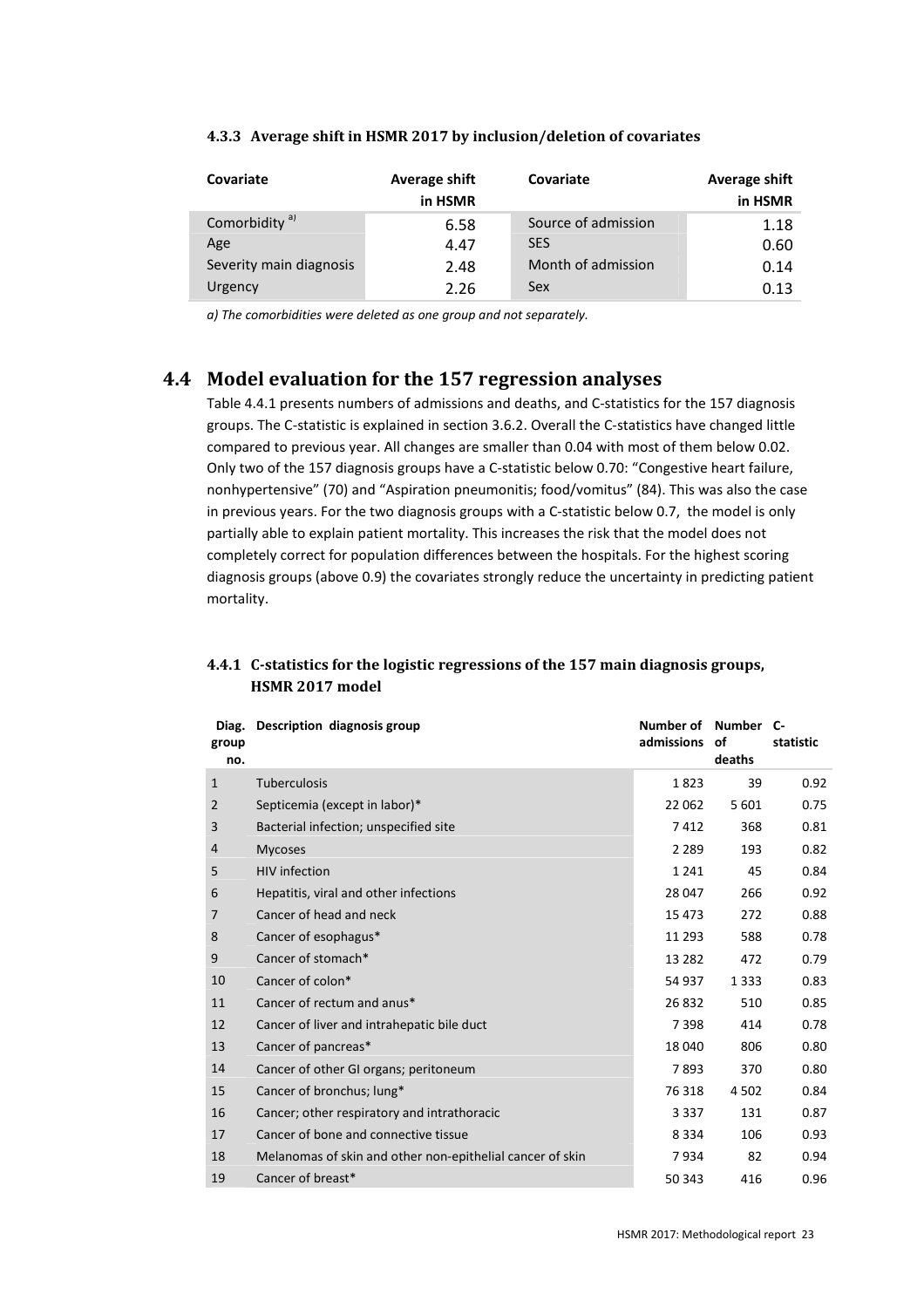| 20 | Cancer of uterus                                                | 8665    | 119     | 0.92 |
|----|-----------------------------------------------------------------|---------|---------|------|
| 21 | Cancer of cervix and other female genital organs                | 12 012  | 88      | 0.93 |
| 22 | Cancer of ovary                                                 | 10 3 15 | 289     | 0.85 |
| 23 | Cancer of prostate*                                             | 25 720  | 453     | 0.91 |
| 24 | Cancer of testis and other male genital organs                  | 5973    | 14      | 0.95 |
| 25 | Cancer of bladder*                                              | 52 542  | 445     | 0.91 |
| 26 | Cancer of kidney, renal pelvis and other urinary organs         | 15 552  | 300     | 0.88 |
| 27 | Cancer of brain and nervous system                              | 11861   | 256     | 0.76 |
| 28 | Cancer of thyroid                                               | 5888    | 46      | 0.97 |
| 29 | Hodgkin's disease                                               | 2522    | 35      | 0.86 |
| 30 | Non-Hodgkin's lymphoma*                                         | 21973   | 922     | 0.83 |
| 31 | Leukemias*                                                      | 23 483  | 1 1 7 8 | 0.80 |
| 32 | Multiple myeloma                                                | 10 348  | 495     | 0.79 |
| 33 | Cancer; other and unspec. primary; maintenance chemotherapy     |         |         |      |
|    | and radioth.                                                    | 9423    | 167     | 0.93 |
| 34 | Secondary malignancies*                                         | 85 992  | 4 3 0 8 | 0.77 |
| 35 | Malignant neoplasm without specification of site                | 6951    | 498     | 0.84 |
| 36 | Neoplasms of unspecified nature or uncertain behavior*          | 14078   | 253     | 0.86 |
| 37 | Other and unspecified benign neoplasm                           | 76 801  | 110     | 0.89 |
| 38 | Thyroid and other endocrine disorders                           | 25 909  | 189     | 0.91 |
| 39 | Diabetes mellitus without complication                          | 18 657  | 102     | 0.91 |
| 40 | Diabetes mellitus with complications*                           | 24 914  | 488     | 0.85 |
| 41 | Nutritional deficiencies and other nutritional, endocrine, and  |         |         |      |
|    | metabolic disorders                                             | 57 653  | 413     | 0.94 |
| 42 | Fluid and electrolyte disorders*                                | 34 801  | 797     | 0.84 |
| 43 | Cystic fibrosis                                                 | 2 6 9 8 | 18      | 0.87 |
| 44 | Immunity and coagulation disorders, hemorrhagic disorders       | 12 389  | 203     | 0.87 |
| 45 | Deficiency and other anemia*                                    | 47 370  | 396     | 0.81 |
| 46 | Diseases of white blood cells                                   | 8 2 6 2 | 184     | 0.78 |
| 47 | Mental, affective, anxiety, somatoform, dissociative, and       |         |         |      |
|    | personality disorders                                           | 30 957  | 83      | 0.87 |
| 48 | Senility and organic mental disorders                           | 11897   | 515     | 0.74 |
| 49 | Schizophrenia, mental retardation, preadult disorders and other |         |         |      |
|    | mental cond.                                                    | 7844    | 21      | 0.91 |
| 50 | Other psychoses                                                 | 4583    | 51      | 0.82 |
| 51 | Meningitis, encephalitis, and other central nervous system      |         |         |      |
|    | infections                                                      | 10 3 23 | 517     | 0.89 |
| 52 | Parkinson's disease                                             | 6910    | 76      | 0.84 |
| 53 | Multiple sclerosis and other degenerative nervous system        |         |         |      |
|    | conditions                                                      | 15 8 14 | 273     | 0.90 |
| 54 | Paralysis and late effects of cerebrovascular disease           | 4936    | 64      | 0.86 |
| 55 | Epilepsy and convulsions                                        | 48 457  | 536     | 0.89 |
| 56 | Coma, stupor, and brain damage*                                 | 3 6 0 2 | 452     | 0.92 |
| 57 | Headache and other disorders of the sense organs                | 87 332  | 46      | 0.93 |
| 58 | Other nervous system disorders                                  | 119 463 | 323     | 0.97 |
| 59 | Heart valve disorders*                                          | 40 621  | 1 1 1 6 | 0.78 |
| 60 | Peri-, endo-, myocarditis, and cardiomyopathy                   | 22 632  | 627     | 0.87 |
| 61 | Essential hypertension, hypertension with compl., and secondary | 15 602  | 136     | 0.95 |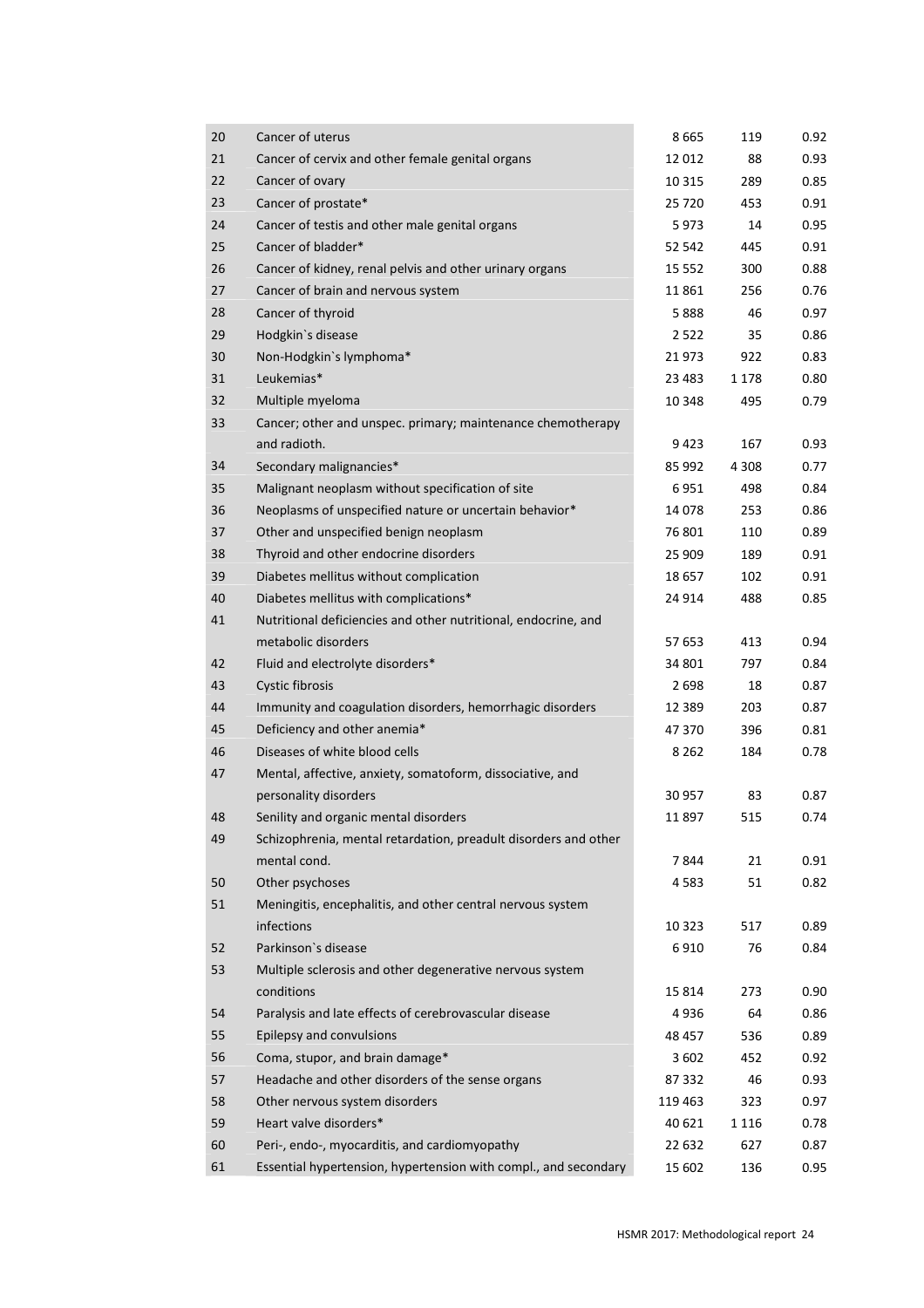|     | hypertension                                                   |         |         |      |
|-----|----------------------------------------------------------------|---------|---------|------|
| 62  | Acute myocardial infarction*                                   | 132 038 | 4 2 3 2 | 0.82 |
| 63  | Coronary atherosclerosis and other heart disease*              | 163 536 | 1081    | 0.86 |
| 64  | Nonspecific chest pain                                         | 187 759 | 84      | 0.88 |
| 65  | Pulmonary heart disease*                                       | 35 480  | 1 1 5 0 | 0.79 |
| 66  | Other and ill-defined heart disease                            | 3431    | 189     | 0.83 |
| 67  | Conduction disorders (heart disease)                           | 23 864  | 342     | 0.86 |
| 68  | Cardiac dysrhythmias*                                          | 199 120 | 971     | 0.90 |
| 69  | Cardiac arrest and ventricular fibrillation*                   | 13 178  | 4790    | 0.73 |
| 70  | Congestive heart failure, nonhypertensive*                     | 118 356 | 9601    | 0.68 |
| 71  | Acute cerebrovascular disease*                                 | 138 709 | 12 9 15 | 0.80 |
| 72  | Transient cerebral ischemia, and other cerebrovascular disease | 51 494  | 488     | 0.92 |
| 73  | Peripheral and visceral atherosclerosis*                       | 38 181  | 1847    | 0.90 |
| 74  | Aortic and other artery aneurysms*                             | 29 539  | 2 5 8 9 | 0.89 |
| 75  | Aortic and arterial embolism or thrombosis*                    | 18 574  | 487     | 0.88 |
| 76  | Other circulatory disease*                                     | 35 390  | 612     | 0.88 |
| 77  | Phlebitis, varicose veins, and hemorrhoids                     | 16 492  | 135     | 0.91 |
| 78  | Pneumonia*                                                     | 143 944 | 10 903  | 0.77 |
| 79  | Influenza                                                      | 11 015  | 485     | 0.83 |
| 80  | Tonsillitis and upper respiratory infections                   | 95 310  | 133     | 0.95 |
| 81  | Acute bronchitis                                               | 27 399  | 111     | 0.94 |
| 82  | Chronic obstructive pulmonary disease and bronchiectasis*      | 138780  | 6 5 0 5 | 0.70 |
| 83  | Asthma                                                         | 33 701  | 101     | 0.90 |
| 84  | Aspiration pneumonitis; food/vomitus*                          | 7 5 2 0 | 1643    | 0.67 |
| 85  | Pleurisy; pneumothorax; pulmonary collapse*                    | 26 605  | 635     | 0.85 |
| 86  | Respiratory failure; insufficiency; arrest                     | 8 3 1 0 | 2 5 0 5 | 0.75 |
| 87  | Lung disease due to external agents                            | 1928    | 182     | 0.78 |
| 88  | Other lower respiratory disease*                               | 30 025  | 1039    | 0.87 |
| 89  | Other upper respiratory disease                                | 91 546  | 657     | 0.92 |
| 90  | Intestinal infection                                           | 49 326  | 498     | 0.90 |
| 91  | Disorders of mouth, teeth, and jaw                             | 22 244  | 46      | 0.97 |
| 92  | Esophageal disorders                                           | 16 592  | 130     | 0.91 |
| 93  | Gastroduodenal ulcer                                           | 5 0 0 9 | 221     | 0.93 |
| 94  | Gastritis, duodenitis, and other disorders of stomach and      |         |         |      |
|     | duodenum                                                       | 9084    | 78      | 0.90 |
| 95  | Appendicitis and other appendiceal conditions                  | 65 668  | 71      | 0.97 |
| 96  | Peritonitis and intestinal abscess                             | 4785    | 288     | 0.85 |
| 97  | Abdominal hernia                                               | 53 701  | 410     | 0.93 |
| 98  | Regional enteritis and ulcerative colitis                      | 19 501  | 53      | 0.95 |
| 99  | Intestinal obstruction without hernia*                         | 33 945  | 1597    | 0.83 |
| 100 | Diverticulosis and diverticulitis*                             | 40 135  | 504     | 0.92 |
| 101 | Anal and rectal conditions                                     | 26 644  | 50      | 0.96 |
| 102 | Biliary tract disease*                                         | 146 020 | 877     | 0.92 |
| 103 | Liver disease; alcohol-related*                                | 7 1 6 4 | 866     | 0.73 |
| 104 | Other liver diseases*                                          | 18 9 56 | 959     | 0.81 |
| 105 | Pancreatic disorders (not diabetes)                            | 32 116  | 611     | 0.85 |
| 106 | Gastrointestinal hemorrhage*                                   | 38 2 20 | 1089    | 0.81 |
| 107 | Noninfectious gastroenteritis                                  | 25 687  | 315     | 0.87 |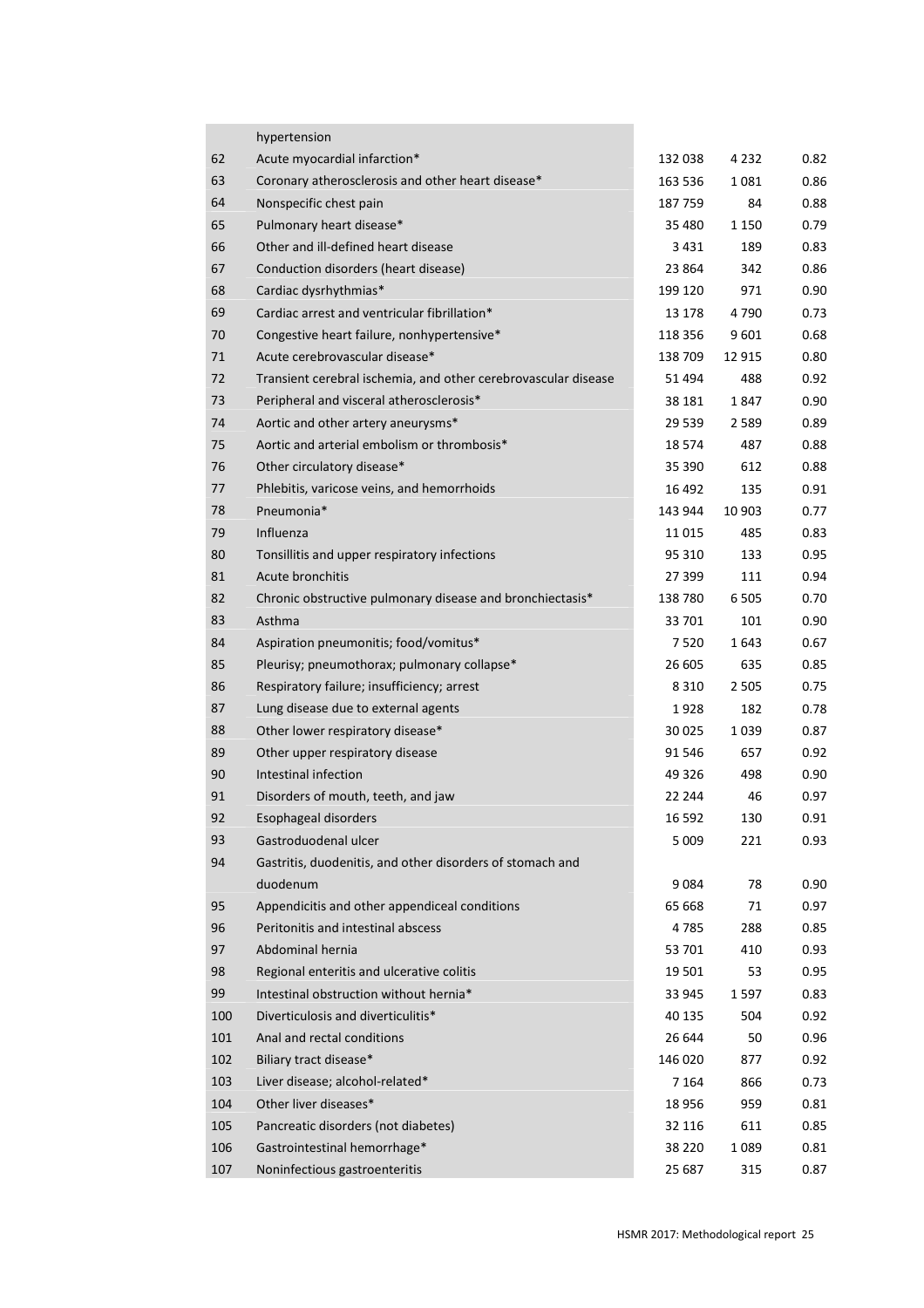| 108 | Other gastrointestinal disorders*                               | 47 545  | 693     | 0.95 |
|-----|-----------------------------------------------------------------|---------|---------|------|
| 109 | Nephritis; nephrosis; renal sclerosis                           | 15 390  | 83      | 0.91 |
| 110 | Acute and unspecified renal failure*                            | 17 961  | 1 1 1 0 | 0.79 |
| 111 | Chronic kidney disease*                                         | 16 110  | 502     | 0.89 |
| 112 | Urinary tract infections*                                       | 91 983  | 2 0 6 0 | 0.80 |
| 113 | Calculus and other diseases of urinary tract                    | 89 312  | 198     | 0.93 |
| 114 | Genitourinary symptoms and ill-defined conditions               | 32 238  | 112     | 0.89 |
| 115 | Hyperplasia of prostate and other male genital disorders        | 46 770  | 59      | 0.93 |
| 116 | Nonmalignant breast conditions                                  | 18 4 22 | 3       | 0.99 |
| 117 | Prolapse and other female genital disorders                     | 76 685  | 56      | 0.96 |
| 118 | Complications of pregnancy, childbirth, and the puerperium;     |         |         |      |
|     | liveborn                                                        | 659 339 | 30      | 0.88 |
| 119 | Skin and subcutaneous tissue infections                         | 58 255  | 600     | 0.90 |
| 120 | Other skin disorders, chronic ulcer of skin                     | 23 755  | 235     | 0.92 |
| 121 | Infective arthritis and osteomyelitis                           | 13 995  | 246     | 0.89 |
| 122 | Osteoarthritis, rheumatoid arthritis, and other musculoskeletal |         |         |      |
|     | deformities                                                     | 259 399 | 231     | 0.93 |
| 123 | Other non-traumatic joint disorders                             | 18893   | 51      | 0.94 |
| 124 | Spondylosis, back problems, and osteoporosis                    | 99 996  | 152     | 0.96 |
| 125 | Pathological fracture                                           | 7400    | 93      | 0.80 |
| 126 | Other connective tissue disease                                 | 56 951  | 245     | 0.97 |
| 127 | Cardiac and circulatory congenital anomalies                    | 10 131  | 159     | 0.86 |
| 128 | Noncardiac congenital anomalies                                 | 32 874  | 224     | 0.94 |
| 129 | Short gestation; low birth weight; and fetal growth retardation | 64 729  | 586     | 0.89 |
| 130 | Intrauterine hypoxia, perinatal asphyxia, and jaundice          | 58 679  | 226     | 0.94 |
| 131 | Other perinatal conditions                                      | 210 939 | 238     | 0.94 |
| 132 | Joint disorders and dislocations; trauma-related; sprains and   |         |         |      |
|     | strains                                                         | 39 4 29 | 34      | 0.98 |
| 133 | Fracture of neck of femur (hip)*                                | 78 992  | 2 5 1 6 | 0.80 |
| 134 | Skull and face fractures, spinal cord injury                    | 13 4 30 | 219     | 0.90 |
| 135 | Fracture of upper limb                                          | 53 742  | 145     | 0.95 |
| 136 | Fracture of lower limb                                          | 56 152  | 328     | 0.94 |
| 137 | Other fractures                                                 | 48 537  | 933     | 0.87 |
| 138 | Intracranial injury*                                            | 50 471  | 2 2 9 7 | 0.87 |
| 139 | Crushing injury or internal injury                              | 24 741  | 318     | 0.93 |
| 140 | Open wounds of head; neck; and trunk                            | 8013    | 68      | 0.89 |
| 141 | Open wounds of extremities                                      | 6710    | 41      | 0.94 |
| 142 | Complication of device, implant or graft*                       | 100 201 | 1 3 0 6 | 0.87 |
| 143 | Complications of surgical procedures or medical care*           | 105 159 | 931     | 0.87 |
| 144 |                                                                 | 54 344  | 438     | 0.91 |
|     | Superficial injury; contusion                                   |         |         |      |
| 145 | <b>Burns</b>                                                    | 4 4 4 3 | 76      | 0.95 |
| 146 | Poisoning by psychotropic agents, drugs, or other medications   | 38 399  | 293     | 0.86 |
| 147 | Other injuries and conditions due to external causes            | 12732   | 646     | 0.88 |
| 148 | Syncope                                                         | 58 298  | 200     | 0.86 |
| 149 | Fever of unknown origin                                         | 29 5 82 | 192     | 0.83 |
| 150 | Lymphadenitis and gangrene                                      | 7428    | 70      | 0.94 |
| 151 | Shock*                                                          | 1680    | 682     | 0.71 |
| 152 | Nausea and vomiting                                             | 16 4 76 | 116     | 0.85 |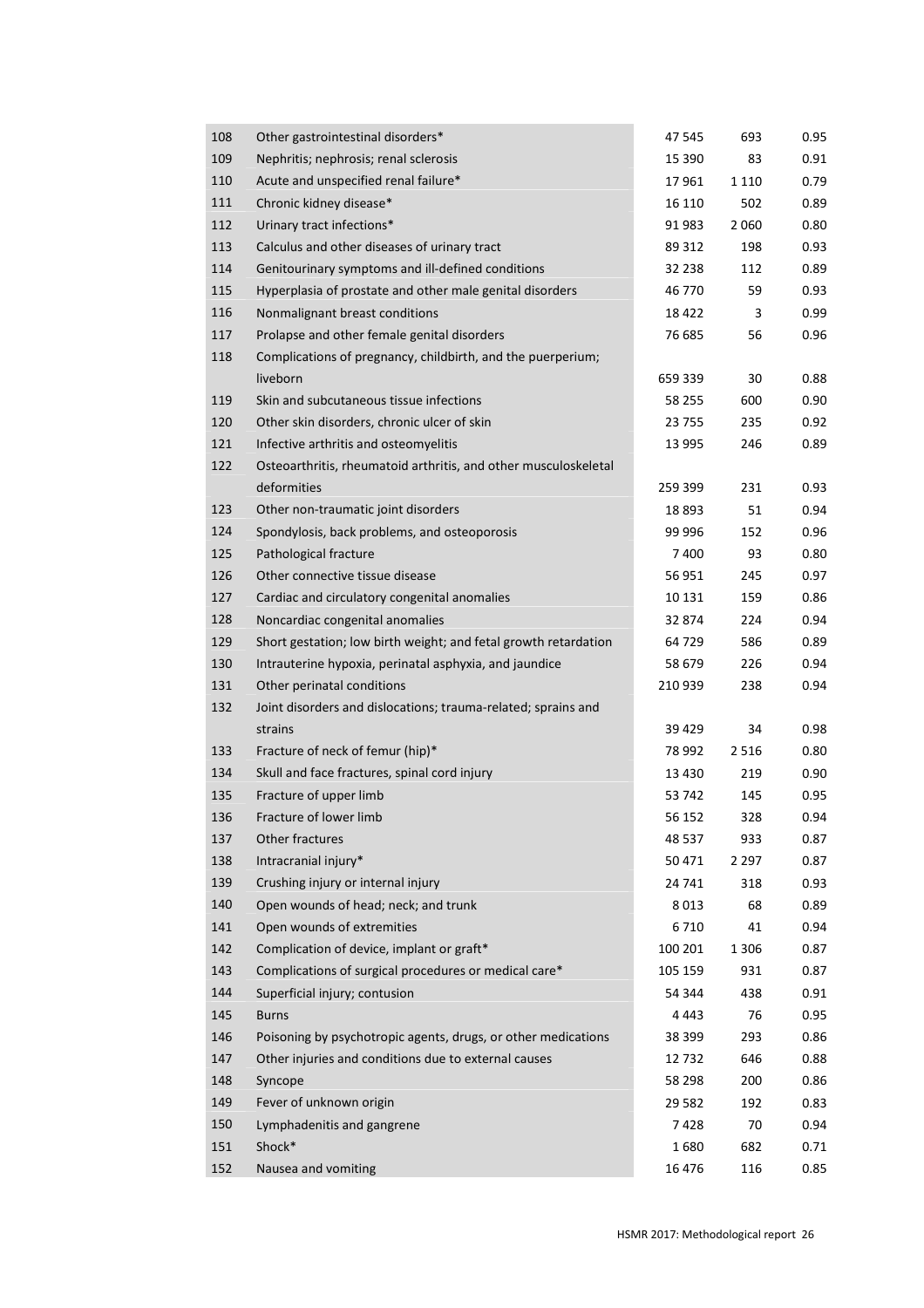| 153 | Abdominal pain                              | 66 234  | 233 | 0.93 |
|-----|---------------------------------------------|---------|-----|------|
| 154 | Malaise and fatigue                         | 14871   | 247 | 0.81 |
| 155 | Allergic reactions                          | 12767   | 30  | 0.93 |
| 156 | Rehabilitation and other aftercare, medical |         |     |      |
|     | examination/evaluation/screening            | 146 470 | 329 | 0.86 |
| 157 | Residual codes; unclassified                | 76 241  | 339 | 0.96 |

\* Diagnosis groups present in the HSMR models up to 2014. Diagnosis group 45 then only contained CCS group 59 ("Deficiency and other anemia"); from the HSMR 2015 onwards CCS group 60 ("Acute posthemorrhagic anemia") was added to this group.

### **4.5 Regression coefficients**

The file "coefficients HSMR 2017.xls" contains the estimated regression coefficients (columns "Estimate"), also called "log-odds", for each of the 157 logistic regressions, as well as their standard errors (columns "Std. Err."). The estimated regression coefficients are the elements of the vector  $\hat{\beta}_d$  in formula (3.6.4), for each diagnosis  $d$ . Notice that a  $\beta$ -coefficient has to be interpreted as the difference in log-odds between the category in question and the reference category (first category of the same covariate). For the sake of clarity, the reference categories are given in the first row of the corresponding covariates, and by definition have zero coefficient for each regression.

In many cases categories are collapsed (see section 3.6.2). This results in equal coefficients for the collapsed categories. If all categories were collapsed into one category for a certain variable and for a certain diagnosis group (i.e. if there was only one category with ≥50 admissions and ≥1 death), the variable was dropped from the model and all associated coefficients are set to zero. Therefore, one can directly use the coefficients in the file "coefficients HSMR 2017.xls" to calculate mortality probabilities, with the exception of two of the Charlson comorbidities (Comorbidity 17 and Comorbidity 11). If Charlson comorbidity 17 (Severe liver disease) contains <50 admissions or no mortality, it is collapsed with Charlson comorbidity 9 (Liver disease). In this case the coefficient of Comorbidity 17 is set to zero. When a patient has both comorbidities, it counts as only one comorbidity. Therefore, when the coefficient of Comorbidity 17 is zero in the coefficients file, one should first recode all Charlson 17 comorbidities to Comorbidity 9 and use the coefficient of Comorbidity 9. The same holds for Charlson 11 (Diabetes complications) when it is collapsed with Charlson 10 (Diabetes).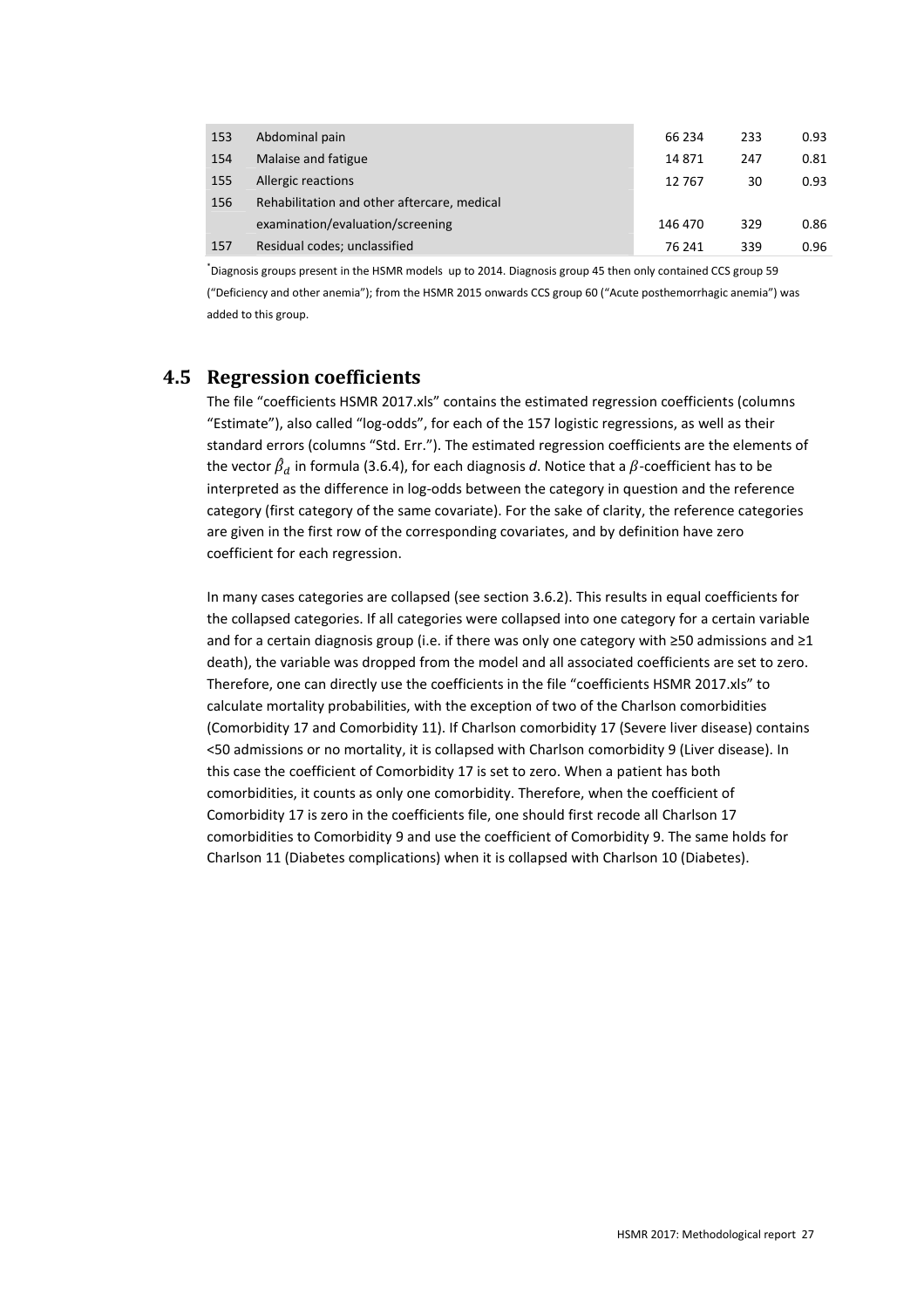# **5. References**

Bottle, A., Jarman B. and P. Aylin (2011). Hospital standardized mortality ratios: sensitivity analyses on the impact of coding. Health Serv Res 46(6 Pt 1):1741–61.

Campbell, M.J., R.M. Jacques, J. Fotheringham, T. Pearson, R. Maheswaran and J. Nicholl (2011). An evaluation of the Summary Hospital Mortality Index, final report. School of Health and Related Research, The University of Sheffield.

CBS (2011, 2012, 2013,… etc.). HSMR 2010 [2011, 2012, …etc.], Methodological report. Statistics Netherlands, The Hague/Heerlen.

https://www.cbs.nl/nl-nl/onze-

diensten/methoden/onderzoeksomschrijvingen/overzicht/methodologische-rapportages-bijhospital-standardised-mortality-ratios--hsmr--

Chong, C.A.K.Y., Nguyen G.C. and M.E. Wilcox (2012). Trends in Canadian hospital standardised mortality ratios and palliative care coding 2004-2010: a retrospective database analyses.. BMJ Open 2012;2:e001729. doi:10.1136/bmjopen-2012-001729.

Heijink, R., X. Koolman, D. Pieter, A. van der Veen, B. Jarman and G. Westert (2008). Measuring and explaining mortality in Dutch hospitals; The Hospital Standardized Mortality Rate between 2003 and 2005. BMC Health Services Research 8:73.

HSCIC (2016). Indicator Specification: Summary Hospital-level Mortality Indicator. Version 1.22, 24 February 2016. Health & Social Care Information Centre. www.content.digital.nhs.uk/shmi

Jarman, B., D. Pieter, A.A. van der Veen, R.B. Kool, P. Aylin, A. Bottle and G.P. Westert (2010). The hospital standardised mortality ratio: a powerful tool for Dutch hospitals to assess their quality of care? Qual Saf Healthcare 19, 9-13.

Jarman, B., S. Gault, B. Alves, A. Hider, S. Dolan, A. Cook, B. Hurwitz and L.I. Iezzoni (1999). Explaining differences in English hospital death rates using routinely collected data, BMJ 318, 1515-1519.

Lamarche-Vadel, A., M. Ngantcha, M.-A. Le Pogamm, C. Grenier, L. Meyer and G. Rey (2015). Hospital comparisons based on mortality: revisiting the choice of postadmission timeframe and evaluating the contribution of cause-of-death data, France, 2009. Medical Care 53, 736-742.

Lilford, R. and P. Pronovost (2010). Using hospital mortality rates to judge hospital performance: a bad idea that just won't go away. BMJ 340:c2016.

Mitchell, T.M. (2016). "Estimating Probabilities" additional chapter for the book Mitchell, T.M. (1997). Machine Learning. McGraw-Hill, New York. Online at http://www.cs.cmu.edu/~tom.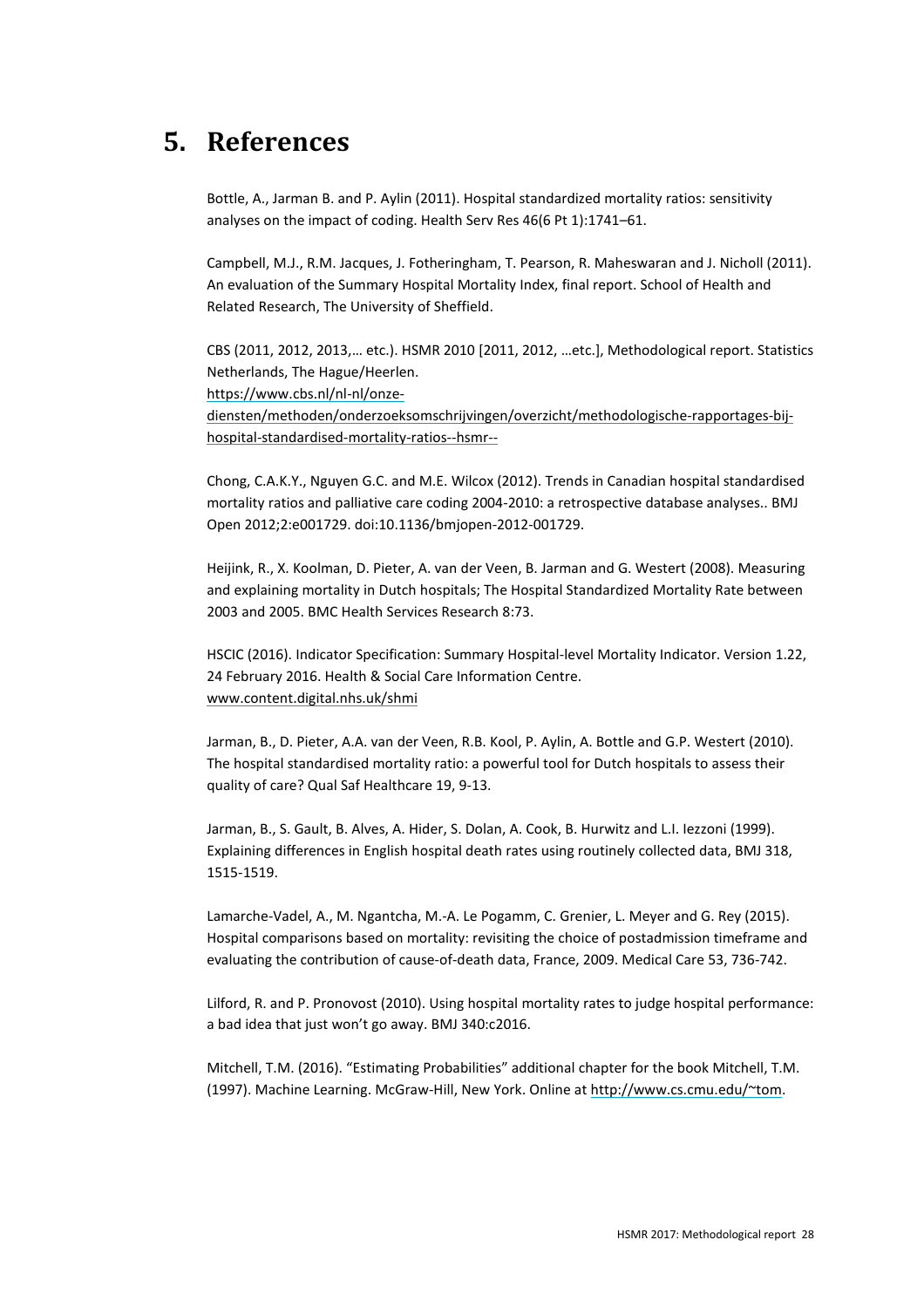NHS - The Health and Social Care Information Centre (2013). The use of palliative care coding in the Summary Hospital-level Mortality Indicator. http://www.hscic.gov.uk/media/11150/Palliative-Care-Codingreport/pdf/Palliative\_Care\_Coding\_Report.pdf

Ploemacher, J, A.Z. Israëls, D.J. van der Laan and A. de Bruin (2013). Gestandaardiseerde ziekenhuissterfte daalt in de tijd. Ned Tijdschr Geneeskd. 157 (22), 1034-1039.

Pouw, M.E., Peelen, L.M., Moons, K.G.M., Kalkman, C.J. and H.F. Lingsma (2013). Including postdischarge mortality in the calculation of hospital standardised mortality ratios: a retrospective analysis of hospital episode statistics. BMJ, in press.

Prismant (2008). De toepasbaarheid van de HSMR in het toezicht van de inspectie voor de gezondheidszorg. Prismant, Utrecht.

Quan H, V. Sundararajan, P. Halfon, A. Fong A, B. Burnand, J.C. Luthi, L.D. Saunders, C.A. Beck, T. E. Feasby, W.A. Ghali (2005). Coding algorithms for defining comorbidities in ICD-9-CM and ICD10 administrative data. Medical Care 43, 1130-1139.

R Core Team (2015). R: A language and environment for statistical computing. R Foundation for Statistical Computing, Vienna, Austria. https://www.R-project.org/.

Van den Bosch, W.F., J. Silberbusch, K.J. Roozendaal and C. Wagner (2010). Variatie in codering patiëntengegevens beïnvloedt gestandaardiseerd ziekenhuissterftecijfer. Ned Tijdschr Geneeskd. 154 (2), 1-9.

Van den Bosch, W.F., P. Spreeuwenberg and C. Wagner (2011). Gestandaardiseerd ziekenhuissterftecijfer (HSMR): correctie voor ernst hoofddiagnose kan beter. Ned Tijdschr Geneeskd. 155:A3299, 66-75.

Van der Laan, D.J. (2013). Quality of the Dutch Medical Registration (LMR) for the calculation of the Hospital Standardised Mortality Ratio. Statistics Netherlands, The Hague/Heerlen. https://www.cbs.nl/nl-nl/onze-

diensten/methoden/onderzoeksomschrijvingen/aanvullende%20onderzoeksbeschrijvingen/qua lity-of-the-dutch-medical-registration--lmr---for-the-calculation-of-the-hospital-standardisedmortality-ratio--hsmr--

Van der Laan, D.J., A. de Bruin, J. van den Akker-Ploemacher and Frank Pijpers (2015). Postdischarge mortality in the Hospital Standardized Mortality Ratio. Discussion Papers, Statistics Netherlands, The Hague/Heerlen.

https://www.cbs.nl/nl-nl/achtergrond/2015/23/operationalisatie-sterfte-na-ontslag-in-de-hsmr

Van der Laan, D.J. and A. de Bruin (2016). Uitbreiding hoofddiagnosegroepen in de HSMR. Discussion Paper, Statistics Netherlands, The Hague/Heerlen. https://www.cbs.nl/nl-nl/achtergrond/2016/41/uitbreiding-hoofddiagnosegroepen-in-de-hsmr

Van Gestel, Y.R.B.M., V.E.P.P. Lemmens, H.F. Lingsma, I.H.J.T. de Hingh, H.J.T Rutten.and J.W.W Coebergh (2012). The hospital standardized mortality ratio fallacy; a narrative review. Medical Care 50 (8), 662-667.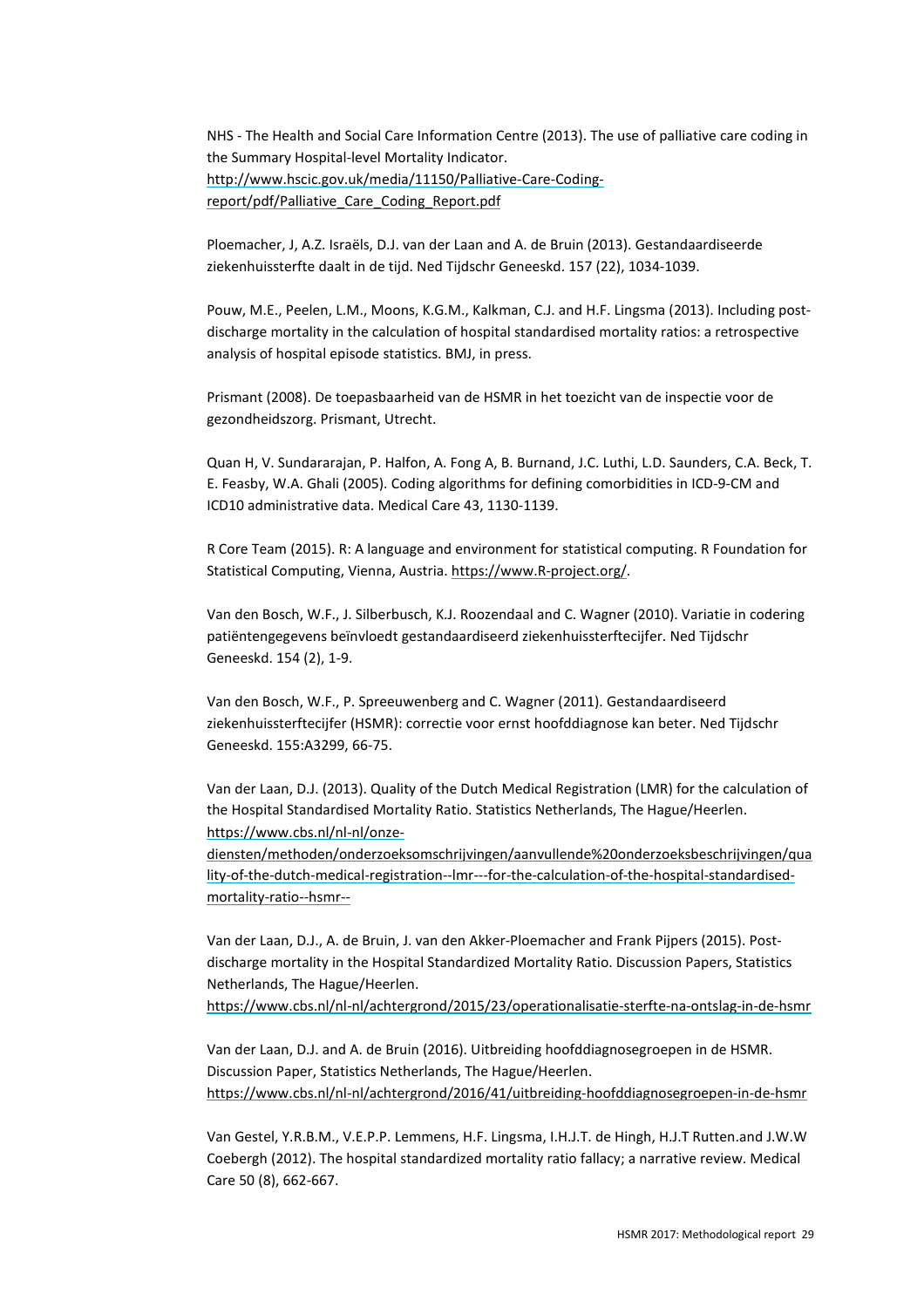# **Appendix. Statistical significance of covariates, HSMR 2017 model**

Statistical significance (95% confidence) of the covariates for the 157 logistic regressions (1=significant; 0=non-significant; "-"=variable dropped **because all categories are collapsed, due to <sup>&</sup>lt; 50 admissions or no deaths in all but one category)**

| Nó.<br>diagnosis<br>dnou3 | Severity main<br>diagnosis | Sex          | Age | Urgency | Comorbidity_1 | Comorbidity_2 | Comorbidity<br>้ผ | Comorbidity_4 | Comorbidity_5 | Comorbidity_6 | Comorbidity_7 | Comorbidity_8 | Comorbidity_9 | Comorbidity.<br>່ວ່ | Comorbidity_11 | Comorbidity_12 | Comorbidity_13 | Comorbidity_14 | Comorbidity_15 | Comorbidity_16 | Comorbidity_17 | SES | Month admission | Year<br>discharge | Source admission |
|---------------------------|----------------------------|--------------|-----|---------|---------------|---------------|-------------------|---------------|---------------|---------------|---------------|---------------|---------------|---------------------|----------------|----------------|----------------|----------------|----------------|----------------|----------------|-----|-----------------|-------------------|------------------|
| $\mathbf{1}$              | 1                          | 0            |     |         |               |               |                   |               |               | C             |               |               |               | 0                   |                |                |                |                |                |                |                | 0   | 0               | $\mathbf 0$       | 0                |
| $\overline{2}$            | 1                          | 1            |     | 0       |               |               | 1                 |               |               |               |               | 0             |               | 0                   | 0              | 0              |                |                |                |                |                |     | 1               | 0                 | 1                |
| 3                         | 1                          | 0            | 1   | 0       |               |               |                   |               | 0             | O             |               |               |               | 0                   | 0              |                |                | 0              |                |                |                | 0   | 0               | 0                 | 0                |
| 4                         | 1                          | 0            | 0   | 1       | 0             |               | 0                 |               |               | O             | 0             | ۰             |               | 0                   |                |                |                | 0              |                |                |                | 0   | 0               | 0                 | 1                |
| 5                         | 0                          | 0            | 0   |         |               |               |                   |               |               |               |               |               |               | 0                   |                |                |                | 0              |                |                |                | 0   | 1               | 0                 | 1                |
| 6                         | 1                          | 0            |     |         |               |               | 0                 | 0             | 0             |               | 0             |               |               | 0                   | 0              | 0              |                | 1              | 0              | 0              | 1              | 0   | 0               | 0                 | 1                |
| $\overline{7}$            | 1                          | 0            |     |         |               | 0             |                   |               | 0             | 0             | 0             |               |               | 0                   |                |                |                | C              |                |                |                | 0   | 0               | 0                 | 0                |
| 8                         | 1                          | 0            | 0   |         |               |               |                   | 0             | 0             | 0             | 0             |               |               | 0                   | 0              |                |                | 0              |                |                |                | 0   | 0               | 0                 | 1                |
| 9                         | 0                          | 0            | 0   |         |               |               |                   |               |               |               | 0             | 1             | 0             | 0                   | $\Omega$       |                |                | 0              |                |                |                | 0   | 0               | 0                 | 1                |
| 10                        | 1                          | $\mathbf{1}$ |     |         |               |               |                   |               | 0             |               | $\mathbf 0$   |               |               | 1                   |                | 0              |                |                |                |                |                | 0   | 0               | 0                 | 1                |
| 11                        | $\overline{\phantom{a}}$   | 1            |     |         |               |               |                   |               | 0             |               | 0             |               |               | 0                   | 0              | 0              |                | $\Omega$       |                |                |                | 0   | 0               | 0                 | 0                |
| 12                        | 0                          | $\mathbf{1}$ |     | 1       |               |               | 1                 | 0             |               |               | 0             |               |               | 0                   | 0              |                |                |                |                |                |                | 0   | 0               | 0                 | 0                |
| 13                        | 0                          | 0            | 1   |         | 0             | 1             | 1                 | 1             | 0             | 1             | 0             | 1             | 1             | 0                   | $\mathbf 0$    |                |                |                |                |                | 1              | 0   | 0               | 0                 | 1                |
| 14                        | 1                          | 0            |     |         |               |               |                   | 0             |               |               | 0             |               |               | 0                   |                |                |                | 0              |                |                |                | 0   | 0               | 0                 | 0                |
| 15                        | 0                          | 1            |     |         |               |               |                   |               | 0             |               |               |               |               | 1                   |                | 0              |                | 0              |                |                |                |     | 0               | 0                 |                  |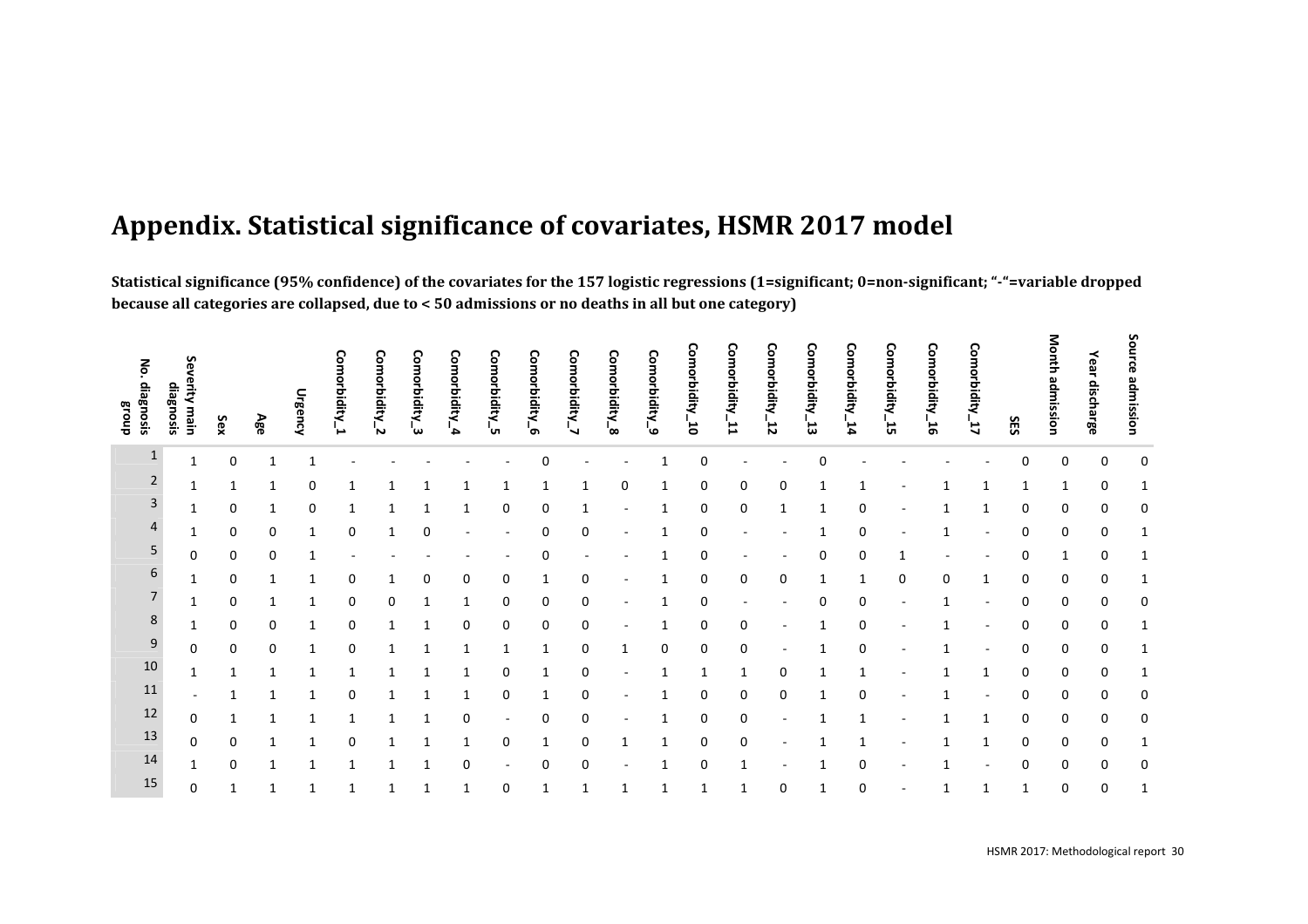| 16     |              | $\Omega$                 | $\mathbf 0$  | 1            | 1            |                          | 0              |             |                          |              |                |                          |                          | ი            |                          |                          | 0                        | $\mathbf 0$              |                          | 1            |                          | 0            | 0            | 0            | 1 |
|--------|--------------|--------------------------|--------------|--------------|--------------|--------------------------|----------------|-------------|--------------------------|--------------|----------------|--------------------------|--------------------------|--------------|--------------------------|--------------------------|--------------------------|--------------------------|--------------------------|--------------|--------------------------|--------------|--------------|--------------|---|
| 17     | $\mathbf 0$  | 0                        | 1            | 1            | 0            | ä,                       | 0              |             |                          | 0            |                |                          |                          | 0            | $\overline{\phantom{a}}$ | 0                        | 0                        | 0                        | $\overline{\phantom{a}}$ | 1            | $\overline{\phantom{a}}$ | 0            | 0            | 0            | 1 |
| 18     | 0            | 0                        | 0            | 1            | 0            | 1                        | 0              | 0           | $\overline{\phantom{a}}$ | 0            | $\mathbf{1}$   |                          |                          | 0            |                          | $\overline{\phantom{a}}$ | 0                        | 0                        |                          | 1            | ÷,                       | 0            | 0            | 0            | 0 |
| 19     | 1            | $\Omega$                 | 1            | 1            | 0            | 1                        | $\mathbf{1}$   | 0           | 0                        | 0            | 0              | $\sim$                   | $\mathbf{1}$             | 0            | 0                        | 0                        | 0                        | 0                        | $\overline{\phantom{a}}$ | 1            | $\overline{\phantom{a}}$ | 0            | 0            | 0            | 0 |
| 20     | $\mathbf 0$  | $\overline{\phantom{a}}$ | $\mathbf 0$  | 1            | 0            | 0                        |                |             | $\overline{\phantom{a}}$ | 0            | $\overline{a}$ |                          |                          | 0            |                          |                          | 1                        | 0                        | $\overline{\phantom{a}}$ | 1            | $\overline{\phantom{a}}$ | 0            | 0            | 0            | 0 |
| 21     | 1            | $\overline{\phantom{a}}$ | 1            | 1            | 0            | $\overline{\phantom{a}}$ | 1              |             |                          | 1            | 0              |                          |                          | 0            |                          |                          | 1                        | 0                        |                          | 1            | $\overline{\phantom{a}}$ | 1            | 0            | 0            | 0 |
| $22\,$ |              | $\overline{\phantom{a}}$ | 1            | 1            | 0            | 0                        | 0              | 0           | $\overline{\phantom{a}}$ | 1            | ÷,             |                          | 1                        | 1            |                          |                          | 1                        | $\mathbf 0$              |                          | 1            | $\overline{\phantom{a}}$ | 0            | 0            | 0            | 0 |
| 23     |              | ÷,                       | 1            | 1            | $\mathbf{1}$ | 1                        | 1              | 0           | 0                        | 1            | 0              | $\sim$                   | 1                        | 0            | 0                        | 1                        | 1                        | 1                        | $\sim$                   | 1            | $\bar{a}$                | 0            | 0            | 0            | 0 |
| 24     | 0            | $\overline{\phantom{a}}$ | 0            | 1            | 0            | ٠                        | $\overline{a}$ |             | $\blacksquare$           | 0            | ÷,             |                          | ÷,                       | 0            | ÷,                       |                          | $\overline{\phantom{a}}$ | $\overline{\phantom{a}}$ | $\overline{\phantom{a}}$ | 1            | $\frac{1}{2}$            | 0            | 0            | 0            |   |
| $25\,$ | 1            | 0                        | 1            | 1            | 0            | $\mathbf{1}$             | 0              | 0           | 0                        | $\mathbf{1}$ | 0              | $\overline{\phantom{a}}$ | 1                        | $\mathbf{1}$ | 0                        | 0                        | $\mathbf 1$              | 0                        | $\overline{\phantom{a}}$ | 1            | $\frac{1}{2}$            | 0            | $\mathbf{1}$ | 0            | 1 |
| 26     | 0            | 0                        | 1            | 1            | 0            | 0                        | 0              | 0           | $\blacksquare$           | 1            | 0              | $\blacksquare$           | $\mathbf{1}$             | 0            | 0                        | 0                        | 1                        | 0                        | $\sim$                   | 1            | $\bar{a}$                | 0            | 0            | 0            | 0 |
| 27     | 1            | 0                        | 1            | 1            | 0            | $\overline{\phantom{a}}$ | 0              | 1           | $\overline{\phantom{a}}$ | 0            | 0              | $\overline{\phantom{a}}$ | 1                        | 1            | ٠                        | 0                        | 1                        | 0                        |                          | 1            | $\overline{\phantom{a}}$ | 0            | 0            | 0            | 1 |
| 28     | ÷.           | $\mathbf{1}$             | 1            | 1            | 0            |                          |                |             |                          | 0            |                |                          |                          | 1            |                          |                          | $\overline{\phantom{a}}$ | 0                        | $\overline{\phantom{a}}$ | 1            | $\overline{\phantom{a}}$ | 0            | 1            | 0            |   |
| 29     | 0            | 0                        | 1            | 1            |              |                          |                |             |                          | 0            |                |                          |                          | 0            |                          |                          |                          |                          |                          |              |                          | 0            | 0            | 0            |   |
| $30\,$ | 1            | 0                        | 1            | 1            | $\mathbf{1}$ | 1                        | 1              | 1           | 0                        | 1            | 0              | 0                        | 1                        | 0            | 0                        | 0                        | 1                        | 1                        | 0                        | 1            | $\mathbf{1}$             | 0            | 0            | 0            | 1 |
| 31     | 1            | 1                        | 1            | 1            | 0            | 1                        | 0              | 1           | 0                        | 0            | 0              | $\blacksquare$           | 1                        | 0            | 0                        | 0                        | 1                        | $\mathbf{1}$             | $\blacksquare$           | 0            | $\mathbf{1}$             | 0            | 0            | 0            | 1 |
| 32     | 0            | 0                        | $1\,$        | 1            | 0            | $\mathbf{1}$             | 1              | 1           | $\blacksquare$           | $\mathbf{1}$ | $\mathbf{1}$   | $\sim$                   | 0                        | 0            | 0                        | 0                        | 1                        | $\mathbf{1}$             | $\sim$                   | 0            | $\blacksquare$           | 0            | 0            | 0            | 0 |
| 33     | 1            | 0                        | 1            | 1            | $\mathbf{1}$ | 0                        | 0              |             | $\overline{\phantom{a}}$ | 0            | $\overline{a}$ |                          | $\overline{\phantom{a}}$ | 0            | $\overline{\phantom{a}}$ | $\overline{\phantom{a}}$ | 0                        | $\mathbf{1}$             | $\overline{\phantom{a}}$ | 1            | $\overline{\phantom{a}}$ | 0            | 0            | 0            | 1 |
| 34     | 1            | 0                        | 1            | 1            | $\mathbf{1}$ | $\mathbf{1}$             | 1              | 1           | 0                        | $\mathbf{1}$ | $\mathbf{1}$   | $\mathbf{1}$             | $\mathbf{1}$             | 0            | $\mathbf{1}$             | 0                        | 1                        | 1                        | $\overline{\phantom{a}}$ | 1            | $\mathbf{1}$             | 0            | 1            | 1            | 1 |
| 35     | 0            | 1                        | 1            | 1            | 0            | 1                        | 1              | 1           | 0                        | 1            | 1              | $\blacksquare$           | 1                        | 0            | ٠                        | $\overline{\phantom{a}}$ | 1                        | 1                        |                          | 1            | $\frac{1}{2}$            | 0            | 0            | 0            | 1 |
| 36     | 1            | 0                        | 1            | 1            | 0            | 1                        | 1              | 1           | 0                        | 1            | 0              | $\blacksquare$           | 1                        | 0            | 0                        | 0                        | 1                        | 0                        | $\overline{\phantom{a}}$ | 1            | $\frac{1}{2}$            | 0            | 0            | 0            | 1 |
| 37     | 1            | 0                        | 1            | 1            | 0            | 1                        | 0              | 1           | 0                        | 1            | 0              | $\blacksquare$           | 0                        | 0            | 0                        | 0                        | 0                        | 0                        | $\blacksquare$           | 0            | 0                        | 0            | 0            | 0            | 0 |
| 38     | 1            | 0                        | 1            | 1            | 0            | 1                        | $\mathbf{1}$   | 0           | 0                        | 0            | 0              | $\blacksquare$           | 1                        | 0            | 0                        | 0                        | 1                        | 0                        | $\overline{\phantom{a}}$ | 1            | $\overline{\phantom{a}}$ | 0            | 0            | 0            | 1 |
| 39     | 0            | 0                        | 1            | 0            | 0            | 1                        | 1              | 1           | 1                        | 1            | 0              | $\overline{\phantom{a}}$ | 0                        | 0            | 0                        | 1                        | 0                        | 1                        | $\sim$                   | 0            | 0                        | 1            | 0            | 0            | 0 |
| 40     | 1            | 0                        | 1            | 1            | $\mathbf{1}$ | 1                        | 1              | 1           | 0                        | $\mathbf{1}$ | 0              | $\sim$                   | 1                        | 0            | 0                        | 0                        | 1                        | $\mathbf{1}$             | $\sim$                   | 1            | $\overline{\phantom{a}}$ | 0            | 0            | 0            | 1 |
| 41     | $\mathbf{1}$ | $\mathbf{1}$             | $\mathbf{1}$ | $\mathbf{1}$ | $\mathbf 0$  | $\mathbf{1}$             | $\mathbf 0$    | $\mathbf 0$ | $\mathbf 0$              | $\mathbf 0$  | $\mathbf 0$    | $\sim$                   | $\mathbf 0$              | 0            | 0                        | $\mathbf 0$              | $\mathbf{1}$             | $\mathbf{1}$             | $\overline{\phantom{a}}$ | $\mathbf{1}$ | $\mathbf{1}$             | $\mathbf{1}$ | $\mathbf 0$  | $\mathbf{1}$ | 1 |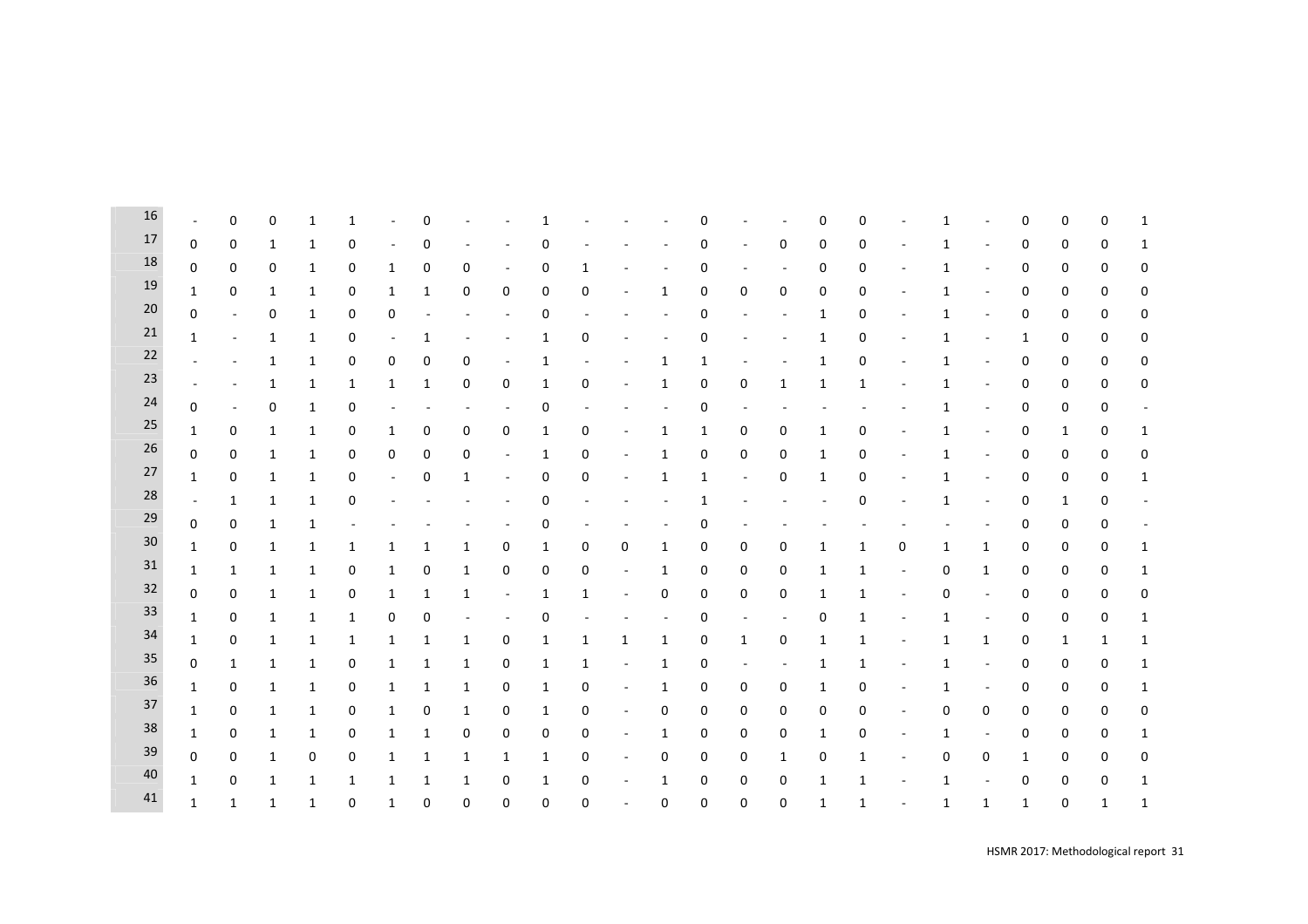| 42 | $\mathbf{1}$ | 1            | 1            | 1            | 0            | 1            | 1            | 1                        | 1                        | $\mathbf{1}$ | 0                        | 0                        | 1            | 0            | 0                        | 0                        | 0            | 1            |                          | $\mathbf{1}$   | 1                        | 0            | 1            | 0            | 0            |
|----|--------------|--------------|--------------|--------------|--------------|--------------|--------------|--------------------------|--------------------------|--------------|--------------------------|--------------------------|--------------|--------------|--------------------------|--------------------------|--------------|--------------|--------------------------|----------------|--------------------------|--------------|--------------|--------------|--------------|
| 43 | $\sim$       | $\Omega$     | 0            | 1            |              |              |              |                          |                          | 0            | $\sim$                   | $\overline{\phantom{a}}$ | 0            | 0            |                          | $\sim$                   | 0            | ÷,           |                          | $\blacksquare$ | 0                        | 0            | 0            | 0            | 1            |
| 44 | $\mathbf{1}$ | 0            | 1            | 1            | 0            | $\mathbf{1}$ | 1            | $\mathbf{1}$             | 0                        | 0            | 0                        | $\overline{\phantom{a}}$ | 0            | 0            | 0                        | 0                        | 0            | 0            | $\overline{\phantom{a}}$ | $\mathbf 0$    | 0                        | 0            | 0            | 0            | 1            |
| 45 | $\mathbf{1}$ | 0            | $\mathbf{1}$ | $\mathbf{1}$ | 0            | $\mathbf{1}$ | $\mathbf{1}$ | $\mathbf{1}$             | $\mathbf{1}$             | $\mathbf{1}$ | 0                        | 0                        | $\mathbf{1}$ | 0            | 0                        | 0                        | $\mathbf{1}$ | 0            | $\sim$                   | $\mathbf{1}$   | 0                        | 0            | 0            | 0            | 1            |
| 46 | $\bar{a}$    | $\mathbf 0$  | 1            | 0            | 0            | $\mathbf{1}$ | 1            | $\overline{a}$           | $\overline{\phantom{a}}$ | $\mathbf{1}$ | 0                        | $\overline{\phantom{a}}$ | 1            | 0            | $\overline{\phantom{a}}$ | $\overline{\phantom{a}}$ | 1            | 0            | $\overline{\phantom{a}}$ | $\mathbf{1}$   | $\overline{\phantom{a}}$ | 0            | 0            | 0            | 0            |
| 47 | $\mathbf{1}$ | $\mathbf 0$  | $\mathbf{1}$ | 0            | 0            | $\mathbf{1}$ | 0            | $\mathbf 0$              | 0                        | 0            | $\blacksquare$           | $\overline{\phantom{a}}$ | $\mathbf{1}$ | 0            | 0                        | $\mathbf 0$              | 0            | $\mathbf{1}$ | $\overline{\phantom{a}}$ | 0              | $\mathbf{1}$             | 0            | 0            | 0            | 0            |
| 48 | 1            | $\mathbf{1}$ | 1            | $\pmb{0}$    | $\mathbf{1}$ | $\mathbf{1}$ | $\mathbf{1}$ | $\boldsymbol{0}$         | 1                        | $\mathbf{1}$ | 0                        | $\overline{\phantom{a}}$ | 0            | 0            | 0                        | 0                        | $\mathbf{1}$ | 1            | $\overline{a}$           | 0              | 0                        | 0            | 0            | 0            | 0            |
| 49 | $\mathbf 0$  | $\Omega$     | 0            | $\mathbf{1}$ | 0            | $\mathbf{1}$ | L,           | $\overline{\phantom{a}}$ | 0                        | 0            | $\overline{a}$           |                          | $\sim$       | 0            |                          |                          |              | $\mathbf 0$  |                          | $\blacksquare$ | $\overline{\phantom{a}}$ | 0            | 0            | 0            | 0            |
| 50 | $\bar{a}$    | $\Omega$     | 1            | 0            | 0            | 0            | $\mathbf{1}$ | 0                        | 0                        | $\mathbf{1}$ | 0                        | ÷,                       | 0            | 0            | 0                        |                          | $\mathbf{1}$ | 0            |                          | 0              | ÷,                       | 0            | 0            | 1            | 0            |
| 51 | $\mathbf{1}$ | $\mathbf 0$  | 1            | $\mathbf{1}$ | 0            | $\mathbf 0$  | $\mathbf 0$  | 1                        | 1                        | $\mathbf{1}$ | 0                        | $\sim$                   | 1            | 0            | 1                        | 0                        | 1            | 1            | $\overline{\phantom{a}}$ | $\mathbf{1}$   | $\overline{\phantom{a}}$ | 0            | 0            | 0            | 1            |
| 52 | 0            | $\mathbf{1}$ | $1\,$        | $\mathbf{1}$ | 0            | $\mathbf 0$  | 0            | 0                        | 0                        | 0            |                          |                          |              | 0            |                          | $\sim$                   | 0            | 0            |                          |                | $\sim$                   | 0            | 0            | $\mathbf{1}$ | 0            |
| 53 | $\mathbf{1}$ | 0            | $\mathbf{1}$ | $\mathbf{1}$ | 0            | $\mathbf{1}$ | 0            |                          | $\mathbf{1}$             |              | 0                        |                          |              |              | 0                        |                          | 0            | 0            |                          | $\mathbf 0$    | ÷,                       | $\mathbf 0$  |              | 0            |              |
| 54 |              |              |              |              |              |              |              | 0                        |                          | 0            |                          |                          |              | 0            |                          | $\pmb{0}$                |              |              | $\overline{a}$           |                |                          |              | 0            |              | $\mathbf{1}$ |
| 55 | 1            | $\mathbf 0$  | 1            | 1            | 0            | $\mathbf{1}$ | 0            | 0                        | 0                        | 0            | $\overline{\phantom{a}}$ |                          | $\sim$       | 0            | 0                        | $\blacksquare$           | 0            | 0            | $\overline{\phantom{a}}$ | 0              | $\overline{\phantom{a}}$ | 0            | 0            | 0            | 0            |
| 56 | 1            | $\mathbf 0$  | 1            | 0            | $\mathbf{1}$ | $\mathbf{1}$ | 1            | 1                        | 1                        | $\mathbf{1}$ | 0                        | ÷,                       | $\mathbf{1}$ | 0            | 0                        | 0                        | $\mathbf{1}$ | 1            |                          | $\mathbf{1}$   | $\mathbf{1}$             | 0            | 0            | 0            | 1            |
| 57 | 1            | $\mathbf 0$  | $\mathbf{1}$ | $\mathbf{1}$ | 0            | $\mathbf{1}$ | $\mathbf{1}$ | $\mathbf 0$              | 0                        | $\mathbf{1}$ | $\overline{\phantom{a}}$ | $\overline{\phantom{a}}$ | $\mathbf{1}$ | 0            | 0                        | 0                        | 1            | 0            | $\overline{\phantom{a}}$ | $\mathbf{1}$   | $\blacksquare$           | 0            | 0            | 0            | 1            |
| 58 | $\mathbf 0$  | 0            | 1            | 0            | 0            | $\mathbf{1}$ | 0            | $\mathbf 0$              | 0                        | 0            | 0                        | $\bar{a}$                | 0            | 0            | 0                        | 0                        | 0            | $\mathbf{1}$ |                          | 0              | $\overline{\phantom{a}}$ | 0            | 0            | 0            |              |
| 59 | 1            | $\mathbf 0$  | 1            | 1            | 1            | 1            | 1            | 1                        | 0                        | 0            | 0                        | $\overline{\phantom{a}}$ | 0            | $\mathbf{1}$ | 0                        | 1                        | 1            | 1            | $\overline{\phantom{a}}$ | $\mathbf{1}$   | $\mathbf{1}$             | 0            | $\mathbf{1}$ | 0            | 1            |
| 60 | $\mathbf{1}$ | $\mathbf{1}$ | 1            | $\mathbf{1}$ | $\mathbf{1}$ | $\mathbf{1}$ | $\mathbf{1}$ | 1                        | 0                        | $\mathbf{1}$ | $\mathbf{1}$             | $\overline{\phantom{a}}$ | 1            | 0            | 1                        | 0                        | 1            | 1            | $\overline{\phantom{a}}$ | 0              | $\overline{\phantom{a}}$ | 0            | 0            | 1            | 1            |
| 61 | $\mathbf{1}$ | $\mathbf{1}$ | $\mathbf{1}$ | $\mathbf{1}$ | $\mathbf{1}$ | $\mathbf{1}$ | $\mathbf{1}$ | $\mathbf{1}$             | $\mathbf{1}$             | 0            | 0                        | $\overline{\phantom{a}}$ | $\mathbf{1}$ | 0            | 0                        | $\pmb{0}$                | 1            | $\mathbf{1}$ | $\overline{\phantom{a}}$ | $\mathbf{1}$   | $\mathbf{1}$             | $\pmb{0}$    | 0            | $\mathbf{1}$ | 1            |
| 62 | $\mathbf{1}$ | $\mathbf 0$  | $\mathbf{1}$ | $\mathbf{1}$ | 0            | $\mathbf{1}$ | $\mathbf{1}$ | $\mathbf{1}$             | 0                        | 0            | 0                        | $\overline{\phantom{a}}$ | 0            | 0            | $\mathbf{1}$             | $\blacksquare$           | 0            | 0            | $\overline{\phantom{a}}$ | 0              | $\overline{\phantom{a}}$ | 0            | $\mathbf{1}$ | 0            | 1            |
| 63 | 1            | 0            | 1            | 1            | 1            | 1            | 1            | 1                        | 1                        | $\mathbf{1}$ | 0                        | 0                        | 1            | $\mathbf{1}$ | 1                        | $\mathbf{1}$             | 1            | $\mathbf{1}$ | 0                        | $\mathbf{1}$   | $\mathbf{1}$             | 0            | $\mathbf{1}$ | $\mathbf{1}$ | 1            |
|    | 1            | $\mathbf 0$  | 1            | 1            | $\mathbf{1}$ | $\mathbf{1}$ | $\mathbf{1}$ | 1                        | 1                        | $\mathbf{1}$ | 0                        | $\mathbf{1}$             | $\mathbf{1}$ | 1            | 0                        | 1                        | 1            | 1            | $\overline{\phantom{a}}$ | $\mathbf{1}$   | $\mathbf{1}$             | $\mathbf 0$  | 0            | 0            | 1            |
| 64 | $\sim$       | $\mathbf 0$  | 1            | 0            | 0            | 0            | 0            | 0                        | 0                        | 0            | 0                        | $\overline{\phantom{a}}$ | 1            | 0            | 0                        | 0                        | 1            | 1            | ÷,                       | 1              | $\overline{\phantom{a}}$ | 1            | 0            | 1            |              |
| 65 | $\mathbf{1}$ | $\mathbf{1}$ | 1            | $\mathbf{1}$ | 1            | 1            | 1            | 1                        | 1                        | $\mathbf{1}$ | 0                        | $\sim$                   | 1            | $\mathbf{1}$ | 1                        | 1                        | 1            | 1            | $\overline{\phantom{a}}$ | $\mathbf{1}$   | $\mathbf{1}$             | 0            | 1            | 0            | 1            |
| 66 | $\mathbf{1}$ | 0            | $\mathbf{1}$ | 1            | $\mathbf{1}$ | $\mathbf 0$  | 0            | 0                        | $\overline{\phantom{a}}$ | 0            |                          |                          |              | 0            | 1                        | $\overline{\phantom{a}}$ | 1            | 1            |                          |                | ÷,                       | 0            | 0            | 0            | 1            |
| 67 | $\mathbf{1}$ | 0            | $\mathbf{1}$ | $\mathbf{1}$ | $\mathbf{1}$ | $\mathbf{1}$ | $\mathbf 0$  | $\mathbf{1}$             | $\mathbf{1}$             | $\mathbf 0$  | $\mathbf 0$              | $\blacksquare$           | 1            | $\mathbf 0$  | 0                        | $\overline{\phantom{a}}$ | $\mathbf{1}$ | 1            | $\overline{\phantom{a}}$ | $\mathbf 0$    | ÷,                       | $\mathbf{1}$ | 0            | 0            | 1            |

**COL**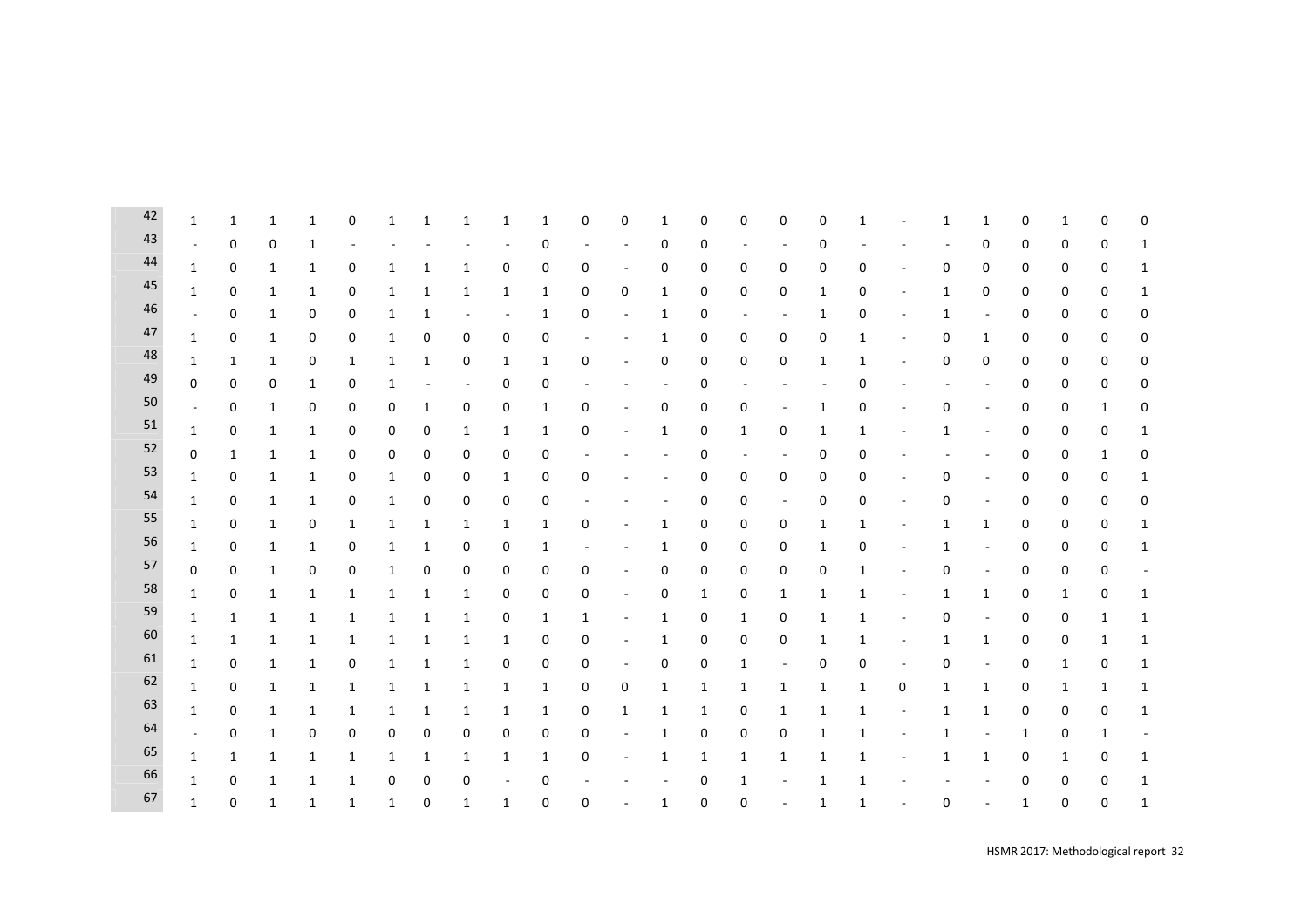| 68     | $\mathbf{1}$ | 0                | 1            | 1            | 0            | 1            | 1            | 1                        | 1                        | 1            | 0            | 0                        | 1            | 1            | 1                        | 1                        | 1            | 1           |                          | 1 | 1                        | 1            | 1 | 1        | 1            |
|--------|--------------|------------------|--------------|--------------|--------------|--------------|--------------|--------------------------|--------------------------|--------------|--------------|--------------------------|--------------|--------------|--------------------------|--------------------------|--------------|-------------|--------------------------|---|--------------------------|--------------|---|----------|--------------|
| 69     | 1            | 1                | 1            | 1            | 1            | 0            | 1            | 1                        | 1                        | 1            | 1            |                          | 1            | 1            | 1                        | 0                        | 1            | 1           |                          | 1 | 1                        | 0            | 0 | 1        | 1            |
| 70     | 1            | 1                | 1            | 1            | 1            | 1            | 1            | 1                        | 1                        | 1            | 1            | 1                        | 1            | 0            | 1                        | 1                        | 1            | 1           |                          | 1 | $\mathbf{1}$             | 0            | 1 | 0        | 1            |
| 71     | 1            | 1                | $\mathbf{1}$ | 1            | 1            | 1            | 1            | 1                        | 1                        | 1            | 1            | 1                        | $\mathbf{1}$ | $\mathbf{1}$ | 1                        | 1                        | 1            | 1           |                          | 1 | $\mathbf{1}$             | 0            | 1 | 1        | 1            |
| 72     | $\mathbf{1}$ | $\mathbf 0$      | 1            | 1            | 1            | 1            | 0            | 1                        | $\mathbf{1}$             | 1            | 0            | $\overline{\phantom{a}}$ | $\mathbf{1}$ | 0            | 1                        | 0                        | 1            | 1           | $\overline{\phantom{a}}$ | 1 | $\overline{\phantom{a}}$ | 0            | 0 | 0        | 0            |
| 73     | 1            | 1                | 1            | $\mathbf{1}$ | $\mathbf{1}$ | 1            | 1            | $\mathbf{1}$             | $\mathbf{1}$             | $\mathbf{1}$ | $\mathbf{1}$ | $\boldsymbol{0}$         | $\mathbf{1}$ | 0            | 0                        | $\mathbf{1}$             | 1            | 1           | $\overline{\phantom{a}}$ | 1 | $\mathbf{1}$             | 0            | 0 | 0        | $\mathbf{1}$ |
| 74     | $\mathbf{1}$ | 1                | 1            | $\mathbf{1}$ | 1            | 1            | 1            | 1                        | 1                        | $\mathbf{1}$ | 0            | $\overline{a}$           | $\mathbf{1}$ | 0            | 0                        | 1                        | $\mathbf{1}$ | 0           | $\overline{\phantom{a}}$ | 1 | $\overline{\phantom{a}}$ | 0            | 0 | 0        | 1            |
| $75\,$ | $\mathbf{1}$ | 0                | 1            | 1            | 1            | 1            | 1            | 1                        | 1                        | 1            | 0            | $\overline{a}$           | 1            | 0            | 0                        | 0                        | $\mathbf 1$  | 1           |                          | 1 | $\overline{\phantom{a}}$ | 0            | 0 | 0        | 1            |
| 76     | 1            | 0                | 1            | 1            | 1            | 1            | 1            | 1                        | 1                        | 1            | 1            |                          | 1            | 0            | 0                        | 0                        | 1            | 1           |                          | 1 | 1                        | 0            | 0 | 0        | 1            |
| 77     | $\mathbf{1}$ | 0                | 1            | 1            | 0            | 1            | 1            | 0                        | 0                        | 1            | 0            |                          | 1            | $\mathbf{1}$ | 0                        | 0                        | 0            | 1           | $\overline{\phantom{a}}$ | 1 | 0                        | 0            | 0 | 0        | 1            |
| 78     | 1            | 1                | 1            | 1            | 1            | 1            | 1            | 1                        | 1                        | 0            | 1            | 1                        | 1            | 0            | $\mathbf 0$              | 1                        | 1            | 1           | 0                        | 1 | $\mathbf{1}$             | 0            | 1 | 1        | 1            |
| 79     | 1            | $\boldsymbol{0}$ | $\mathbf{1}$ | 1            | 0            | 1            | 1            | $\mathbf{1}$             | 0                        | 1            | 0            | $\overline{\phantom{a}}$ | $\mathbf{1}$ | 0            | 1                        | 0                        | 1            | 1           | $\sim$                   | 0 | $\overline{\phantom{a}}$ | 0            | 0 | 1        | $\mathbf{1}$ |
| $80\,$ | 1            | $\mathbf 0$      | 1            | $\mathbf{1}$ | 0            | 1            | 0            | 0                        | 0                        | 1            | 0            | $\overline{\phantom{a}}$ | 0            | 0            | 0                        | 1                        | 1            | 1           | $\overline{\phantom{a}}$ | 0 | $\overline{\phantom{a}}$ | 0            | 0 | 0        | $\mathbf{1}$ |
| 81     | 0            | 0                | 1            | 0            | 0            | 1            | 0            | 1                        | 0                        | 0            | 0            | $\overline{a}$           | 0            | 0            | 0                        | 0                        | 1            | 0           | $\overline{\phantom{a}}$ | 0 | $\overline{\phantom{a}}$ | 0            | 0 | 0        | 1            |
| 82     | 1            | 1                | 1            | 1            | $\mathbf{1}$ | 1            | 1            | 1                        | 1                        | 1            | 0            | 1                        | $\mathbf{1}$ | 0            | 1                        | 1                        | 1            | 1           | 0                        | 1 | $\mathbf{1}$             | 0            | 1 | 1        | 1            |
| 83     | $\sim$       | $\mathbf 0$      | 1            | 1            | 0            | 1            | 0            | 0                        | 1                        | 1            | 0            | $\overline{a}$           | 1            | 0            | 0                        | 0                        | 1            | 1           | $\overline{\phantom{a}}$ | 0 | $\overline{\phantom{a}}$ | 0            | 0 | 0        | 0            |
| 84     | ÷,           | 1                | 1            | 0            | 0            | 1            | 1            | 0                        | 0                        | 0            | 1            |                          | 1            | 0            | 0                        | 0                        | $\mathbf{1}$ | 1           | $\sim$                   | 1 | $\overline{\phantom{a}}$ | 0            | 1 | 0        | 0            |
| 85     | $\mathbf{1}$ | 0                | 1            | 1            | 1            | 1            | 0            | 0                        | 1                        | 1            | 0            |                          | 1            | 0            | 0                        | 1                        | 1            | 1           |                          | 1 | 0                        | 0            | 0 | 0        | 1            |
| 86     | 1            | $\mathbf{1}$     | 1            | $\mathbf{1}$ | $\mathbf{1}$ | 0            | 1            | 1                        | $\mathbf{1}$             | 0            | 1            | $\overline{\phantom{a}}$ | $\mathbf{1}$ | 0            | 0                        | 0                        | 1            | 1           |                          | 1 | $\sim$                   | 0            | 1 | 0        | $\mathbf{1}$ |
| 87     | $\mathbf{1}$ | 0                | 1            | $\mathbf{1}$ | 0            | 1            | 0            | $\overline{\phantom{a}}$ | $\overline{\phantom{a}}$ | 0            |              |                          | $\sim$       | 0            | $\overline{\phantom{a}}$ | $\overline{\phantom{a}}$ | 0            | 1           | $\overline{\phantom{a}}$ | 0 | $\overline{\phantom{a}}$ | 0            | 1 | 0        | 1            |
| 88     | 1            | 1                | 1            | $\mathbf{1}$ | $\mathbf{1}$ | 1            | 1            | 1                        | 0                        | 0            | 0            |                          | 1            | 0            | 0                        | 0                        | 1            | 1           | $\overline{\phantom{a}}$ | 1 | $\mathbf{1}$             | 0            | 0 | 1        | 1            |
| 89     | 1            | 0                | 1            | 1            | 0            | 1            | 1            | 1                        | 0                        | 1            | 0            | $\overline{a}$           | 1            | 0            | 0                        | 0                        | 1            | 1           |                          | 1 | 0                        | 0            | 1 | 1        | 1            |
| 90     | $\mathbf{1}$ | 0                | 1            | 1            | 1            | 1            | 1            | 1                        | 0                        | 1            | 0            | ۰                        | 1            | 0            | 0                        | 0                        | 1            | 1           |                          | 1 | $\mathbf{1}$             | 0            | 0 | 1        | 1            |
| 91     | $\mathbf 0$  | 0                | 1            | $\mathbf{1}$ | 0            | 0            | 0            | 0                        | $\mathbf{1}$             | 0            | 0            | $\overline{\phantom{a}}$ | 0            | 0            | 1                        |                          | 1            | 0           | $\blacksquare$           | 1 | $\overline{\phantom{a}}$ | $\mathbf 0$  | 1 | 0        | 0            |
| 92     | $\mathbf{1}$ | $\mathbf 0$      | $\mathbf{1}$ | $\mathbf{1}$ | 1            | $\mathbf{1}$ | 0            | 0                        | 0                        | 0            | 0            | 0                        | $\mathbf{1}$ | 0            | $\mathbf 0$              |                          | $\mathbf{1}$ | $\mathbf 0$ | $\overline{\phantom{a}}$ | 1 | 0                        | 0            | 0 | 0        | 0            |
| 93     | $\mathbf{1}$ | $\mathbf 0$      | $\mathbf{1}$ | $\Omega$     | $\mathbf 0$  | 0            | $\mathbf{1}$ | 0                        | $\mathbf 0$              | 1            | ä,           | $\mathbf 0$              | $\mathbf{1}$ | 0            |                          | $\sim$                   | $\mathbf{1}$ | 1           | $\bar{a}$                | 1 | $\sim$                   | $\mathbf{1}$ | 0 | $\Omega$ | 0            |
|        |              |                  |              |              |              |              |              |                          |                          |              |              |                          |              |              |                          |                          |              |             |                          |   |                          |              |   |          |              |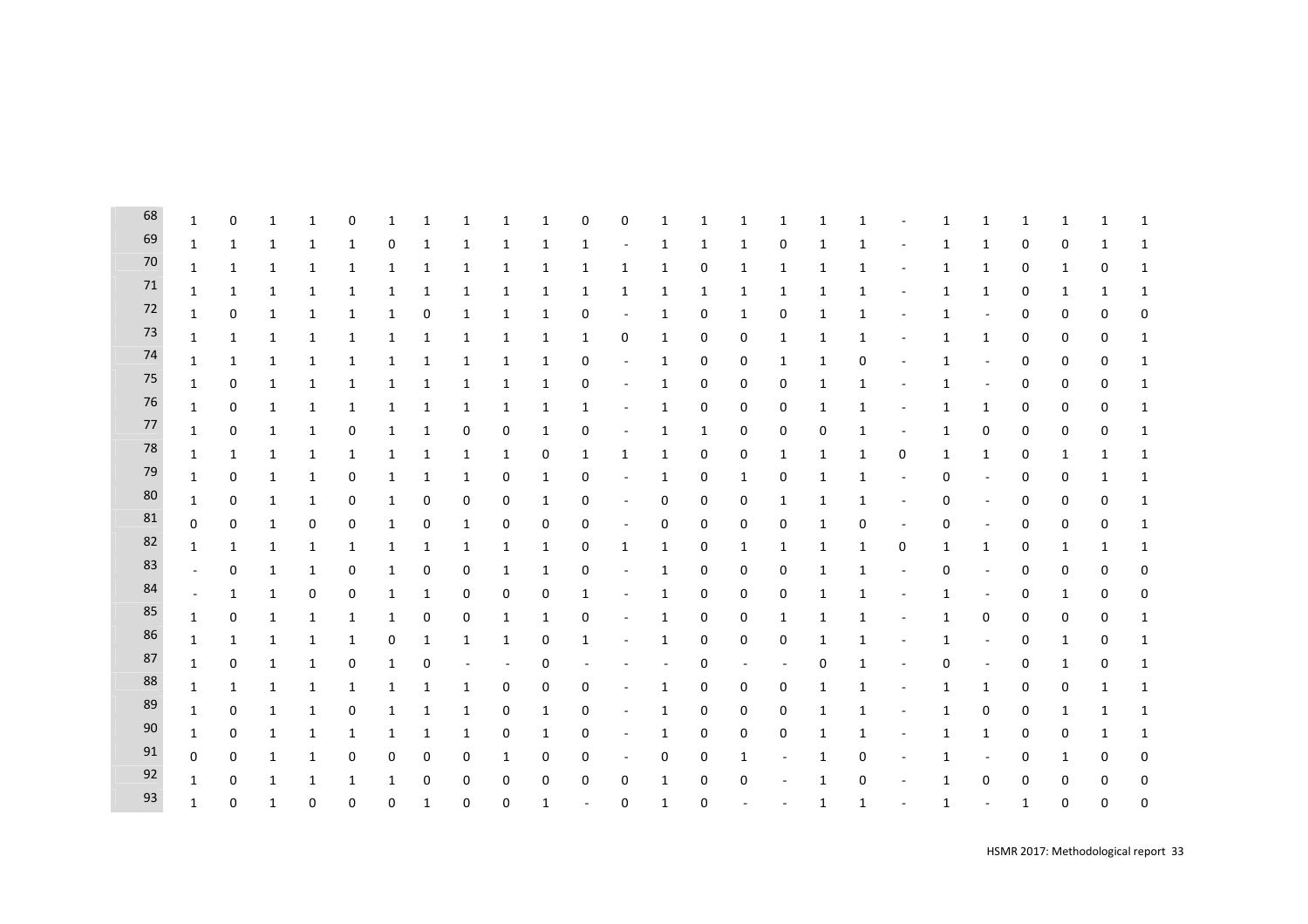| 94  | $\mathbf{1}$             | 0            | 1            | 1            | 0            | 1            | 1            | 0            | 0                        | 0 |             | 0            | 0            | 0            | 0            |                          | 0            | 0                |                          | 0           | 0                        | 0            | 0                | 0 | $\mathbf 0$      |
|-----|--------------------------|--------------|--------------|--------------|--------------|--------------|--------------|--------------|--------------------------|---|-------------|--------------|--------------|--------------|--------------|--------------------------|--------------|------------------|--------------------------|-------------|--------------------------|--------------|------------------|---|------------------|
| 95  | $\overline{\phantom{a}}$ | 1            | 1            | 0            | 0            | 1            | 0            | 0            | 0                        | 1 | 0           |              | 1            | 1            |              |                          | 1            | 0                |                          | 1           |                          | 0            | 0                | 0 | 1                |
| 96  | $\mathbf{1}$             | 0            | 1            | 1            | 1            | 1            | 0            |              |                          | 1 |             |              | 1            | 0            | 0            |                          | 1            | 0                |                          | 1           | 1                        | 0            | 0                | 0 | 1                |
| 97  | $\mathbf{1}$             | $\mathbf{1}$ | 1            | $\mathbf{1}$ | $\mathbf{1}$ | 1            | 1            | $\mathbf{1}$ | 0                        | 1 | 0           | 0            | 1            | $\mathbf{1}$ | 0            | 0                        | $\mathbf{1}$ | $\boldsymbol{0}$ | $\blacksquare$           | 1           | $\mathbf{1}$             | 0            | 0                | 0 | $\boldsymbol{0}$ |
| 98  | $\overline{\phantom{a}}$ | 0            | 1            | 0            | 0            | 1            | 0            | 0            | $\overline{\phantom{a}}$ | 0 | 1           |              | 1            | 0            |              | ÷,                       | 0            | 0                | $\overline{a}$           | $\mathbf 0$ | $\overline{\phantom{a}}$ | 0            | $\boldsymbol{0}$ | 0 | 1                |
| 99  | $\mathbf{1}$             | $\mathbf{1}$ | 1            | 1            | 0            | $\mathbf{1}$ | 1            | $\mathbf{1}$ | $\mathbf{1}$             | 1 | 0           |              | 1            | 1            | $\mathbf{1}$ | 0                        | 1            | 1                | ۰                        | 1           | $\mathbf{1}$             | 1            | 0                | 0 | $\mathbf{1}$     |
| 100 | $\mathbf{1}$             | 0            | 1            | 1            | 0            | 1            | 1            | $\mathbf{1}$ | 1                        | 1 | 1           |              | 1            | 0            | 0            | 1                        | 1            | 1                |                          | 1           | 0                        | 0            | 0                | 0 | 1                |
| 101 | $\mathbf 0$              | 0            | 1            | 0            | $\mathbf{1}$ | $\mathbf{1}$ | 1            | 0            | 0                        | 0 | 0           |              | 0            | 0            | 0            | $\overline{\phantom{m}}$ | 1            | 1                |                          | $\mathbf 0$ | $\overline{\phantom{a}}$ | 0            | 0                | 1 | 0                |
| 102 | 1                        | 0            | 1            | 1            | 1            | 1            | 1            | 1            | 1                        | 1 | 1           | 1            | 1            | 1            | $\mathbf{1}$ | 0                        | 1            | 1                |                          | 1           | 1                        | 0            | 0                | 0 | 1                |
| 103 | $\mathbf{1}$             | 1            | 1            | 1            | 0            | 1            | 1            | 0            | $\sim$                   | 0 | ÷,          | 0            | 1            | 1            | 0            | ÷,                       | 1            | 1                |                          |             | 1                        | 0            | 0                | 0 | 1                |
| 104 | $\mathbf{1}$             | 0            | 1            | $1\,$        | 0            | 1            | 1            | 0            | 0                        | 1 | 0           | $\mathbf{1}$ | 0            | 1            | 0            | ٠                        |              | $\mathbf{1}$     |                          | 1           | 1                        | 0            | 0                | 0 | 1                |
| 105 | $\mathbf{1}$             | 0            | 1            | $\mathbf{1}$ | $\mathbf{1}$ | 1            | 1            | $\mathbf{1}$ | 0                        | 1 | 1           | $\mathbf{1}$ | 1            | 0            | 0            | 0                        | 1            | 1                | $\overline{\phantom{a}}$ | 1           | $\mathbf{1}$             | 0            | 0                | 0 | 1                |
| 106 | $\mathbf{1}$             | 0            | 1            | 1            | 1            | 1            | 1            | $\mathbf{1}$ | 1                        | 1 | 0           | 0            | 1            | 0            | 0            | 0                        | 1            | 1                | ۰                        | 1           | 1                        | $\mathbf{1}$ | 0                | 1 | 1                |
| 107 | $\mathbf 0$              | 0            | 1            | 1            | 0            | 1            | 1            | 0            | 1                        | 1 | 0           |              | 0            | 0            | 0            | 0                        | 0            | 1                |                          | 1           | 1                        | 1            | 0                | 0 | 0                |
| 108 | $\mathbf{1}$             | 1            | 1            | $1\,$        | 0            | 1            | 1            | 0            | $\mathbf{1}$             | 0 | 0           | 0            | 1            | 0            | 0            | 0                        | 1            | 1                | ÷,                       | 1           | 0                        | 1            | 0                | 1 | 1                |
| 109 | $\mathbf{1}$             | 0            | 1            | 1            | 0            | 1            | 1            | 1            | 0                        | 0 | 1           |              | 0            | 0            | 0            | 0                        | 1            | 0                |                          | $\mathbf 0$ |                          | 0            | 0                | 0 | 1                |
| 110 | 1                        | 1            | 1            | 1            | 1            | 1            | 1            | 0            | 1                        | 1 | 0           | $\mathbf{1}$ | $\mathbf{1}$ | $\mathbf 0$  | 0            | 0                        | 0            | 0                |                          | 1           | 1                        | 0            | 1                | 0 | 1                |
| 111 | $\mathbf{1}$             | 0            | 1            | 1            | 1            | 1            | 1            | 0            | $\mathbf{1}$             | 0 | 0           |              | 1            | 0            | 0            | 1                        | 0            | 1                |                          | 1           | $\sim$                   | 1            | 0                | 0 | 1                |
| 112 | $\mathbf{1}$             | 0            | 1            | $\mathbf{1}$ | 1            | 1            | 1            | $\mathbf{1}$ | 1                        | 1 | 0           | 0            | 1            | $\mathbf{1}$ | $\mathbf{1}$ | 1                        | 1            | 1                | $\sim$                   | 1           | $\mathbf{1}$             | 0            | $\pmb{0}$        | 0 | 1                |
| 113 | $\mathbf{1}$             | $\mathbf 1$  | 1            | $\mathbf{1}$ | $\mathbf{1}$ | 1            | 1            | $\mathbf{1}$ | 0                        | 1 | $\mathbf 0$ |              | 1            | 0            | 0            | $\mathbf{1}$             | 1            | 1                |                          | 1           | $\overline{\phantom{a}}$ | 0            | 0                | 0 | $\boldsymbol{0}$ |
| 114 | 1                        | 0            | 1            | $\mathbf{1}$ | 0            | 0            | 0            | 0            | 1                        | 1 | 0           |              | 1            | 0            | 0            | ÷,                       | 1            | 1                |                          | 0           |                          | 0            | 0                | 0 | 1                |
| 115 | 1                        |              | 1            | 1            | 0            | 1            | 0            | 0            | 0                        | 1 | 0           |              | 1            | $\mathbf 0$  | 0            | 0                        | 1            | 0                |                          | 1           |                          | 0            | 0                | 0 | 0                |
| 116 |                          |              | 1            |              | 1            |              |              |              |                          |   |             |              |              | $\mathbf 0$  |              |                          | 0            |                  |                          |             |                          | 0            | 0                | 0 |                  |
| 117 | $\mathbf{1}$             | 0            | $\mathbf{1}$ | $\mathbf{1}$ | 0            | 1            | $\mathbf{1}$ |              | 0                        | 0 | 0           |              |              | 1            | 0            | ÷,                       | 1            | $\mathbf 0$      |                          | 0           |                          | 0            | 0                | 0 | 0                |
| 118 | $\mathbf{1}$             | 0            | 1            | $\mathbf{1}$ |              | 1            | 0            | 1            |                          |   |             |              | 1            |              |              |                          | 0            | 1                |                          |             |                          | 0            | 0                | 0 | 0                |
| 119 | $\mathbf{1}$             | $\mathbf 0$  | 1            | $\mathbf{1}$ | $\mathbf{1}$ | 1            | 1            | $\mathbf{1}$ | $\mathbf{1}$             | 1 | $\mathbf 0$ |              | $\mathbf{1}$ | 1            | $\mathbf 0$  | 0                        | 1            | 1                |                          | 1           | 1                        | $\mathbf 0$  | $\mathbf{1}$     | 0 | 1                |
|     |                          |              |              |              |              |              |              |              |                          |   |             |              |              |              |              |                          |              |                  |                          |             |                          |              |                  |   |                  |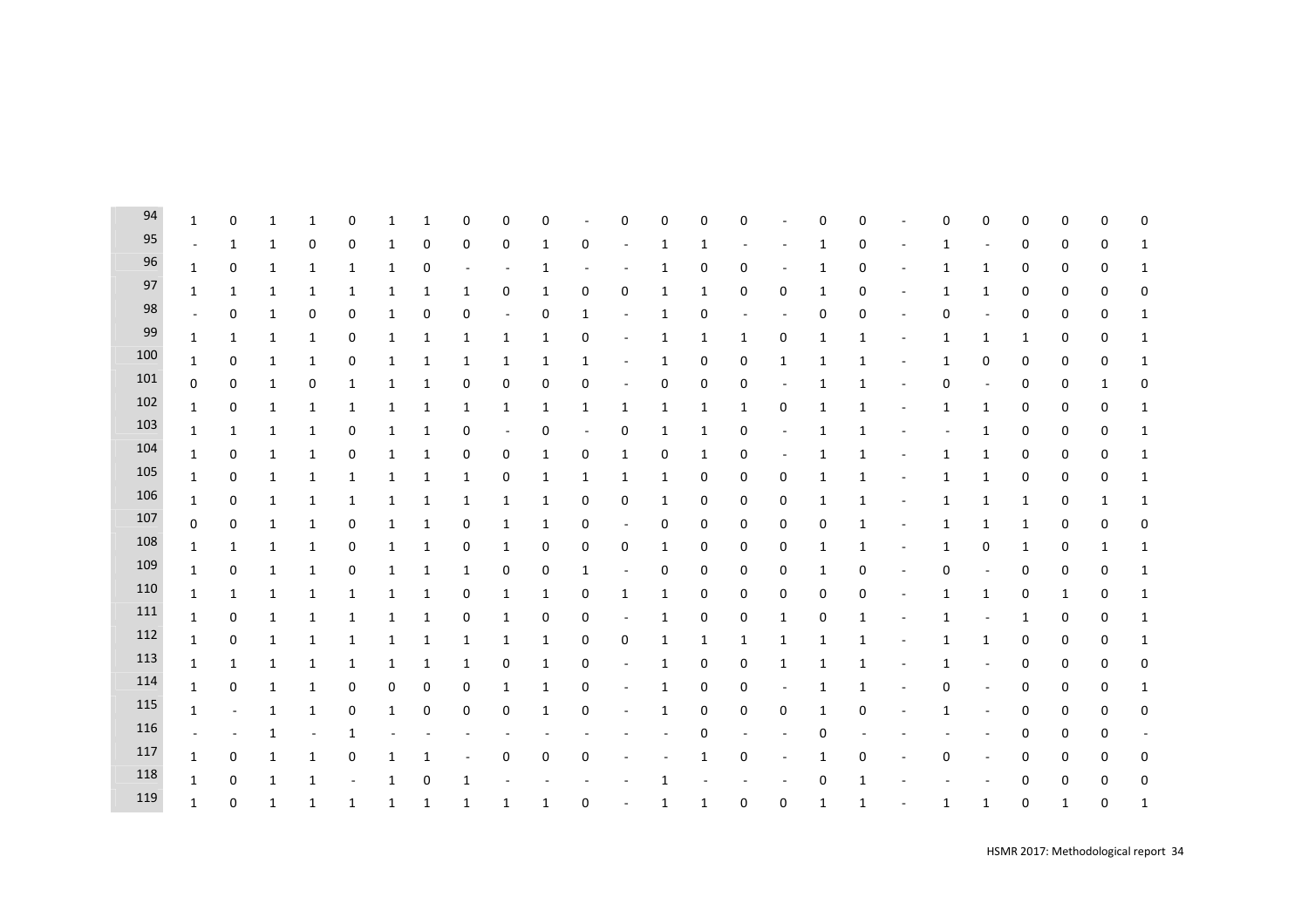| 120 | $\mathbf{1}$             | $\mathbf 0$  | 1            | $\mathbf{1}$ | 1                | 1 | 1            | 0                | $\mathbf 0$              | 0 | 0 |                          | 1           | 1            | 0                | 0      | 1            | 0            |   | 0           |                          | 0 | 0            | 0           | 0            |
|-----|--------------------------|--------------|--------------|--------------|------------------|---|--------------|------------------|--------------------------|---|---|--------------------------|-------------|--------------|------------------|--------|--------------|--------------|---|-------------|--------------------------|---|--------------|-------------|--------------|
| 121 | $\mathbf{1}$             | 0            | 1            | 1            | 1                | 1 | 0            | $\boldsymbol{0}$ | 0                        | 0 | 0 |                          | 1           | 1            | $\boldsymbol{0}$ | 0      | 1            | 0            |   | 0           |                          | 0 | 0            | 0           | $\mathbf{1}$ |
| 122 | $\mathbf{1}$             | 0            | 1            | 1            | 1                | 1 | 1            | 1                | 0                        | 1 | 0 | 1                        | 1           | 1            | $\boldsymbol{0}$ | 1      | 1            | 0            |   | 1           | 0                        | 0 | 0            | 1           | 1            |
| 123 | 0                        | 0            | 1            | 0            | 0                | 1 | 0            | $\mathbf{1}$     | 0                        | 1 | 0 | $\overline{\phantom{a}}$ | 1           | 0            | $\boldsymbol{0}$ | 0      | 1            | 0            |   | 1           |                          | 0 | 0            | 0           | 0            |
| 124 | $\mathbf{1}$             | 0            | 1            | $\mathbf{1}$ | $\mathbf 0$      | 1 | 1            | $\mathbf{1}$     | 0                        | 1 | 0 |                          | 0           | $\mathbf{1}$ | $\pmb{0}$        | 1      | 0            | 0            |   | 1           | $\mathbf{1}$             | 0 | $\pmb{0}$    | 0           | 0            |
| 125 | $\mathbf{1}$             | $\mathbf{1}$ | 1            | 0            | $\pmb{0}$        | 1 | 0            | 0                | 0                        | 1 | 1 |                          | 0           | 1            | $\pmb{0}$        | $\sim$ | 1            | 0            |   | $\mathbf 0$ | $\overline{\phantom{a}}$ | 0 | $\pmb{0}$    | 0           | $\mathbf{1}$ |
| 126 | $\mathbf{1}$             | 0            | 1            | 1            | 0                | 1 | 1            | 1                | 0                        | 0 | 0 |                          | 1           | 0            | 0                | 0      | 1            | $\mathbf{1}$ |   | 1           |                          | 0 | 0            | 0           | 0            |
| 127 | $\mathbf{1}$             | 0            | 1            | 0            | 0                | 1 | 0            | 1                | $\overline{\phantom{a}}$ | 0 |   |                          |             | 0            |                  |        | 1            |              |   |             |                          | 0 | 0            | 0           | 0            |
| 128 | $\mathbf{1}$             | 0            | 1            | 1            |                  | 1 | 1            |                  |                          | 0 |   |                          | 0           | 0            |                  | 1      | 0            | 0            |   |             |                          | 0 | 0            | 0           | 0            |
| 129 | $\mathbf{1}$             | $\mathbf{1}$ |              | $\mathbf 0$  |                  |   |              |                  |                          |   |   |                          |             |              |                  |        |              |              |   |             |                          | 0 | 0            | 1           | $\mathbf{1}$ |
| 130 | $\mathbf{1}$             | 0            | ٠            | 1            |                  |   |              |                  |                          |   |   |                          |             |              |                  |        |              |              |   |             |                          | 0 | 0            | 0           | $\mathbf{1}$ |
| 131 | $\mathbf{1}$             | $\mathbf 0$  | 0            | $\mathbf{1}$ |                  | 1 |              |                  |                          |   |   |                          |             |              |                  |        |              |              |   |             |                          | 0 | $\pmb{0}$    | 0           | 1            |
| 132 | $\mathbf{1}$             | 1            | 1            | $\mathbf{1}$ | $\pmb{0}$        | 1 | $\mathbf{1}$ | 0                | 0                        | 0 |   |                          |             | 0            | $\pmb{0}$        | 0      | U            |              |   |             |                          | 0 | $\pmb{0}$    | 0           | 0            |
| 133 | $\overline{\phantom{a}}$ | 1            | 1            | 0            | $\mathbf{1}$     | 1 | 1            | 1                | 1                        | 1 | 1 |                          | 1           | 1            | 1                | 0      |              | 1            |   | 1           | 1                        | 0 | 1            | 0           | 0            |
| 134 | $\mathbf{1}$             | 0            | 1            | 1            | 1                | 0 | 0            | 1                | 1                        | 0 |   |                          | 0           | 0            | 1                | 0      | 1            | 1            |   |             |                          | 0 | 0            | 0           | 0            |
| 135 | $\pmb{0}$                | $\mathbf{1}$ | 1            | 1            | $\boldsymbol{0}$ | 1 | 1            | 1                | 0                        | 1 | 0 |                          | 1           | 0            | 1                | 0      | 1            | 0            |   | 0           |                          | 0 | 0            | 0           | 0            |
| 136 | $\mathbf{1}$             | $\mathbf{1}$ | 1            | 1            | 1                | 1 | 1            | 1                | $\mathbf{1}$             | 1 | 0 |                          | 1           | 0            | 1                | 0      | $\mathbf{1}$ | 0            |   | 0           |                          | 0 | 0            | 0           | 0            |
| 137 | $\mathbf{1}$             | 1            | 1            | 1            | 1                | 1 | 1            | 0                | $\mathbf{1}$             | 1 | 0 |                          | 1           | 1            | 0                | 1      | 1            | 1            |   | 1           |                          | 0 | 0            | 0           | 0            |
| 138 | $\mathbf{1}$             | $\mathbf{1}$ | 1            | $\mathbf{1}$ | $\mathbf{1}$     | 1 | 1            | $\mathbf{1}$     | $\mathbf{1}$             | 1 | 0 |                          | $\mathbf 1$ | $\mathbf 0$  | $\pmb{0}$        | 1      | 1            | 1            |   | 1           |                          | 0 | $\pmb{0}$    | 0           | $\mathbf{1}$ |
| 139 | $\mathbf{1}$             | 0            | 1            | $\mathbf{1}$ | 0                | 1 | $\mathbf{1}$ | $\mathbf{1}$     | $\mathbf{1}$             | 1 | 0 |                          | $\mathbf 1$ | $\mathbf{1}$ | $\pmb{0}$        | 1      | 1            | 0            |   | 1           | $\overline{\phantom{a}}$ | 0 | $\pmb{0}$    | 0           | 0            |
| 140 | 1                        | 0            | 1            | 0            | $\mathbf{1}$     | 1 | 0            | 0                | 0                        | 1 |   |                          | 1           | 0            |                  |        | 1            | 1            |   |             |                          | 0 | 1            | 0           | 0            |
| 141 | $\mathbf{1}$             | 0            | 1            | 1            | 0                | 1 | 0            | ÷,               | 0                        | 1 | 0 |                          |             | 0            | 0                |        |              |              |   |             |                          | 0 | 0            | 0           | 0            |
| 142 | $\mathbf{1}$             | 0            | 1            | 1            | $\mathbf{1}$     | 1 | 1            | $\mathbf{1}$     | 0                        | 1 | 1 | 1                        | 1           | 1            | $\mathbf{1}$     | 1      | 1            | 1            |   | 1           | 1                        | 0 | $\mathbf{1}$ | 0           | $\mathbf{1}$ |
| 143 | $\mathbf{1}$             | 0            | 1            | 1            | 1                | 1 | 1            | 1                | 1                        | 1 | 1 | $\boldsymbol{0}$         | 1           | 1            | 0                | 0      | 1            | 1            | 0 | 1           | 1                        | 0 | 1            | 1           | $\mathbf{1}$ |
| 144 | $\mathbf{1}$             | 1            | 1            | 0            | 0                | 1 | 1            | 0                | $\mathbf{1}$             | 1 | 0 | $\sim$                   | 1           | 0            | 1                | 0      | 1            | $\mathbf{1}$ |   | 1           |                          | 0 | 1            | 0           | 0            |
| 145 | $\mathbf{1}$             | $\mathbf 0$  | $\mathbf{1}$ | $\mathbf{1}$ |                  | ÷ | 1            |                  |                          | 1 |   |                          |             | $\mathbf 0$  |                  |        |              |              |   |             |                          | 0 | $\mathbf 0$  | $\mathbf 0$ | 0            |
|     |                          |              |              |              |                  |   |              |                  |                          |   |   |                          |             |              |                  |        |              |              |   |             |                          |   |              |             |              |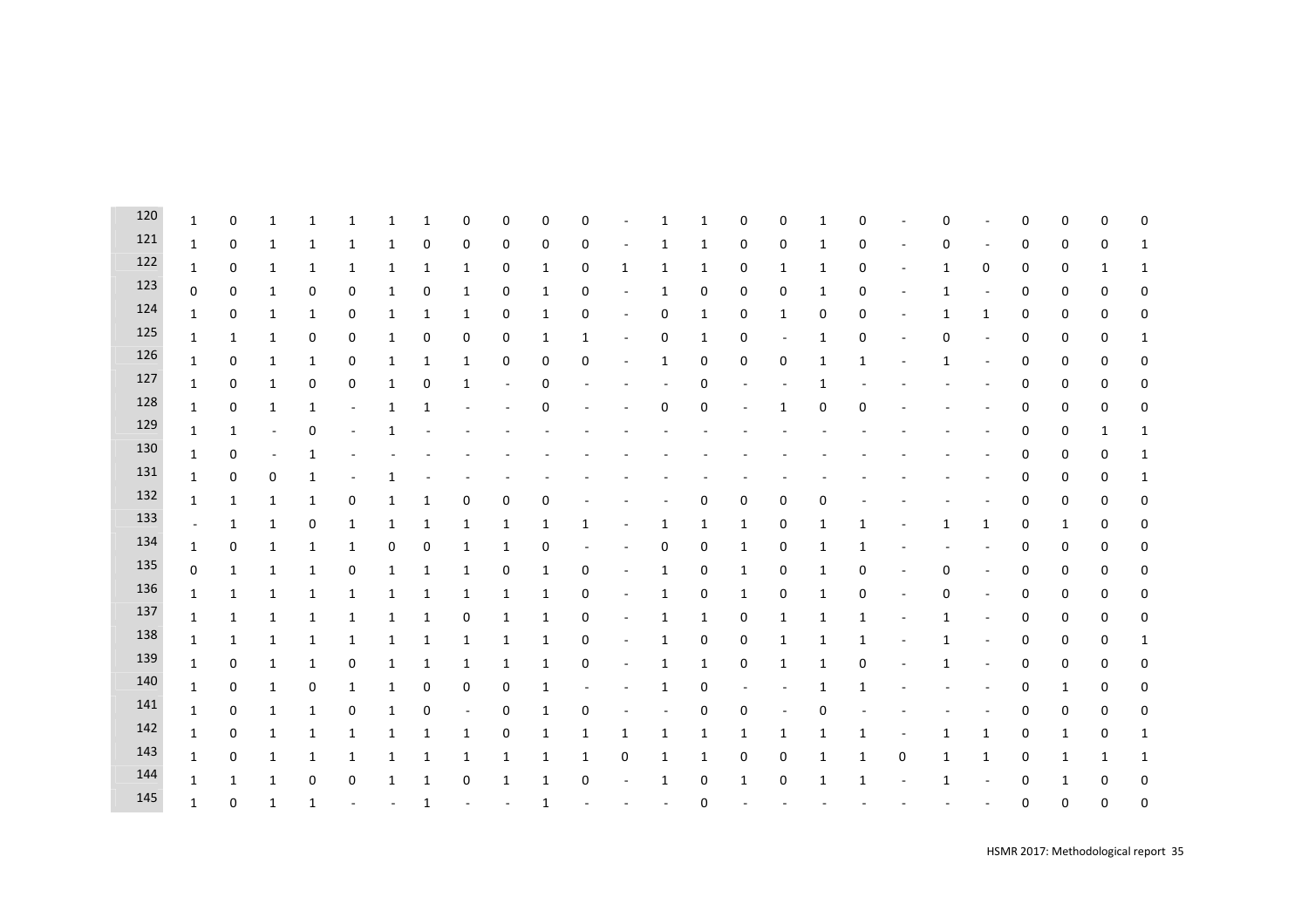| 146   | $\mathbf{A}$             | и           |     | 0   |          |     | 0            |                          | 0  |    | 0                        | $\overline{\phantom{a}}$ | 0                   | 0           | $\Omega$ | 0                        | 0   |              | $\overline{\phantom{a}}$ | 0   | $\overline{\phantom{a}}$ | 0  | 0           | $\Omega$ |    |
|-------|--------------------------|-------------|-----|-----|----------|-----|--------------|--------------------------|----|----|--------------------------|--------------------------|---------------------|-------------|----------|--------------------------|-----|--------------|--------------------------|-----|--------------------------|----|-------------|----------|----|
| 147   | $\overline{ }$<br>ᆂ      | 1           |     | 0   | 0        |     | 1            | 0                        |    | 0  | 0                        | $\overline{\phantom{a}}$ |                     |             |          | 0                        | 0   | 0            | $\overline{\phantom{a}}$ | 0   | $\overline{\phantom{a}}$ | 0  | 0           | 0        | 0  |
| 148   | $\sim$                   | $\mathbf 0$ | 1   | 0   | 0        |     | 1            | 0                        | 0  | 1  | 0                        | $\overline{\phantom{a}}$ | 0                   | 0           | 0        | 0                        |     | 0            | $\overline{\phantom{a}}$ |     | 1                        | 0  | 0           | 0        | 0  |
| 149   | $\sim$                   | 0           |     | 0   |          |     |              | 0                        | 0  | 0  | 0                        | $\overline{\phantom{a}}$ | 0                   | $\mathbf 0$ | $\Omega$ |                          |     | $\mathbf 0$  | $\overline{\phantom{a}}$ |     | $\mathbf 0$              | 0  | $\mathbf 0$ |          | 0  |
| 150   | 1                        | 0           |     | 1   | 0        |     | 0            | 0                        | 0  | 0  | 0                        | $\overline{\phantom{a}}$ |                     | 0           | 0        |                          |     | 0            | $\overline{\phantom{a}}$ | 0   | $\overline{\phantom{a}}$ | 0  | 0           | 0        | 0  |
| 151   | $\overline{\phantom{a}}$ | ٠           | 1   | 0   |          |     |              |                          |    |    |                          | 0                        | $\overline{ }$<br>Ŧ | 0           |          |                          | 0   | 0            | $\overline{\phantom{0}}$ |     | 1                        | 0  | 0           |          | 0  |
| 152   | $\overline{\phantom{a}}$ | 0           | 1   | 1   | $\Omega$ |     | 0            | 0                        | 0  | 0  | 0                        | $\overline{\phantom{a}}$ | 0                   | $\mathbf 0$ | 0        |                          | 0   | 0            | $\overline{\phantom{a}}$ |     | $\overline{\phantom{a}}$ | 0  | 0           | 0        | 0  |
| 153   | $\overline{\phantom{a}}$ | 0           |     | 1   | $\Omega$ |     | $\mathbf{A}$ | 0                        |    |    | 0                        | 0                        | 0                   | 0           | 0        | 0                        |     | $\mathbf{A}$ | $\overline{\phantom{a}}$ |     | 1                        | 0  | 0           | 0        | 0  |
| 154   | $\overline{\phantom{a}}$ | 0           |     | -1  | 0        |     | 0            | 0                        |    | 0  | $\mathbf 0$              | $\overline{\phantom{a}}$ |                     | 0           | 0        |                          |     | 1            | $\overline{\phantom{a}}$ | 0   | 0                        | 0  | 0           | 0        |    |
| 155   | $\overline{ }$           | 0           | 1   | 0   | $\Omega$ |     | 0            | $\overline{\phantom{a}}$ |    |    | $\overline{\phantom{a}}$ | $\overline{\phantom{a}}$ | 1                   | 0           | 0        | $\overline{\phantom{a}}$ |     | 0            | $\overline{\phantom{a}}$ | 0   | ۰                        | 1  | 0           | $\Omega$ | 1  |
| 156   | $\overline{ }$           | 0           |     | 1   | $\Omega$ |     | 1            |                          | 0  | 1  | 0                        | $\sim$                   | 0                   | $\mathbf 0$ | $\Omega$ |                          |     | 1            | $\overline{\phantom{a}}$ |     | 1                        | 0  | $\mathbf 0$ |          | 1  |
| 157   |                          | ٠           |     |     |          |     | ٠            | 0                        | 0  | 0  | 0                        | $\overline{\phantom{a}}$ | 0                   | $\mathbf 0$ | 0        | 0                        |     |              | $\overline{\phantom{a}}$ |     | 0                        | 0  | 0           |          |    |
| total | 113                      | 45          | 144 | 127 | 64       | 128 | 97           | 75                       | 51 | 89 | 25                       | 15                       | 102                 | 34          | 28       | 30                       | 113 | 82           | $\mathbf{1}$             | 101 | 50                       | 15 | 27          | 27       | 89 |

The numbers of the comorbidity groups in the header of the table above are the following comorbidities:

| Comorbidity 1 | - Acute myocardial infarction          | Comorbidity 9  | - Liver disease / Severe liver disease |
|---------------|----------------------------------------|----------------|----------------------------------------|
| Comorbidity 2 | - Congestive heart failure             | Comorbidity 10 | - Diabetes / Diabetes complications    |
| Comorbidity 3 | - Peripheral vascular disease          | Comorbidity 11 | - Diabetes complications               |
| Comorbidity 4 | - Cerebral vascular accident           | Comorbidity 12 | - Paraplegia                           |
| Comorbidity 5 | - Dementia                             | Comorbidity 13 | - Renal disease                        |
| Comorbidity 6 | - Pulmonary disease                    | Comorbidity 14 | - Cancer                               |
| Comorbidity 7 | - Connective tissue disorder           | Comorbidity 15 | - HIV                                  |
| Comorbidity 8 | - Peptic ulcer                         | Comorbidity 16 | - Metastatic cancer                    |
| Comorbidity 9 | - Liver disease / Severe liver disease |                | Comorbidity 17 - Severe liver disease  |

The names of the diagnosis groups are described in Table 4.4.1, and the corresponding CCS groups and ICD10 codes are given in the file "Classification of variables", published together with this report.